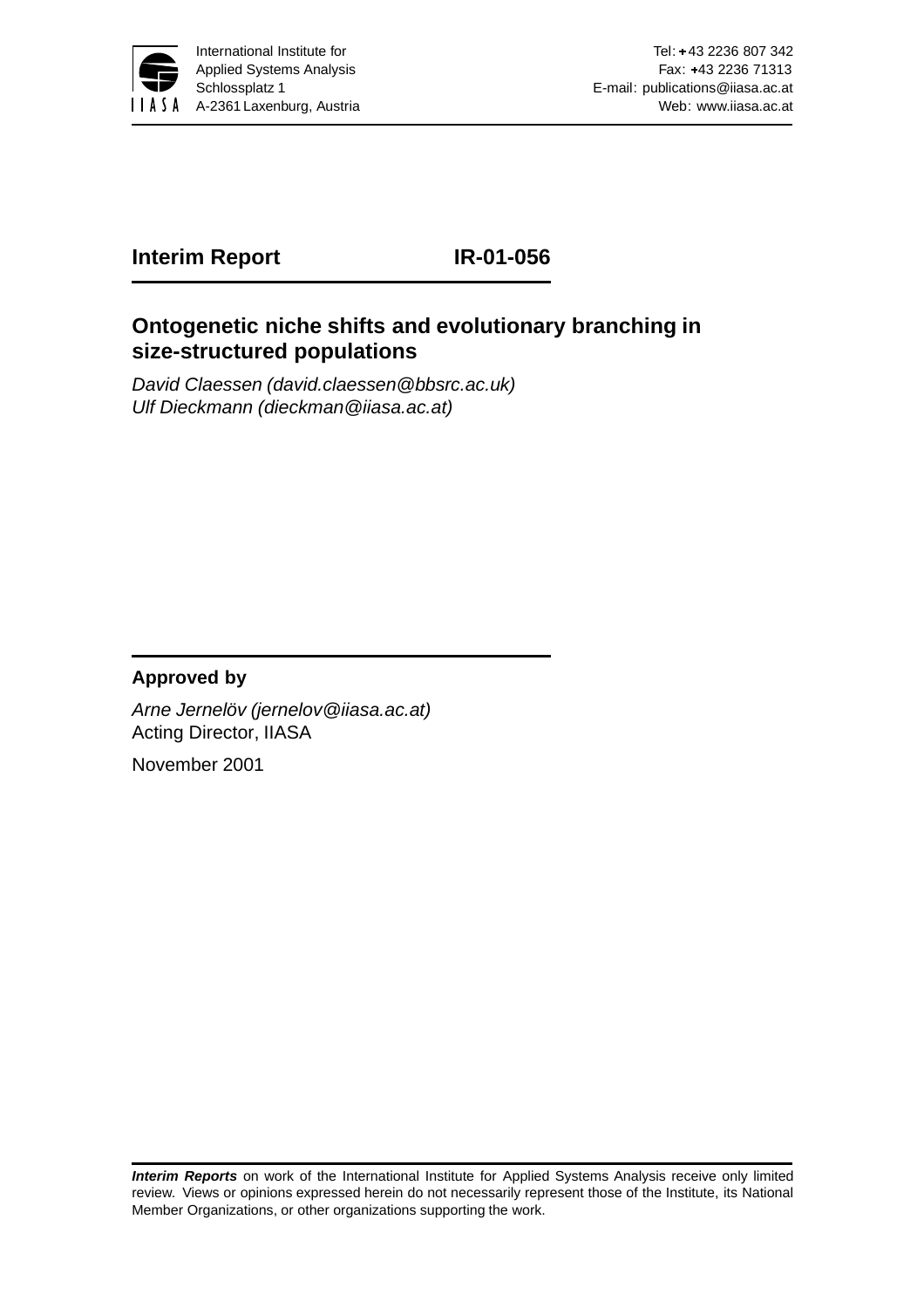# **IIASA STUDIES IN ADAPTIVE DYNAMICS NO. 57**



The Adaptive Dynamics Network at IIASA fosters the development of new mathematical and conceptual techniques for understanding the evolution of complex adaptive systems.

Focusing on these long-term implications of adaptive processes in systems of limited growth, the Adaptive Dynamics Network brings together scientists and institutions from around the world with IIASA acting as the central node.

Scientific progress within the network is reported in the IIASA Studies in Adaptive Dynamics series.

# **THE ADAPTIVE DYNAMICS NETWORK**

The pivotal role of evolutionary theory in life sciences derives from its capability to provide causal explanations for phenomena that are highly improbable in the physicochemical sense. Yet, until recently, many facts in biology could not be accounted for in the light of evolution. Just as physicists for a long time ignored the presence of chaos, these phenomena were basically not perceived by biologists.

Two examples illustrate this assertion. Although Darwin's publication of "The Origin of Species" sparked off the whole evolutionary revolution, oddly enough, the population genetic framework underlying the modern synthesis holds no clues to speciation events. A second illustration is the more recently appreciated issue of jump increases in biological complexity that result from the aggregation of individuals into mutualistic wholes.

These and many more problems possess a common source: the interactions of individuals are bound to change the environments these individuals live in. By closing the feedback loop in the evolutionary explanation, a new mathematical theory of the evolution of complex adaptive systems arises. It is this general theoretical option that lies at the core of the emerging field of adaptive dynamics. In consequence a major promise of adaptive dynamics studies is to elucidate the long-term effects of the interactions between ecological and evolutionary processes.

A commitment to interfacing the theory with empirical applications is necessary both for validation and for management problems. For example, empirical evidence indicates that to control pests and diseases or to achieve sustainable harvesting of renewable resources evolutionary deliberation is already crucial on the time scale of two decades.

The Adaptive Dynamics Network has as its primary objective the development of mathematical tools for the analysis of adaptive systems inside and outside the biological realm.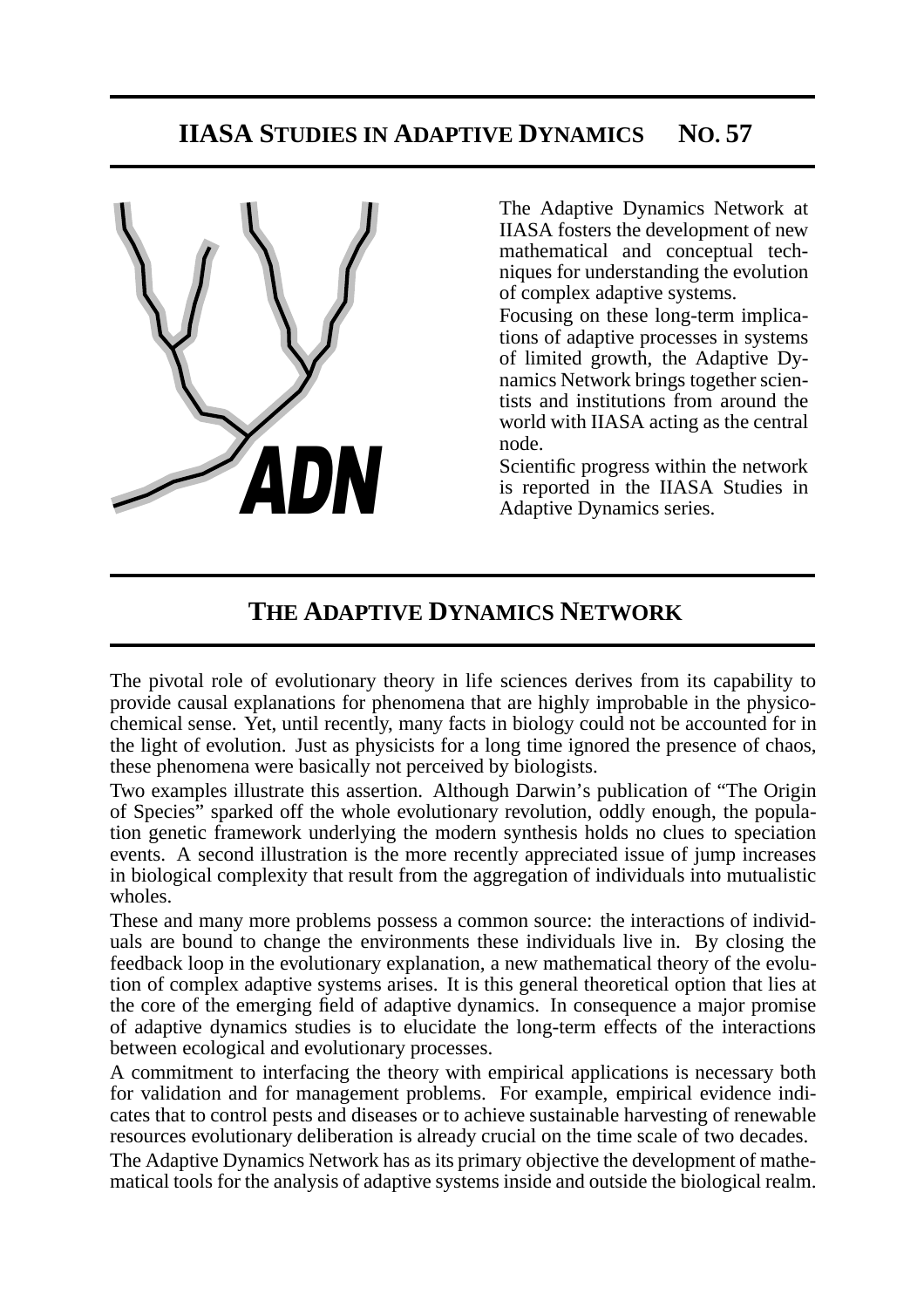# **IIASA STUDIES IN ADAPTIVE DYNAMICS**

No. 1 Metz JAJ, Geritz SAH, Meszéna G, Jacobs FJA, van Heerwaarden JS: *Adaptive Dynamics: A Geometrical Study of the Consequences of Nearly Faithful Reproduction.*

IIASA Working Paper WP-95-099.

In: van Strien SJ, Verduyn Lunel SM (eds.): Stochastic and Spatial Structures of Dynamical Systems, Proceedings of the Royal Dutch Academy of Science (KNAW Verhandelingen), North Holland, Amsterdam, pp. 183–231 (1996).

No. 2 Dieckmann U, Law R: *The Dynamical Theory of Coevolution: A Derivation from Stochastic Ecological Processes.* IIASA Working Paper WP-96-001.

Journal of Mathematical Biology (1996) 34, 579–612.

- No. 3 Dieckmann U, Marrow P, Law R: *Evolutionary Cycling of Predator-Prey Interactions: Population Dynamics and the Red Queen.* IIASA Preprint (1995). Journal of Theoretical Biology (1995) 176, 91–102.
- No. 4 Marrow P, Dieckmann U, Law R: *Evolutionary Dynamics of Predator-Prey Systems: An Ecological Perspective.* IIASA Working Paper WP-96-002. Journal of Mathematical Biology (1996) 34, 556–578.
- No. 5 Law R, Marrow P, Dieckmann U: *On Evolution under Asymmetric Competition.* IIASA Working Paper WP-96-003. Evolutionary Ecology (1997) 11, 485–501.
- No. 6 Metz JAJ, Mylius SD, Diekmann O: *When Does Evolution Optimise? On the Relation between Types of Density Dependence and Evolutionarily Stable Life History Parameters.* IIASA Working Paper WP-96-004.
- No. 7 Ferrière R, Gatto M: *Lyapunov Exponents and the Mathematics of Invasion in Oscillatory or Chaotic Populations.* Theoretical Population Biology (1995) 48, 126–171.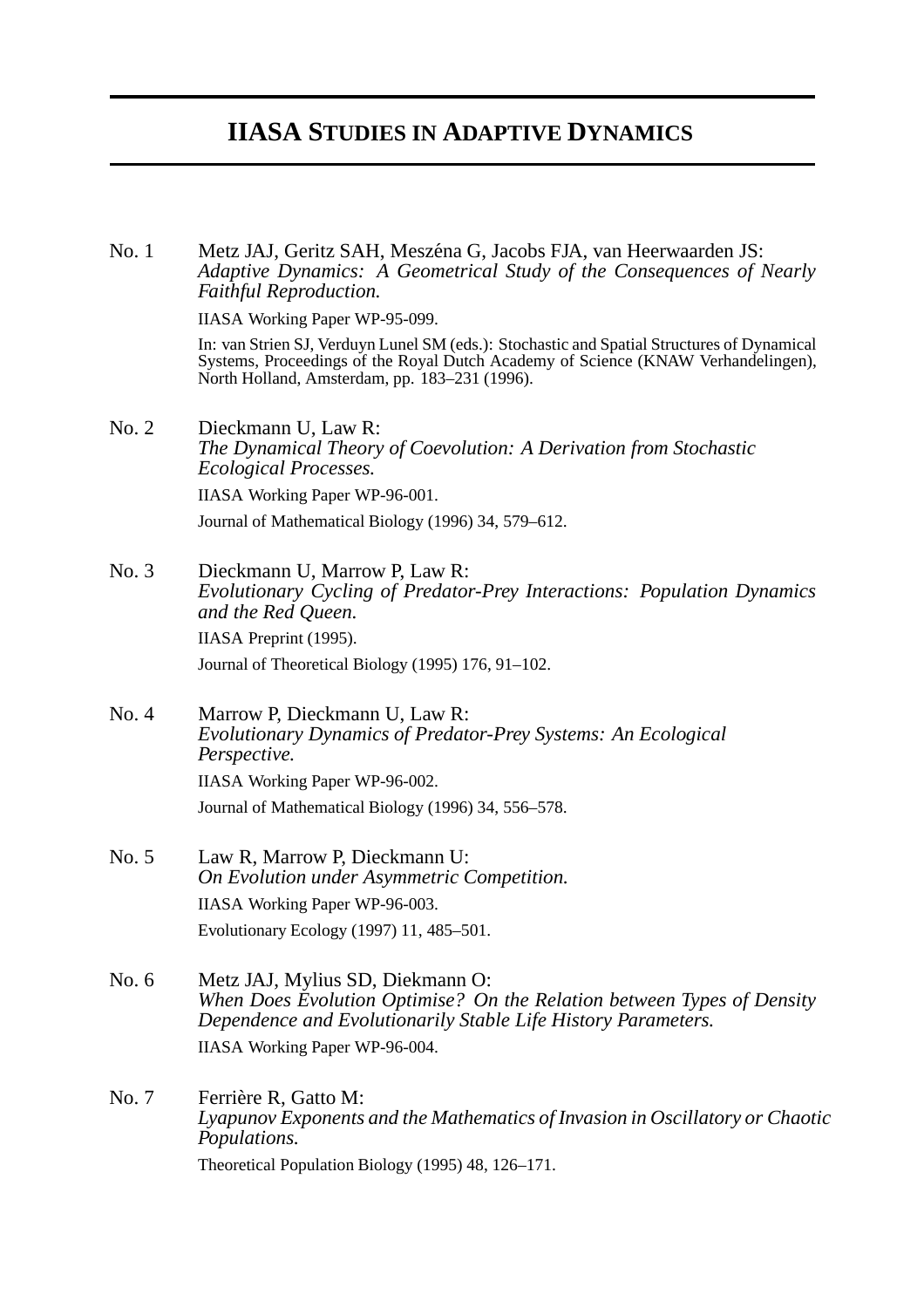- No. 8 Ferrière R, Fox GA: *Chaos and Evolution.* IIASA Preprint (1996). Trends in Ecology and Evolution (1995) 10, 480–485.
- No. 9 Ferrière R, Michod RE: *The Evolution of Cooperation in Spatially Heterogeneous Populations.* IIASA Working Paper WP-96-029. American Naturalist (1996) 147, 692–717.
- No. 10 Van Dooren TJM, Metz JAJ: *Delayed Maturation in Temporally Structured Populations with Non-Equilibrium Dynamics.* IIASA Working Paper WP-96-070. Journal of Evolutionary Biology (1998) 11, 41–62.
- No. 11 Geritz SAH, Metz JAJ, Kisdi É, Meszéna G: *The Dynamics of Adaptation and Evolutionary Branching.* IIASA Working Paper WP-96-077. Physical Review Letters (1997) 78, 2024–2027.
- No. 12 Geritz SAH, Kisdi É, Meszéna G, Metz JAJ: *Evolutionarily Singular Strategies and the Adaptive Growth and Branching of the Evolutionary Tree.* IIASA Working Paper WP-96-114.

Evolutionary Ecology (1998) 12, 35–57.

No. 13 Heino M, Metz JAJ, Kaitala V: *Evolution of Mixed Maturation Strategies in Semelparous Life-Histories: the Crucial Role of Dimensionality of Feedback Environment.*

IIASA Working Paper WP-96-126.

Philosophical Transactions of the Royal Society of London Series B (1997) 352, 1647– 1655.

- No. 14 Dieckmann U: *Can Adaptive Dynamics Invade?* IIASA Working Paper WP-96-152. Trends in Ecology and Evolution (1997) 12, 128–131.
- No. 15 Meszéna G, Czibula I, Geritz SAH: *Adaptive Dynamics in a Two-Patch Environment: a Simple Model for Allopatric and Parapatric Speciation.* IIASA Interim Report IR-97-001. Journal of Biological Systems (1997) 5, 265–284.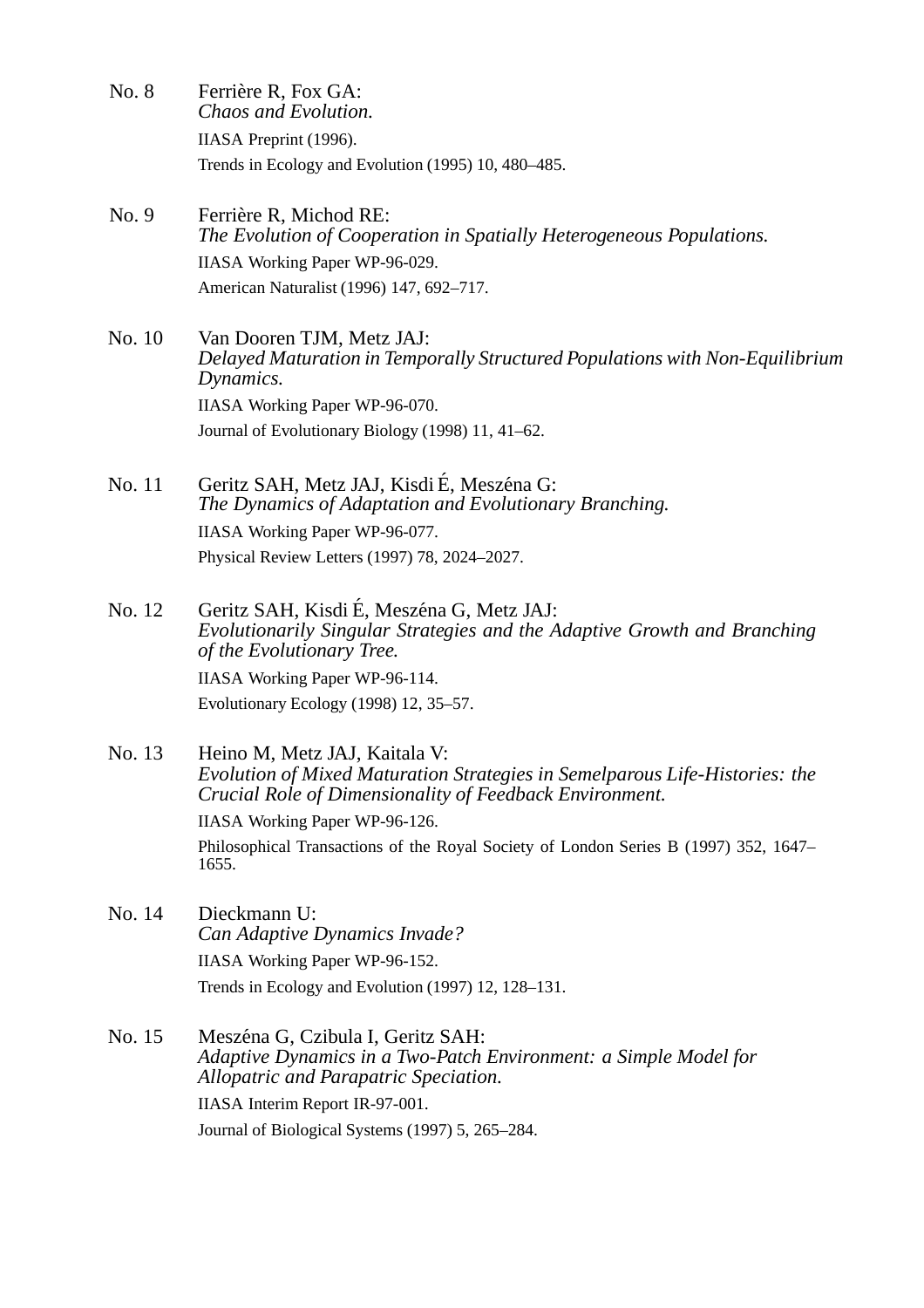No. 16 Heino M, Metz JAJ, Kaitala V: *The Enigma of Frequency-Dependent Selection.* IIASA Interim Report IR-97-061. Trends in Ecology and Evolution (1998) 13, 367–370. No. 17 Heino M: *Management of Evolving Fish Stocks.* IIASA Interim Report IR-97-062. Canadian Journal of Fisheries and Aquatic Sciences (1998) 55, 1971–1982. No. 18 Heino M: *Evolution of Mixed Reproductive Strategies in Simple Life-History Models.* IIASA Interim Report IR-97-063. No. 19 Geritz SAH, van der Meijden E, Metz JAJ: *Evolutionary Dynamics of Seed Size and Seedling Competitive Ability.* IIASA Interim Report IR-97-071. Theoretical Population Biology (1999) 55, 324-343. No. 20 Galis F, Metz JAJ: *Why are there so many Cichlid Species? On the Interplay of Speciation and Adaptive Radiation.* IIASA Interim Report IR-97-072. Trends in Ecology and Evolution (1998) 13, 1–2. No. 21 Boerlijst MC, Nowak MA, Sigmund K: *Equal Pay for all Prisoners. / The Logic of Contrition.* IIASA Interim Report IR-97-073. American Mathematical Society Monthly (1997) 104, 303–307. Journal of Theoretical Biology (1997) 185, 281–294. No. 22 Law R, Dieckmann U: *Symbiosis without Mutualism and the Merger of Lineages in Evolution.* IIASA Interim Report IR-97-074. Proceedings of the Royal Society of London Series B (1998) 265, 1245–1253. No. 23 Klinkhamer PGL, de Jong TJ, Metz JAJ: *Sex and Size in Cosexual Plants.* IIASA Interim Report IR-97-078. Trends in Ecology and Evolution (1997) 12, 260–265. No. 24 Fontana W, Schuster P: *Shaping Space: The Possible and the Attainable in RNA Genotype-Phenotype Mapping.* IIASA Interim Report IR-98-004.

Journal of Theoretical Biology (1998) 194, 491-515.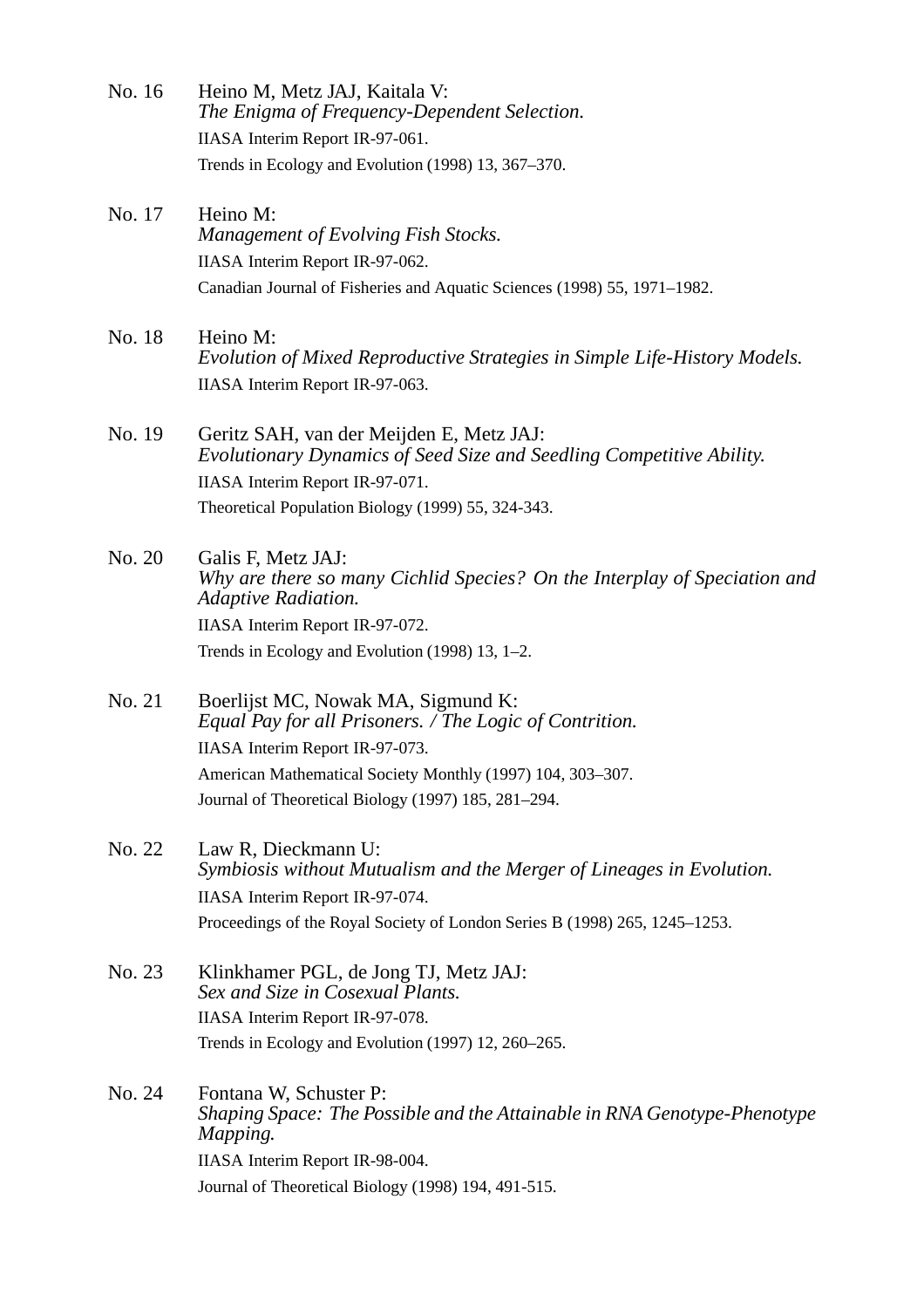- No. 25 Kisdi E, Geritz SAH: ´ *Adaptive Dynamics in Allele Space: Evolution of Genetic Polymorphism by Small Mutations in a Heterogeneous Environment.* IIASA Interim Report IR-98-038. Evolution (1999) 53, 993-1008.
- No. 26 Fontana W, Schuster P: *Continuity in Evolution: On the Nature of Transitions.* IIASA Interim Report IR-98-039. Science (1998) 280, 1451–1455.

No. 27 Nowak MA, Sigmund K: *Evolution of Indirect Reciprocity by Image Scoring. / The Dynamics of Indirect Reciprocity.* IIASA Interim Report IR-98-040. Nature (1998) 393, 573–577. Journal of Theoretical Biology (1998) 194, 561-574.

- $\overline{N_0}$ , 28 Kisdi É: *Evolutionary Branching Under Asymmetric Competition.* IIASA Interim Report IR-98-045. Journal of Theoretical Biology (1999) 197, 149-162.
- No. 29 Berger U: *Best Response Adaptation for Role Games.* IIASA Interim Report IR-98-086.
- No. 30 Van Dooren TJM: *The Evolutionary Ecology of Dominance-Recessivity.* IIASA Interim Report IR-98-096. Journal of Theoretical Biology (1999) 198, 519-532.
- No. 31 Dieckmann U, O'Hara B, Weisser W: *The Evolutionary Ecology of Dispersal.* IIASA Interim Report IR-98-108. Trends in Ecology and Evolution (1999) 14, 88–90.
- No. 32 Sigmund K: *Complex Adaptive Systems and the Evolution of Reciprocation.* IIASA Interim Report IR-98-100. Ecosystems (1998) 1, 444-448.
- No. 33 Posch M, Pichler A, Sigmund K: *The Efficiency of Adapting Aspiration Levels.* IIASA Interim Report IR-98-103. Proceedings of the Royal Society of London Series B (1999) 266, 1427-1435.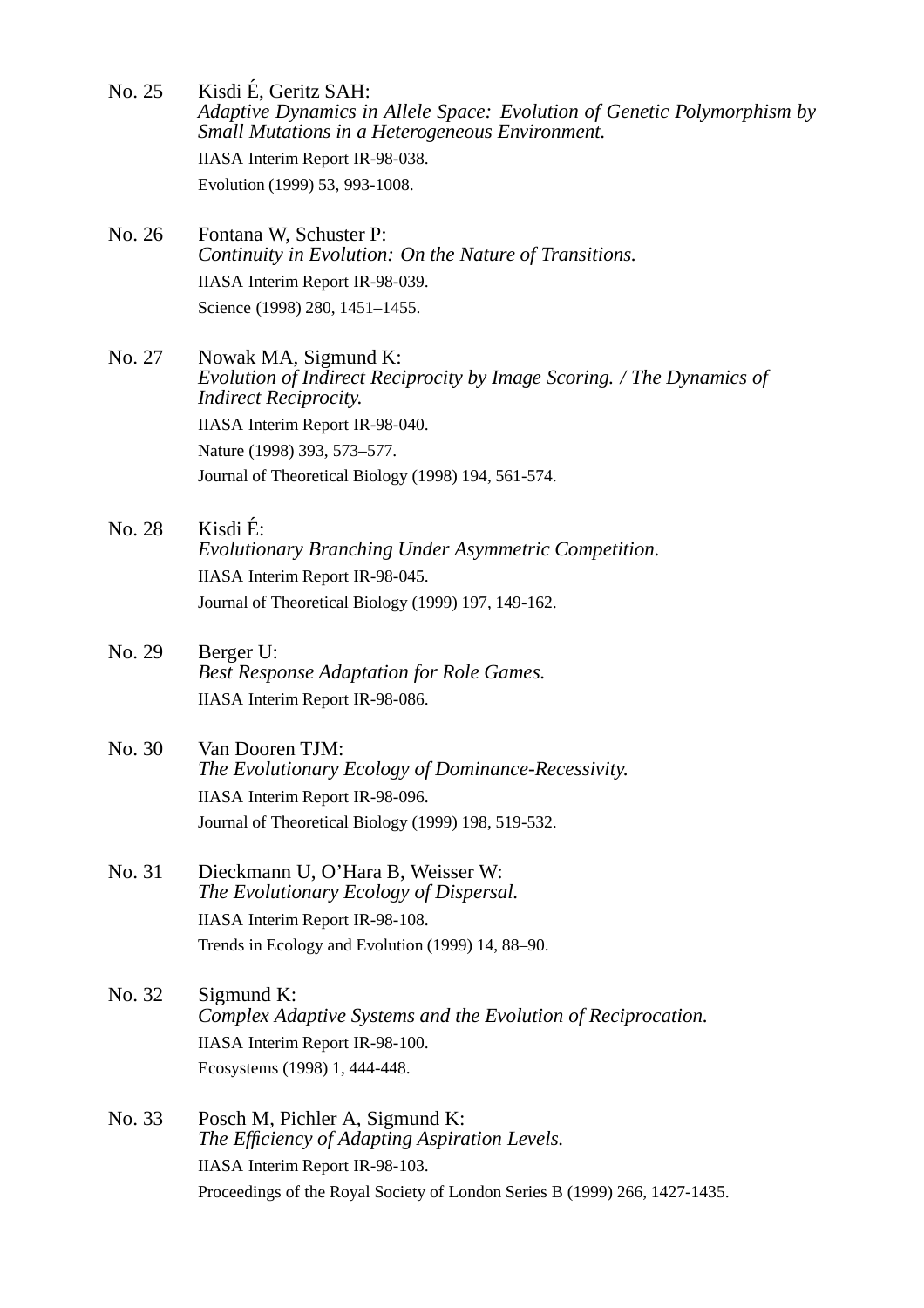- No. 34 Mathias A, Kisdi E: ´ *Evolutionary Branching and Coexistence of Germination Strategies.* IIASA Interim Report IR-99-014.
- No. 35 Dieckmann U, Doebeli M: *On the Origin of Species by Sympatric Speciation.* IIASA Interim Report IR-99-013. Nature (1999) 400, 354–357.
- No. 36 Metz JAJ, Gyllenberg M: *How Should We Define Fitness in Structured Metapopulation Models? Including an Application to the Calculation of Evolutionarily Stable Dispersal Strategies.* IIASA Interim Report IR-99-019. Proceedings of the Royal Society of London Series B (2001) 268, 499–508.
- No. 37 Gyllenberg M, Metz JAJ: *On Fitness in Structured Metapopulations.* IIASA Interim Report IR-99-037. Research Report A38 (1999), University of Turku, Institute of Applied Mathematics, Turku, Finland.
- No. 38 Meszéna G, Metz JAJ: *Species Diversity and Population Regulation: The Importance of Environmental Feedback Dimensionality.* IIASA Interim Report IR-99-045.
- No. 39 Kisdi E, Geritz SAH: ´ *Evolutionary Branching and Sympatric Speciation in Diploid Populations.* IIASA Interim Report IR-99-048.
- No. 40 Ylikarjula J, Heino M, Dieckmann U: *Ecology and Adaptation of Stunted Growth in Fish.* IIASA Interim Report IR-99-050. Evolutionary Ecology (1999) 13, 433–453.
- No. 41 Nowak MA, Sigmund K: *Games on Grids.* IIASA Interim Report IR-99-038.

In: Dieckmann U, Law R, Metz JAJ (eds.): The Geometry of Ecological Interactions: Simplifying Spatial Complexity, Cambridge University Press, Cambridge, UK, pp. 135–  $150(2000)$ .

No. 42 Ferrière R, Michod RE: *Wave Patterns in Spatial Games and the Evolution of Cooperation.* IIASA Interim Report IR-99-041.

In: Dieckmann U, Law R, Metz JAJ (eds.): The Geometry of Ecological Interactions: Simplifying Spatial Complexity, Cambridge University Press, Cambridge, UK, pp. 318– 332 (2000).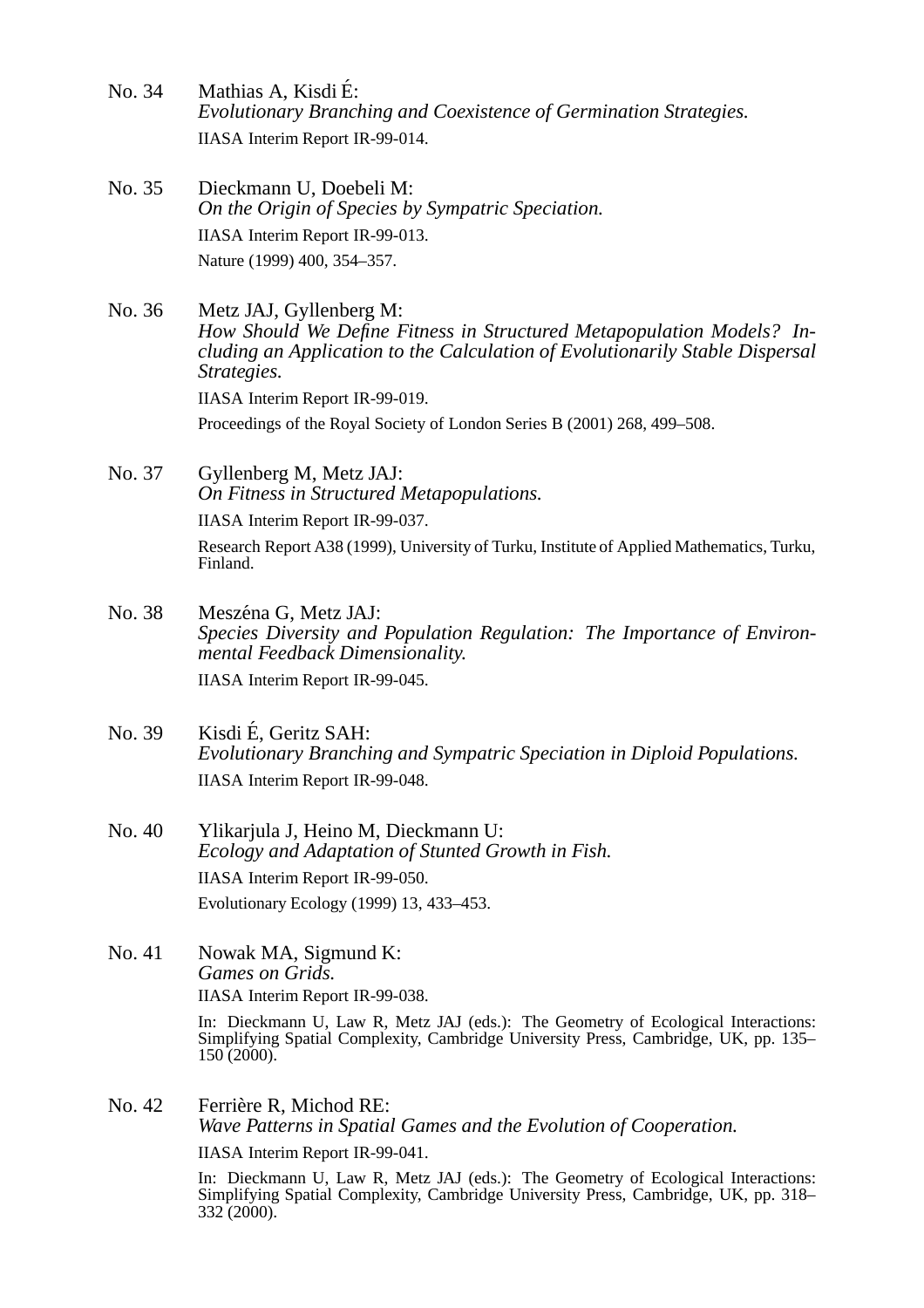- No. 43 Kisdi E, Jacobs FJA, Geritz SAH: ´ *Red Queen Evolution by Cycles of Evolutionary Branching and Extinction.* IIASA Interim Report IR-00-030.
- No. 44 Meszéna G, Kisdi É, Dieckmann U, Geritz SAH, Metz JAJ: *Evolutionary Optimisation Models and Matrix Games in the Unified Perspective of Adaptive Dynamics.* IIASA Interim Report IR-00-039.
- No. 45 Parvinen K, Dieckmann U, Gyllenberg M, Metz JAJ: *Evolution of Dispersal in Metapopulations with Local Density Dependence and Demographic Stochasticity.* IIASA Interim Report IR-00-035.

No. 46 Doebeli M, Dieckmann, U: *Evolutionary Branching and Sympatric Speciation Caused by Different Types of Ecological Interactions.* IIASA Interim Report IR-00-040. The American Naturalist (2000) 156, S77–S101.

- No. 47 Heino M, Hanski I: *Evolution of Migration Rate in a Spatially Realistic Metapopulation Model.* IIASA Interim Report IR-00-044. The American Naturalist (2001) 157, 495–511.
- No. 48 Gyllenberg M, Parvinen K, Dieckmann U: *Evolutionary Suicide and Evolution of Dispersal in Structured Metapopulations.* IIASA Interim Report IR-00-056.
- No. 49 Van Dooren TJM: *The Evolutionary Dynamics of Direct Phenotypic Overdominance: Emergence Possible, Loss Probable.* IIASA Interim Report IR-00-048. Evolution (2000) 54, 1899–1914.
- No. 50 Nowak MA, Page KM, Sigmund K: *Fairness Versus Reason in the Ultimatum Game.* IIASA Interim Report IR-00-057. Science (2000) 289, 1773-1775.
- No. 51 De Feo O, Ferrière R: *Bifurcation Analysis of Population Invasion: On-Off Intermittency and Basin Riddling.* IIASA Interim Report IR-00-074. International Journal of Bifurcation and Chaos (2000) 10, 443–452.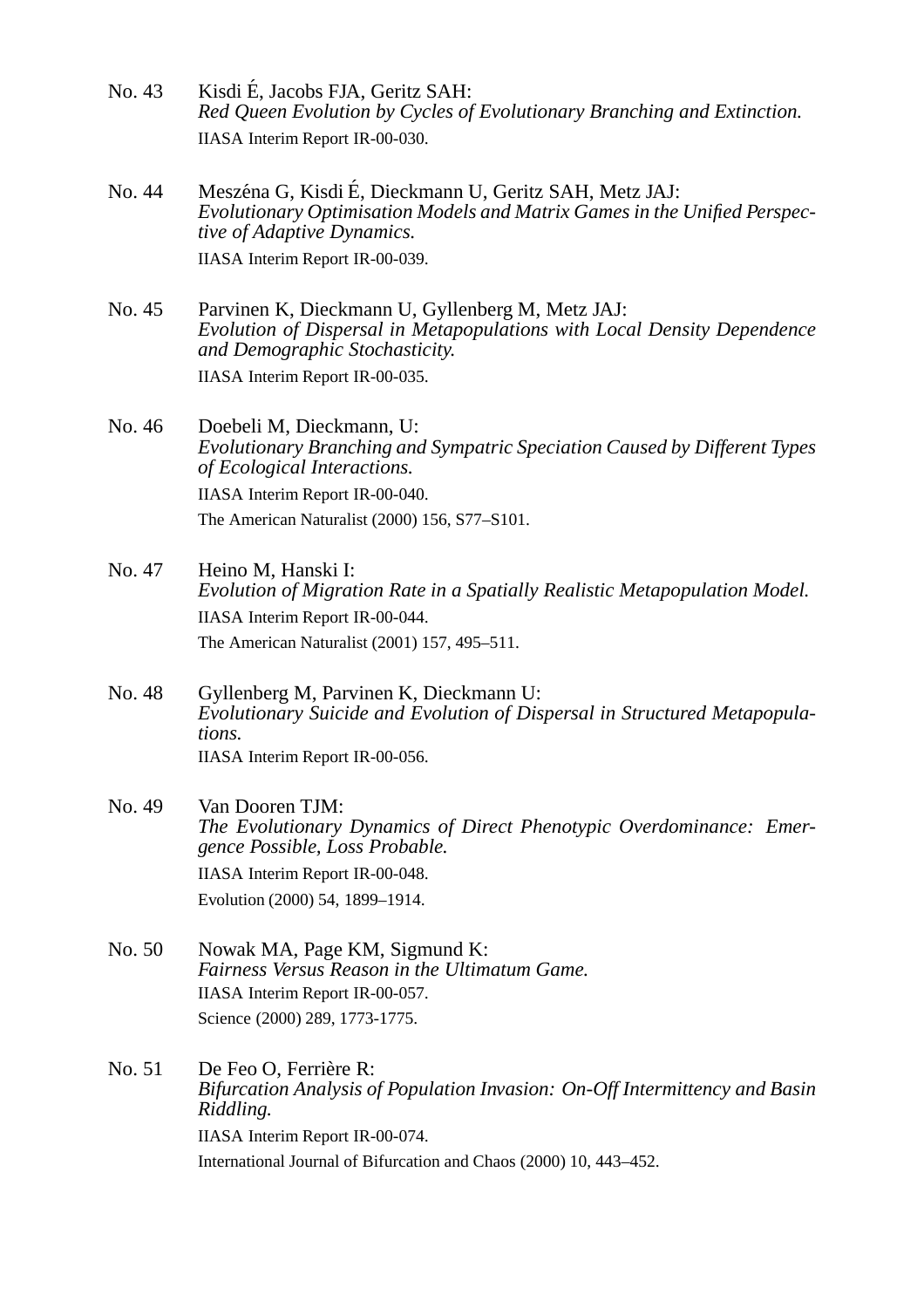- No. 52 Laaka-Lindberg S, Heino M: *Clonal Dynamics and Evolution of Dormancy in the leafy hepatic* Lophozia silvicola*.* IIASA Interim Report IR-01-018. Oikos (2001) 94, 525–532.
- No. 53 Sigmund K, Hauert C, Nowak MA: *Reward and Punishment in Minigames.* IIASA Interim Report IR-01-031. Proceedings of the National Academy of Sciences of the USA (2001) 98, 10757–10762.
- No. 54 Hauert C, De Monte S, Sigmund K, Hofbauer J: *Oscillations in Optional Public Good Games.* IIASA Interim Report IR-01-036.
- No. 55 Ferrière R, Le Galliard JF: *Invasion Fitness and Adaptive Dynamics in Spatial Population Models.* IIASA Interim Report IR-01-043.
- No. 56 de Mazancourt C, Loreau M, Dieckmann U: *Can the Evolution of Plant Defense Lead to Plant-Herbivore Mutualism?* IIASA Interim Report IR-01-053. The American Naturalist (2001) 158, 109-123.
- No. 57 Claessen D, Dieckmann U: *Ontogenetic Niche Shifts and Evolutionary Branching in Size-structured Populations* IIASA Interim Report IR-01-056.

Issues of the IIASA Studies in Adaptive Dynamics series can be obtained free of charge. Please contact:

Adaptive Dynamics Network International Institute for Applied Systems Analysis Schlossplatz 1 A–2361 Laxenburg Austria

Telephone +43 2236 807, Telefax +43 2236 71313, E-Mail adn@iiasa.ac.at, Internet http://www.iiasa.ac.at/Research/ADN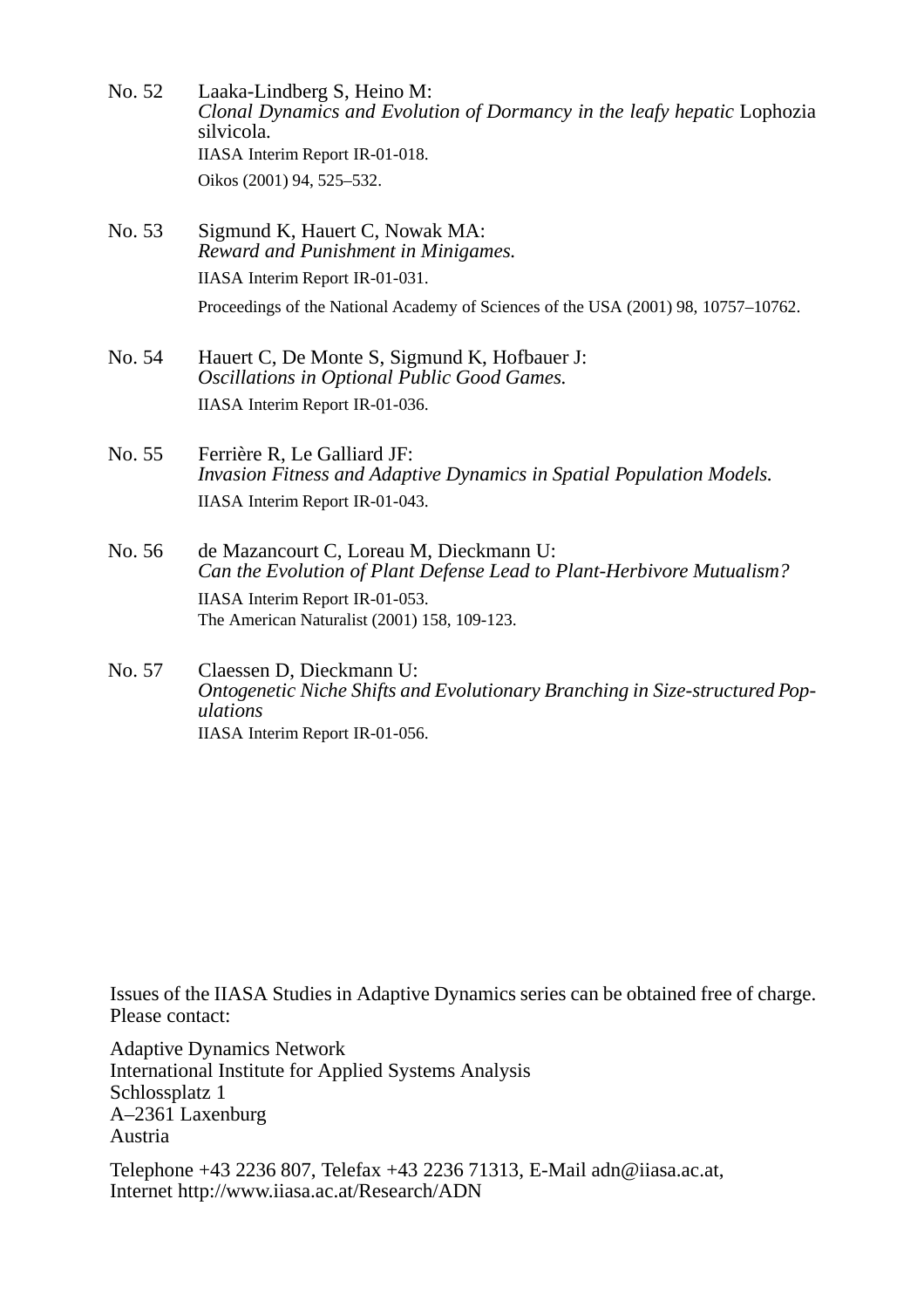# Contents

| $\mathbf{1}$   |                                               | Introduction                                                                                                                                                                                                                                                                                                                             | $\mathbf{1}$                                                                |  |  |  |  |
|----------------|-----------------------------------------------|------------------------------------------------------------------------------------------------------------------------------------------------------------------------------------------------------------------------------------------------------------------------------------------------------------------------------------------|-----------------------------------------------------------------------------|--|--|--|--|
| $\overline{2}$ | 2.1<br>2.2<br>2.3<br>2.4                      | The model<br>and a construction of the construction of the construction of the construction of the construction of the construction of the construction of the construction of the construction of the construction of the construction of<br>Feeding<br>Reproduction and growth $\dots \dots \dots \dots \dots \dots \dots \dots \dots$ | 3<br>$\overline{4}$<br>$5\phantom{.0}$<br>$6\phantom{.}6$<br>$\overline{7}$ |  |  |  |  |
| 3              | 3.1                                           | Ecological dynamics<br>Ontogenetic niche shift and prey densities                                                                                                                                                                                                                                                                        | 8<br>8                                                                      |  |  |  |  |
| 4              |                                               | Pairwise invasibility plots<br>10                                                                                                                                                                                                                                                                                                        |                                                                             |  |  |  |  |
| $\bf{5}$       | 5.1<br>5.2<br>5.3<br>5.4<br>5.5<br>5.6<br>5.7 | Evolutionary dynamics<br>Evolutionary convergence to the generalist $\mathbf{u}^*$<br>Evolutionary stability of the generalist $\mathbf{u}^*$<br>Scenario 1: different attack rates $\ldots \ldots \ldots \ldots \ldots \ldots \ldots$<br>After branching: dimorphism of switch sizes                                                    | 11<br>11<br>14<br>19<br>19<br>20<br>22<br>22                                |  |  |  |  |
| 6              | 6.1<br>6.2<br>6.3                             | <b>Discussion</b><br>Mechanisms of evolutionary branching $\ldots \ldots \ldots \ldots \ldots \ldots$ 25<br>The scope for empirical testing $\ldots \ldots \ldots \ldots \ldots \ldots \ldots \ldots 29$                                                                                                                                 | 25                                                                          |  |  |  |  |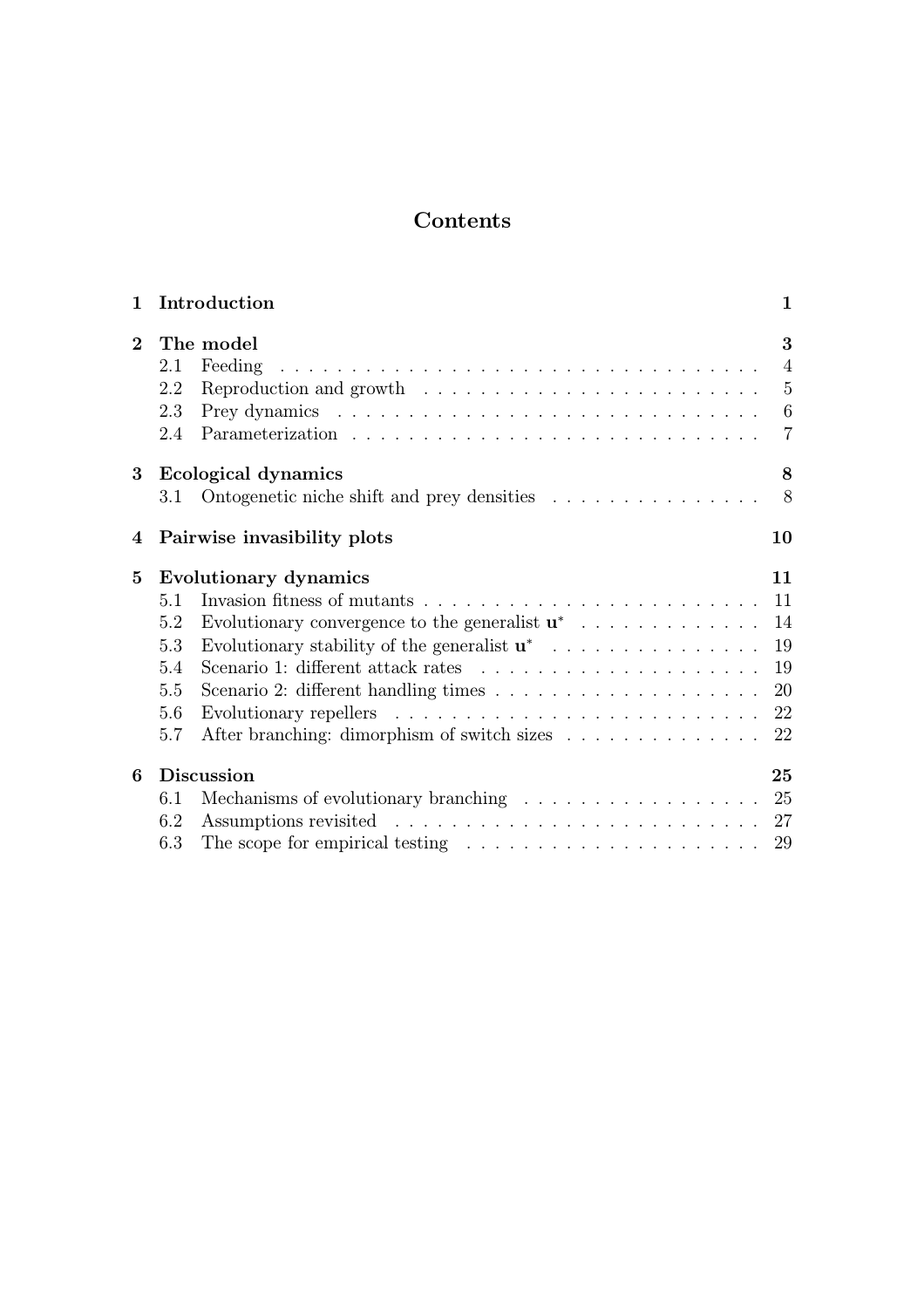#### Abstract

There are numerous examples of size-structured populations where individuals sequentially exploit several niches in the course of their life history. Efficient exploitation of such ontogenetic niches generally requires specific morphological adaptations. In this article we study the evolutionary implications of the combination of an ontogenetic niche shift and environmental feedback. We present a mechanistic, sizestructured model in which we assume that predators exploit one niche while they are small and a second niche when they are big. The niche shift is assumed to be irreversible and determined genetically. Environmental feedback arises from the impact that predation has on the density of the prey populations. Our results show that initially, the environmental feedback drives evolution towards a generalist strategy that exploits both niches equally. Subsequently, it depends on the size-scaling of the foraging rates on the two prey types whether the generalist is a continuously stable strategy or an evolutionary branching point. In the latter case, divergent selection results in a resource dimorphism, with two specialist subpopulations. We formulate the conditions for evolutionary branching in terms of parameters of the size-dependent functional response. We discuss our results in the context of observed resource polymorphisms and adaptive speciation in freshwater fish species.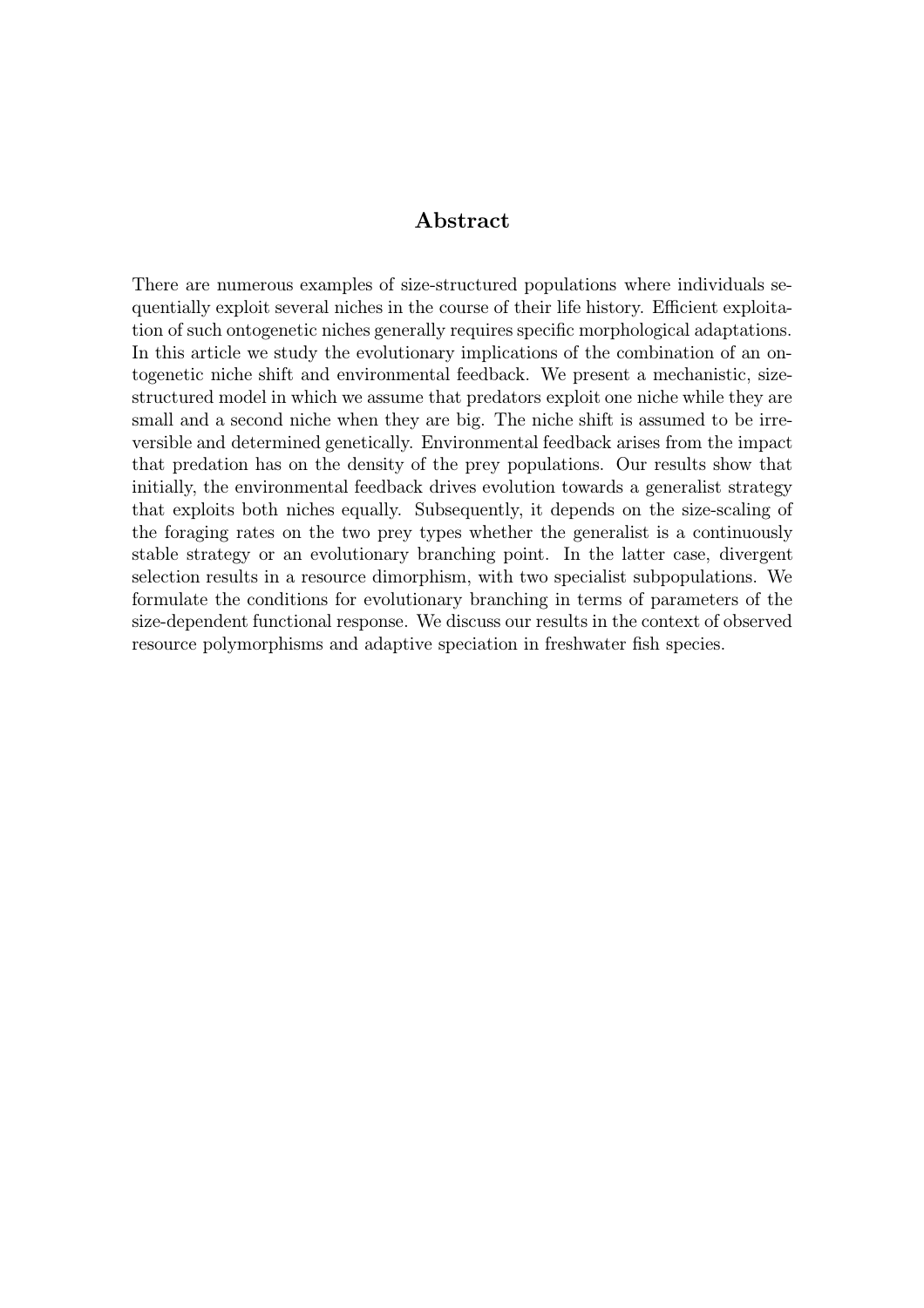#### About the Authors

David Claessen Institute for Biodiversity and Ecosystem Dynamics Section Population Biology, University of Amsterdam Amsterdam, The Netherlands and IACR-Rothamsted, Biomathematics Unit Harpenden, Hertfordshire AL5 2JQ, United Kingdom

Ulf Dieckmann Adaptive Dynamics Network International Institute for Applied Systems Analysis (IIASA) A-2361 Laxenburg, Austria

#### Acknowledgements

This research was inspired by many discussions with Jens Andersson, Jocke Hjelm, Lennart Persson and Rickard Svanbäck, in Umeå. Most of the research was done during the Young Scientist Summer Program in the Adaptive Dynamics Network (ADN) at the International Institute for Applied Systems Analysis (IIASA), Laxenburg, for which DC received a grant from the Dutch Science Foundation (NWO). During the YSSP, especially discussions with the other ADN students (Sondre Aanes, Fabio Dercole, Juan Keymer, Rahel Luethy, Christian Magori and Kalle Parvinen) have been very stimulating.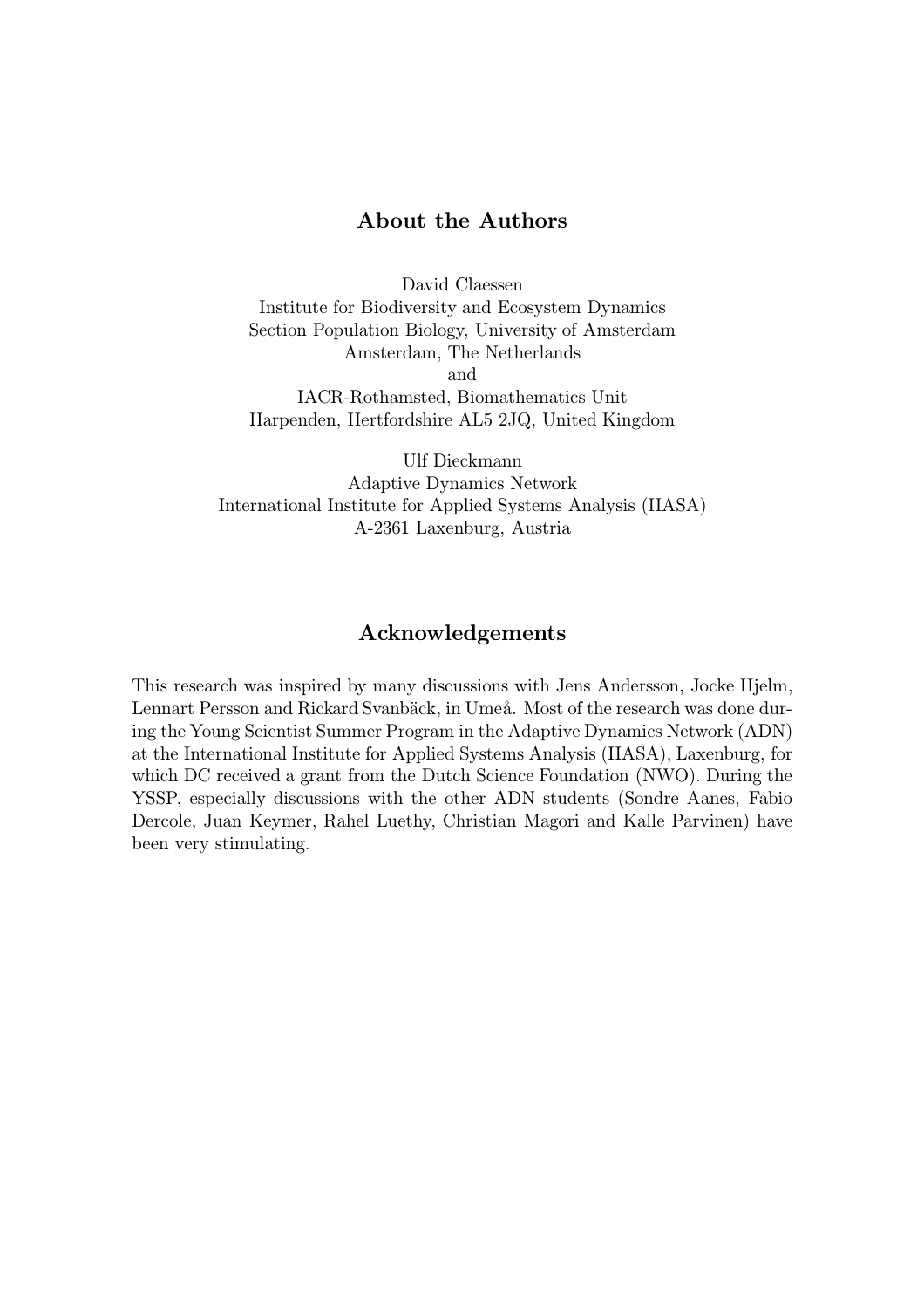# Ontogenetic niche shifts and evolutionary branching in size-structured populations

David Claessen Ulf Dieckmann

# 1 Introduction

In size-structured populations it is common that individuals exploit several niches sequentially in the course of their life history (Werner and Gilliam, 1984). The change during life history from one niche to another is referred to as an ontogenetic niche shift. The shift can be abrupt, such as the niche shift associated with metamorphosis in animals like tadpoles and insects, or gradual, such as the switch from planktivory to benthivory in many freshwater fish species (Werner, 1988).

Ontogenetic niche shifts have been interpreted as adaptations to the different energetic requirements and physiological limitations of individuals of different sizes. The profitability of a given prey type generally changes with consumer body size because body functions such as capture rate, handling time, digestion capacity and metabolic rates depend on body size. For example, using optimal foraging theory, both the inclusion of larger prey types in the diet of larger Eurasian perch (Perca fluviatilis) individuals, and the ontogenetic switch from the pelagic to the benthic habitat, have been attributed to size-dependent capture rates and handling times (Persson and Greenberg, 1990). Determining the optimal size at which an individual is predicted to shift from one niche to the next, and how the optimum depends on the interactions between competing species, have been at the focus of ecological research during the last two decades (Mittelbach, 1981; Werner and Gilliam, 1984; Persson and Greenberg, 1990; Leonardsson, 1991). Research has concentrated on approaches based on optimization at the individual level, assuming a given state of the environment in terms of food levels and mortality risks. An important result of this research is Gilliam's  $\mu/g$  rule, which states that (for juveniles) the optimal strategy is to shift between niches in such a way that the ratio of mortality over individual growth rate is minimized at each size (Werner and Gilliam, 1984).

Individual-level optimization techniques do not take into account populationlevel consequences of the switch size. In particular, the size at which the niche shift occurs affects the harvesting pressures on the different prey types, and hence their equilibrium densities. In an evolutionary context this ecological feedback between the strategies of individuals and their environment has to be taken into account. On the one hand, the optimal strategy depends on the densities of the resources available in the different niches. On the other hand, these resource densities change with the ontogenetic strategies and resultant harvesting rates of individuals within the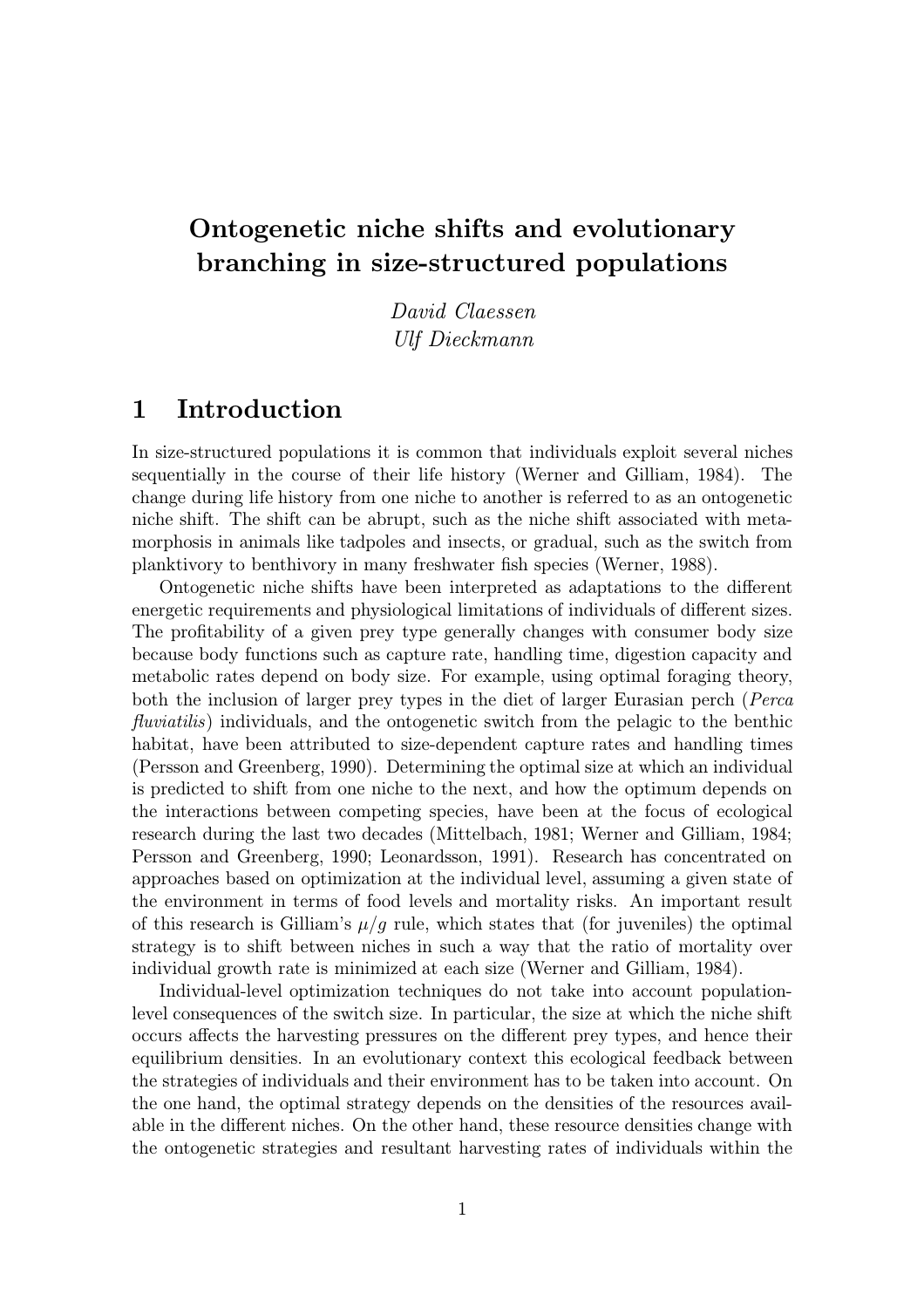consumer population. A framework for the study of evolution in such an ecological context is the theory of adaptive dynamics (Metz et al., 1992, 1996a; Dieckmann and Law, 1996; Dieckmann and Doebeli, 1999; Doebeli and Dieckmann, 2000). In this framework, the course and outcome of evolution are analyzed by deriving the fitness of mutants from a model of the ecological interactions between individuals and their environment. An important result from adaptive dynamics theory is that if fitness is determined by frequency- and/or density-dependent ecological interactions, evolution by small mutational steps can easily give rise to evolutionary branching. However, although most species are size-structured (Werner and Gilliam, 1984; Persson, 1987), the adaptive dynamics of size-structured populations have received little attention so far. While there are a number of studies of adaptive dynamics in age- or stage-structured populations (e.g., Heino et al., 1997; Diekmann et al., 1999), only one of these explicitly accounts for effects of the environment on individual growth and on population size-structure (Ylikarjula et al., 1999). One motivation for the research reported in this paper is therefore to investigate similarities and differences between evolution in structured and unstructured populations subject to frequencyand density-dependent selection. We can even ask whether population size structure has the potential to drive processes of evolutionary branching that would be absent, and thus overlooked, in models lacking population structure.

In this paper we investigate a simple size-structured population model that includes a single ontogenetic niche shift. The ecological feedback is incorporated by explicitly taking resource dynamics into account. We assume that individuals exploit one prey type while they are small and another prey type when they are big. The ontogenetic niche shift is thought to represent a morphological trade-off: if efficient exploitation of either prey type requires specific adaptations, shifting to the second prey type results in a reduced efficiency on the first prey type. The size at which individuals shift form the first to the second niche is assumed to be determined genetically, and is the evolutionary trait in our analysis. The shift is assumed to be gradual, and we investigate how evolutionary outcomes are influenced by the width of the size interval with a mixed diet.

Our study focusses on two specific questions. First, what is the effect of the ecological feedback loop through the environment on the evolution of the ontogenetic niche shift? The size at which individuals shift to the second niche affects the predation rate on both prey types, and hence their abundances. The relation between strategy and prey abundance is likely to be important for the evolution of the ontogenetic niche shift. Second, what is the effect of the scaling with body size of search and handling rates for the two prey types? The profitability of prey types for an individual of a certain size depends on how these vital rates vary with body size. There exist data for a number of species on how capture rates and handling times depend on body size. Thus, if different evolutionary scenarios can be attributed to differences in these scaling relations, the results reported here may help to compare different species and to assess their evolutionary histories in terms of the ecological conditions they experience.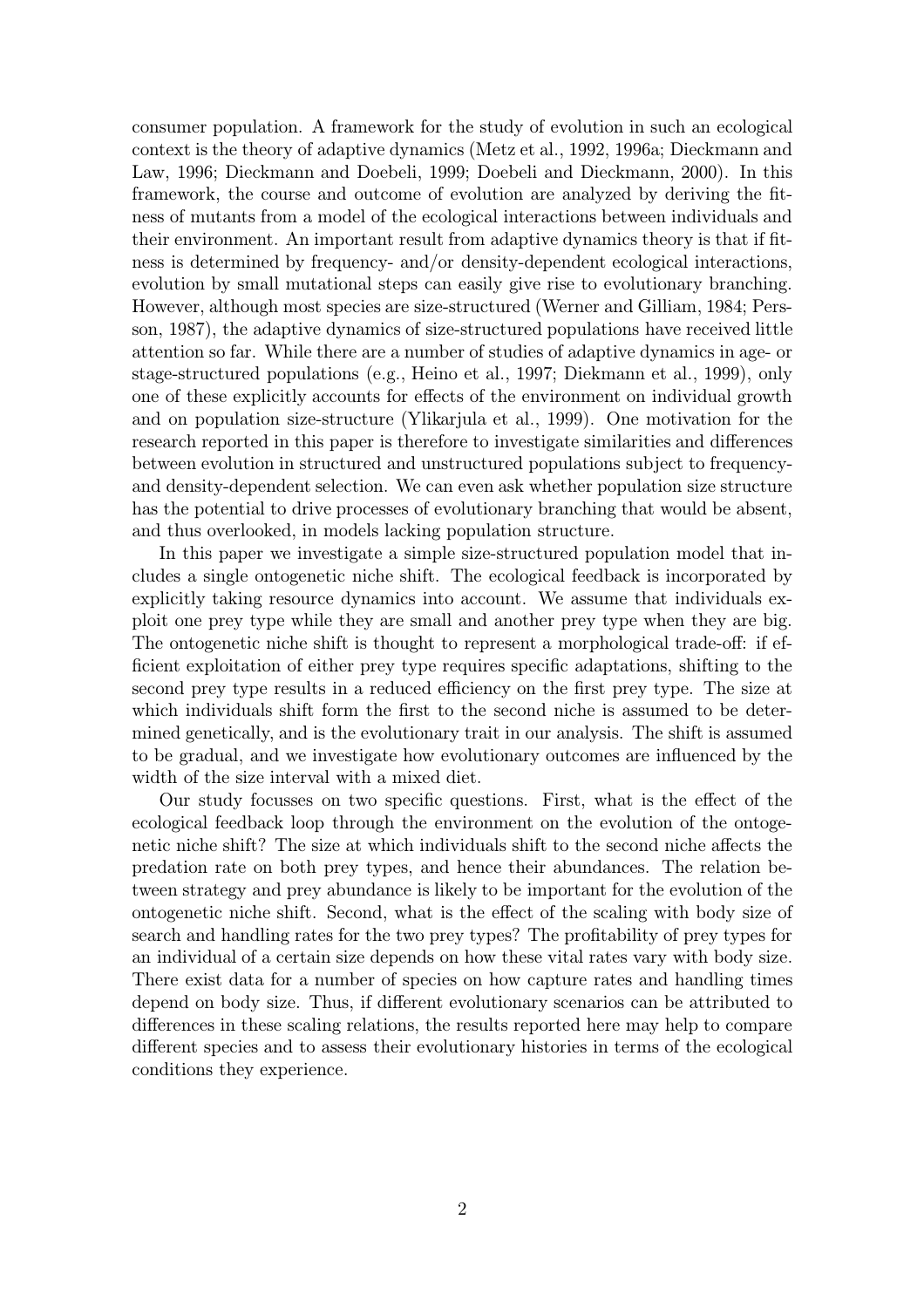| Symbol                        | Value                | Unit                                                | Interpretation                                             |
|-------------------------------|----------------------|-----------------------------------------------------|------------------------------------------------------------|
| Variables <sup><i>a</i></sup> |                      |                                                     |                                                            |
| $\boldsymbol{x}$              |                      | $\,\mathrm{cm}$                                     | $i$ -state: Length                                         |
| $\boldsymbol{u}$              |                      | $\,\mathrm{cm}$                                     | <i>i</i> -state: Length at ontogenetic niche shift         |
| n(x, u)                       |                      | $\mathbf{a}$                                        | $p$ -state: Population size-distribution                   |
| $F_1, F_2$                    |                      | $m^{-3}$                                            | $E$ -state: Population density of prey type 1, 2           |
| Constants                     |                      |                                                     |                                                            |
| $x_b$                         | $0.5\,$              | cm                                                  | length at birth                                            |
| $\lambda$                     | 0.01                 | $\rm g\ cm^{-3}$                                    | length-weight constant                                     |
| $a_1, a_2$                    | $(1-10)$             | $\mathrm{m}^3 \mathrm{~day}^{-1} \mathrm{~cm}^{-q}$ | maximum attack rate scaling constants (prey types $1, 2$ ) |
| $q_1, q_2$                    | $(1-3)$              |                                                     | maximum attack rate scaling exponent                       |
| $\boldsymbol{k}$              | (1,1000)             |                                                     | abruptness of ontogenetic niche shift                      |
| $h_1, h_2$                    | $(10-100)$           | day $g^{-1}$ cm <sup>-p</sup>                       | handling time constant, prey type 1                        |
| $\boldsymbol{p}$              | $(1-3)$              |                                                     | handling time scaling exponent                             |
| $k_e$                         | 0.65                 |                                                     | intake coefficient                                         |
| $\rho$                        | $2.5 \cdot 10^{-4}$  | $\rm g$ day <sup>-1</sup> mm <sup>-3</sup>          | metabolic rate constant                                    |
| $\kappa$                      | 0.7                  |                                                     | allocation coefficient                                     |
| $\sigma$                      | $1.25 \cdot 10^{-3}$ |                                                     | energy for one offspring                                   |
| $\mu$                         | 0.1                  | $\mathrm{day}^{-1}$                                 | background mortality rate                                  |
| $r_1, r_2$                    | (0.1)                | $\mathrm{day}^{-1}$                                 | prey 1, 2 population growth rate                           |
| $K_1, K_2$                    | (0.1)                | $\rm g~m^{-3}$                                      | prey 1, 2 carrying capacity                                |

Table 1. Symbols used in model definition for state variables<sup> $a$ </sup> and constant parameters. For the parameters that are varied between runs of the model, the range of values or the default value is given in parentheses.

<sup>a</sup> To avoid excessive notation, we dropped the time argument.

<sup>b</sup> The dimension of n is density (m<sup>-3</sup>) after integration over *i*-state space, i.e.,  $\int n(x, u) du dx$ .

# 2 The model

As the basis for our analysis we consider a physiologically structured population model (PSPM) of a continuously reproducing, size-structured population. We assume that the structured population feeds on two dynamic prey populations. Our model extends the Kooijman-Metz model (Kooijman and Metz, 1984; de Roos et al., 1992; de Roos, 1997) in two directions: first, by introducing a second prey population and, second, by the generalization of the allometric functions for search rate and handling time that determine the functional response.

Individuals are characterized by two so-called i-state variables (Metz and Diekmann, 1986): their current length, denoted by  $x$ , and the length around which they switch from the first to the second prey type, denoted by  $u$  (Table 1). Individuals are assumed to be born with length  $x<sub>b</sub>$ ; subsequently, their length changes continuously over time as a function of food intake and metabolic costs. The switch size  $u$  is constant throughout an individual's life but, in our evolutionary analysis, may change from parent to offspring by mutation. In our analysis of the population dynamic equilibrium we assume monomorphic populations, in which all individuals have the same trait value u. The per capita mortality rate, denoted  $\mu$ , is assumed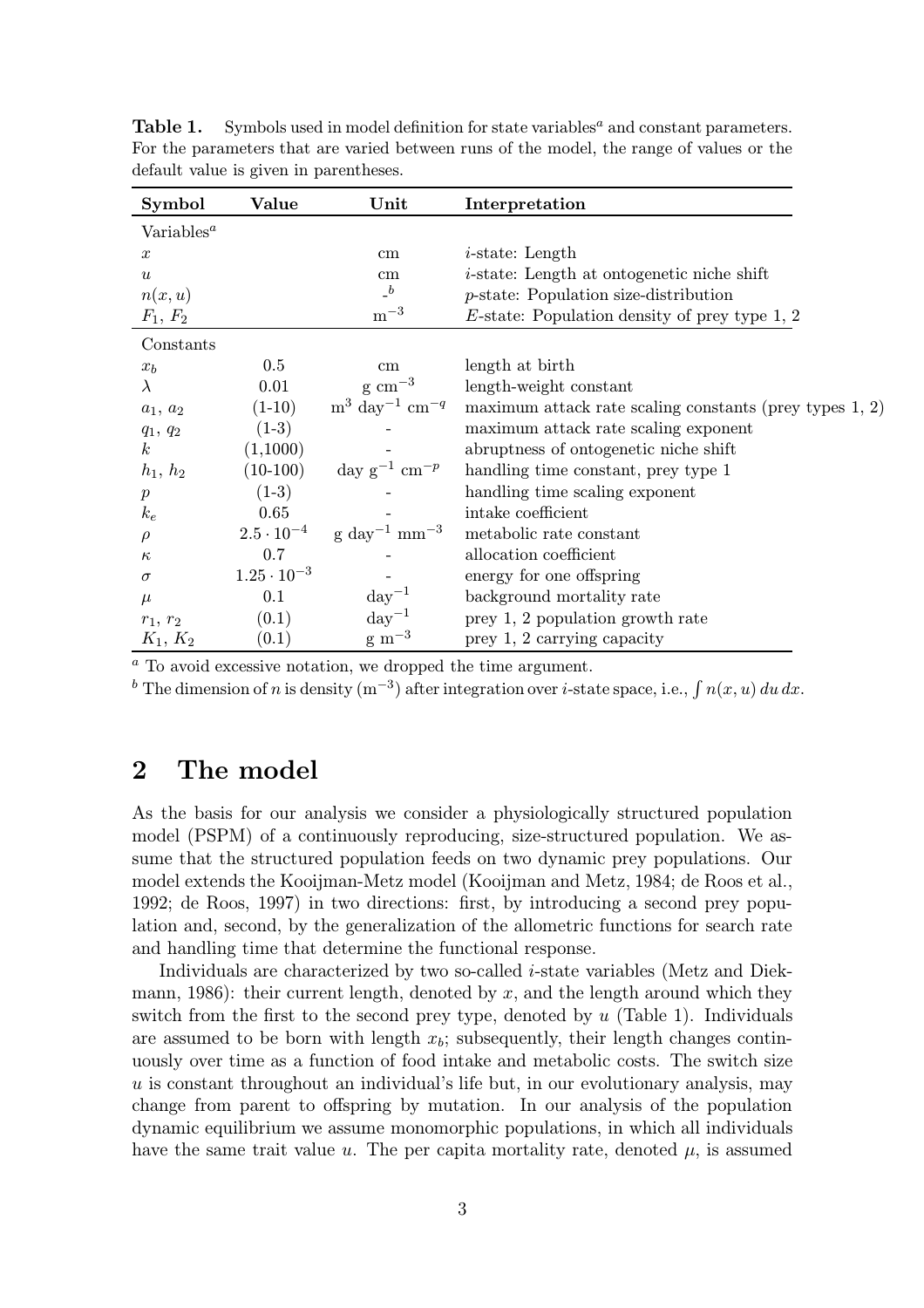to constant and size independent. Possible consequences of relaxing this assumption are addressed in Section 6.2.

#### 2.1 Feeding

Individuals start their lives feeding on prey 1 but shift (gradually or step-wise) to prey 2 as they grow. We assume a complementary relation between foraging efficiencies on the two prey types, which is thought to be caused by a genetically determined morphological change during ontogeny. Fig. 1 shows two sigmoidal curves as a simple model of such an ontogenetic niche shift. Immediately after birth individuals have essentially full efficiency on prey 1 but are very inefficient on prey 2. At the switch size  $x = u$ , individuals have equal efficiency on both prey types. Larger individuals become increasingly more specialized on prey type 2.

The ontogenetic niche shift is incorporated into the model by assuming that the attack rate on each prey type is the product of an allometric term that increases with body length, and a 'shift' term that is sigmoidal in body length and that depends on the switch size u. Using a logistic sigmoidal function for the shift term (Fig. 1), the two attack rate functions become:

$$
A_1(x, u) = a_1 x^{q_1} \frac{1}{1 + e^{k(x - u)}}
$$
 (1)

$$
A_2(x, u) = a_2 x^{q_2} \left( 1 - \frac{1}{1 + e^{k(x - u)}} \right) \tag{2}
$$

where  $a_1$  and  $a_2$  are allometric constants and  $q_1$  and  $q_2$  are allometric exponents. The parameter k tunes the abruptness of the switch;  $k = \infty$  corresponds to a discrete step from niche 1 to niche 2 at size  $x = u$ , whereas a small value of k (e.g.,  $k = 20$ ) describes a more gradual shift. In the latter case there is a considerable size interval over which individuals have a mixed diet.

If we let the switch size u increase to infinity, the attack rate on prey type 1 approaches the allometric term for all lengths. Similarly, if we let the switch size decrease to minus infinity, the attack rate on prey type 2 approaches the allometric term. In the rest of the article we frequently make use of these two limits, denoted  $A_i(x)$ ,

$$
\hat{A}_1(x) = \lim_{u \to \infty} A_1(x, u) = a_1 x^{q_1}
$$
\n(3)

$$
\hat{A}_2(x) = \lim_{u \to -\infty} A_2(x, u) = a_2 x^{q_2} \tag{4}
$$

Since the functions  $\hat{A}_i(x)$  correspond to the highest possible attack rates on prey type i at body length x, we refer to it as the *possible* attack rates. Accordingly, the functions  $A_i(x, u)$  (eqs. 1-2) are referred to as the *actual* attack rates.

The digestive capacity is assumed to increase with body size and this results in handling times per unit of prey weight decreasing with body size,  $H_i(x)$ :

$$
H_1(x) = h_1 x^{-p} \tag{5}
$$

$$
H_2(x) = h_2 x^{-p} \tag{6}
$$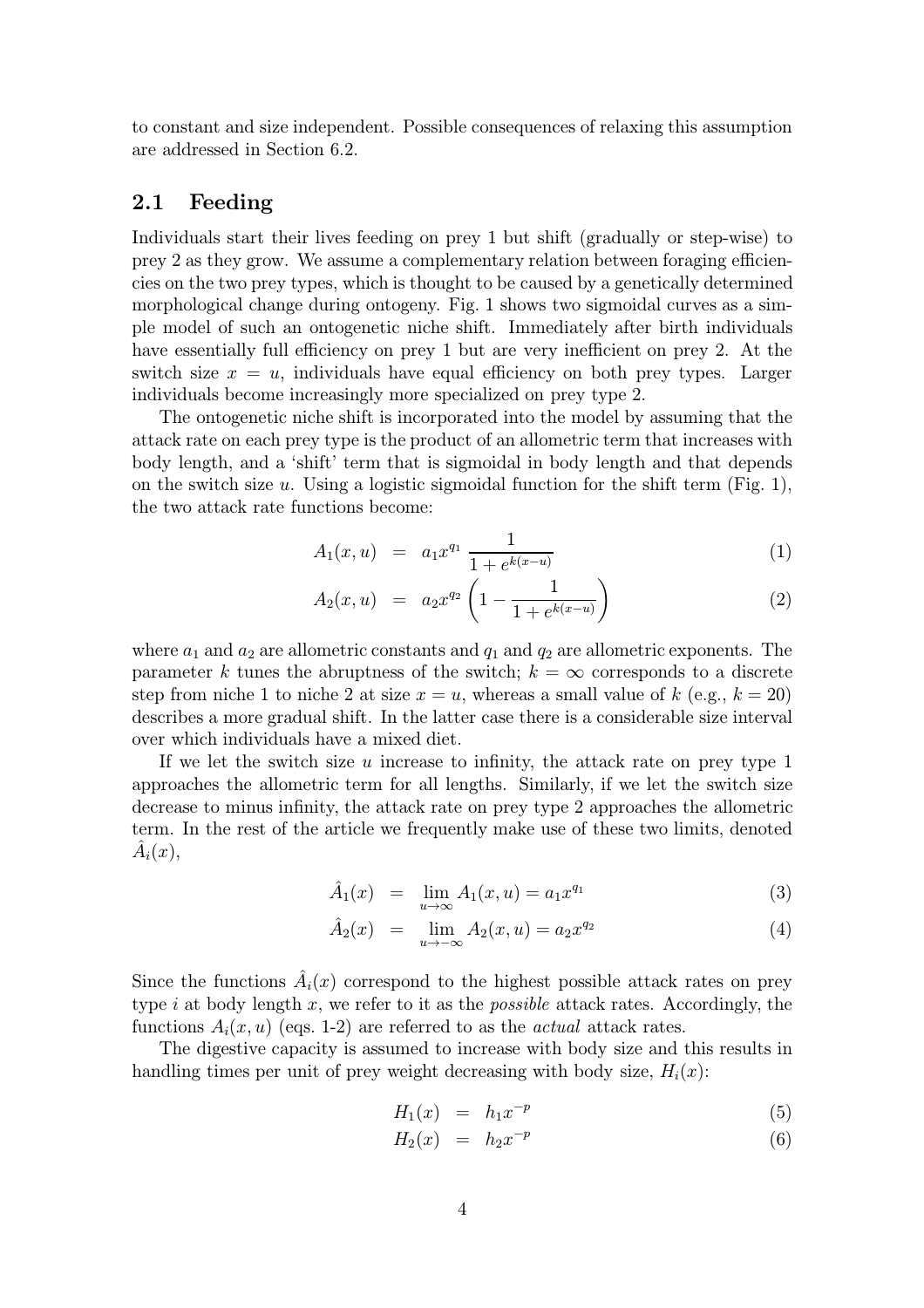

Figure 1: A simple model of an ontogenetic niche shift. Size  $x = u$  is referred to as the "switch size", and is assumed to be a genetic trait.  $(u = 0.7, k = 30)$ .

While we assume that the same allometric exponent  $-p$  applies to both prey types, these types may differ in digestibility and the allometric constants  $h_1$  and  $h_2$  may therefore differ. We assume a Holling type II functional response for two prey species:

$$
f(x, u, F_1, F_2) = \frac{A_1(x, u) F_1 + A_2(x, u) F_2}{1 + A_1(x, u) H_1(x) F_1 + A_2(x, u) H_2(x) F_2}
$$
(7)

where  $F_1$  and  $F_2$  denote the densities of the two prey populations, respectively.

Extrapolating the terminology that we use for attack rates, we refer to the function  $f(x, u, F_1, F_2)$  as the *actual* intake rate. In the analysis below, we use the term possible intake rate to refer to the intake rate of an individual that focusses entirely on one of the two niches. It is given by

$$
\hat{f}_i(x, F_i) = \frac{\hat{A}_i(x) F_i}{1 + \hat{A}_i(x) H_i(x) F_i}
$$
\n(8)

with  $i = 1$  for the first niche and  $i = 2$  for the second one, and where  $A_i(x)$  is the possible attack rate on prey type i. Note that  $f_1(x, F_1)$  and  $f_2(x, F_2)$  are obtained by taking the limit of  $f(x, u, F_1, F_2)$  as u approaches  $\infty$  and  $-\infty$ , respectively.

#### 2.2 Reproduction and growth

The energy intake rate is assumed to equal the functional response multiplied by a conversion efficiency  $\epsilon$ . A fixed fraction  $1 - \kappa$  of the energy intake rate is channeled to reproduction. Denoting the energy needed for a single offspring by  $\sigma$ , the per capita birth rate equals:

$$
b(x, u, F_1, F_2) = \frac{\epsilon(1 - \kappa)}{\sigma} f(x, u, F_1, F_2)
$$
\n(9)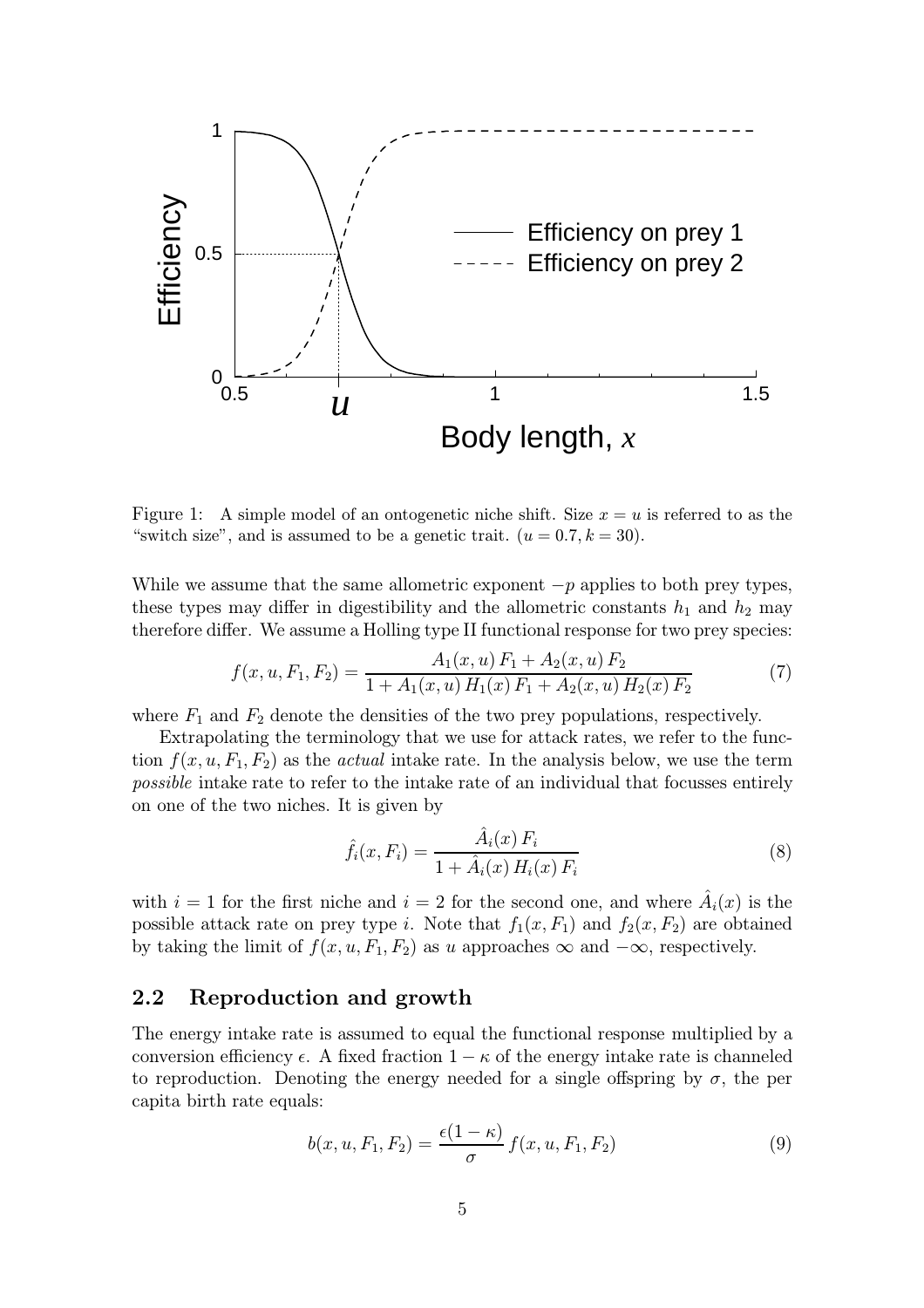To restrict the complexity of our model we assume that individuals are born mature and that reproduction is clonal. The fraction  $\kappa$  of the energy intake rate is used to cover metabolism first, and the remainder is used for somatic growth. Assuming that the metabolic rate scales with body volume (proportional to  $x^3$ ), the growth rate in body mass becomes:

$$
G_m(x, u, F_1, F_2) = \epsilon \kappa f(x, u, F_1, F_2) - \rho x^3
$$

where  $\rho$  is the metabolic cost per unit of volume. Assuming a weight-length relation of the form  $W(x) = \lambda x^3$ , and using  $\frac{dx}{dt} = \frac{dw}{dt}$  $\frac{dx}{dw}$ , we can write the growth rate in length as:

$$
g(x, u, F_1, F_2) = \frac{1}{3\lambda x^2} \left( \epsilon \kappa f(x, u, F_1, F_2) - \rho x^3 \right)
$$
 (10)

The length at which the growth rate becomes zero is referred to as  $x_{max}$ . Individuals with a size beyond  $x_{max}$  have a negative growth rate (but a positive birth rate). Since in the analysis below we assume population dynamic equilibrium it is ensured that no individual grows beyond the maximum size. Notice that in the special case with  $p = q_1 = q_2 = 2$  the function g becomes linear in x, yielding the classic Von Bertalanffy growth model (von Bertalanffy, 1957).

#### 2.3 Prey dynamics

The population size distribution is denoted by  $n(x, u)$ . For the analyses of the deterministic model below we assume that the (resident) population is monomorphic in  $u$ . Therefore, we do not have to integrate over switch sizes  $u$  but only over sizes x to obtain the total population density. The total population density,

$$
N_{tot}(u) = \int_{x_b}^{x_{max}} n(x, u) dx \tag{11}
$$

We assume that the two prey populations grow according to semi-chemostat dynamics and that they do not directly interact with each other. The dynamics of the prey populations can then be described by:

$$
\frac{dF_1}{dt} = r_1 (K_1 - F_1) - \int_{x_b}^{x_{max}} \frac{A_1(x, u) F_1}{1 + A_1(x, u) H_1(x) F_1 + A_2(x, u) H_2(x) F_2} n(x, u) dx
$$
\n
$$
\frac{dF_2}{dt} = r_2 (K_2 - F_2) - \int_{x_b}^{x_{max}} \frac{A_2(x, u) F_2}{1 + A_1(x, u) H_1(x) F_1 + A_2(x, u) H_2(x) F_2} n(x, u) dx
$$
\n(13)

where  $r_1$ ,  $r_2$ ,  $K_1$  and  $K_2$  are the maximum growth rates and maximum densities of the two prey populations, respectively. The integral term in each equation represents the predation pressure imposed by the predator population.

The PDE formulation of the model is listed in table Table 2 and the individual level model is summarized in Table 3.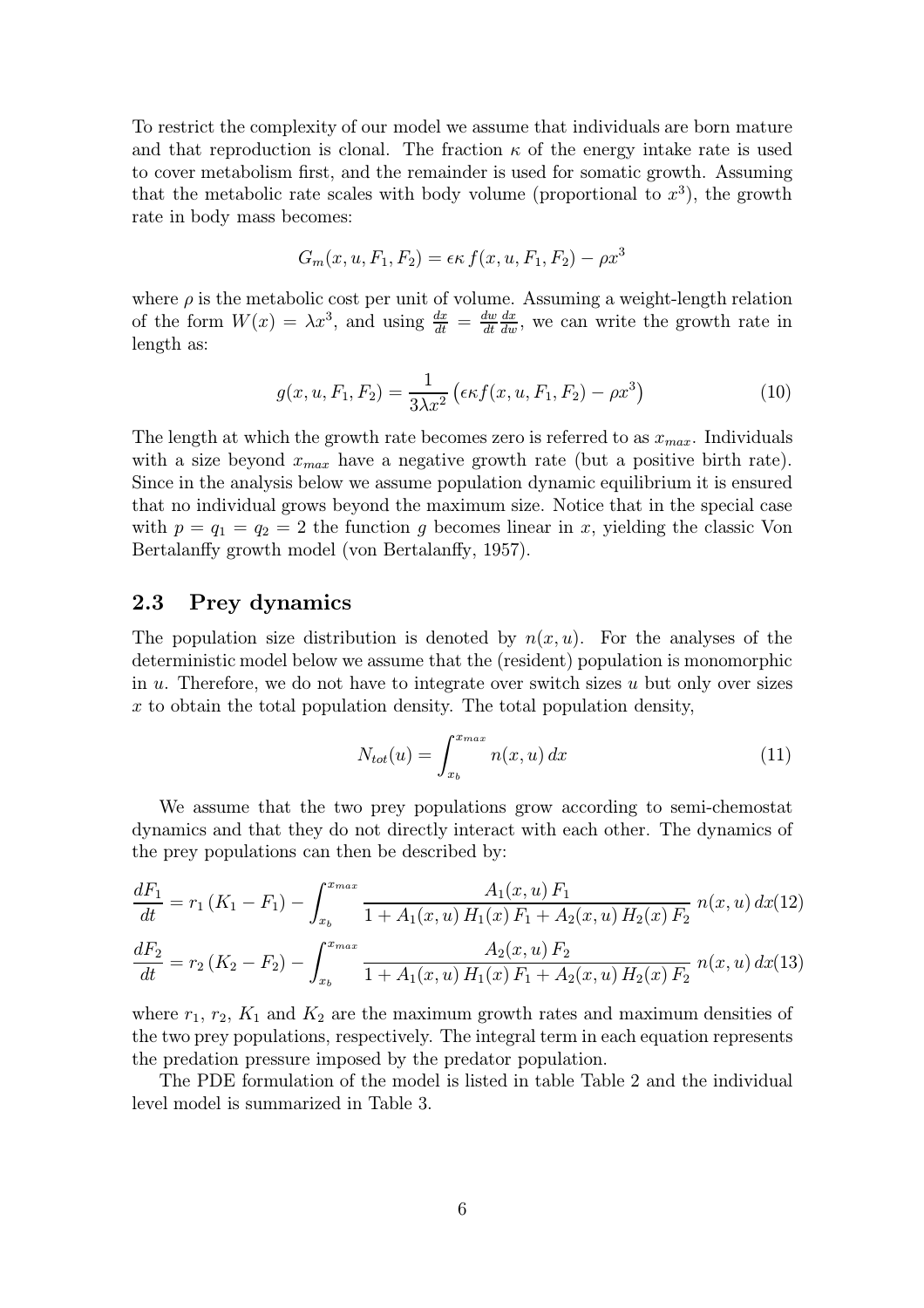Table 2. The model: specification of dynamics<sup>a</sup>. The functions defining the birth rate (b), growth rate (g), attack rates  $(A_1, A_2)$  and handling times  $(H_1, H_2)$  are listed in Table 3, parameters in Table 1.

| PDE                | $\frac{\partial n}{\partial t} + \frac{\partial gn}{\partial x} = -\mu \; n(x,u)$                                                                                                                                                                                                                    |
|--------------------|------------------------------------------------------------------------------------------------------------------------------------------------------------------------------------------------------------------------------------------------------------------------------------------------------|
| Boundary condition | $g(x_b, u, F_1, F_2) n(x_b, u) = \int_{x_b}^{x_{max}} b(x, u, F_1, F_2) n(x, u) dx$                                                                                                                                                                                                                  |
| Prey dynamics      | $\frac{dF_1}{dt} = r_1 (K_1 - F_1) -$<br>$\int_{x_b}^{x_{max}} \frac{A_1(x, u) F_1}{1 + A_1(x, u) H_1(x) F_1 + A_2(x, u) H_2(x) F_2} n(x, u) dx$<br>$\frac{dF_2}{dt} = r_2 (K_2 - F_2) -$<br>$\int_{x_h}^{x_{max}} \frac{A_2(x, u) F_2}{1 + A_1(x, u) H_1(x) F_1 + A_2(x, u) H_2(x) F_2} n(x, u) dx$ |

 $\overline{a}$  Note that the time argument has been left out from all variables and functions.

| Table 3.<br>The model: individual level functions. |  |
|----------------------------------------------------|--|
|----------------------------------------------------|--|

| Attack rate on prey 1    | $A_1(x, u) = a_1 x^{q_1} \frac{1}{1 + e^{k(x-u)}}$<br>$A_2(x, u) = a_2 x^{q_2} \left(1 - \frac{1}{1 + e^{k(x-u)}}\right)$        |
|--------------------------|----------------------------------------------------------------------------------------------------------------------------------|
| Attack rate on prey 2    |                                                                                                                                  |
| Handling time prey 1     | $H_1(x) = h_1 x^{-p}$                                                                                                            |
| Handling time prey 2     | $H_2(x) = h_2 x^{-p}$                                                                                                            |
| Functional response      | $f(x, u, F_1, F_2) = {A_1(x, u) F_1 + A_2(x, u) F_2 \over 1 + A_1(x, u) H_1(x) F_1 + A_2(x, u) H_2(x) F_2}$<br>$M(x) = \rho x^3$ |
| Maintenance requirements |                                                                                                                                  |
| Growth rate in length    | $g(x, u, F_1, F_2) = \frac{1}{3\lambda r^2} \left( \kappa k_e f(x, u, F_1, F_2) - \rho x^3 \right)$                              |
| Birth rate               | $b(x, u, F_1, F_2) = \frac{k_e(1-\kappa)}{2} f(x, u, F_1, F_2)$                                                                  |
|                          |                                                                                                                                  |

#### 2.4 Parameterization

Since we intend to study the effect of the size scaling of the functional response on the evolution of the ontogenetic niche shift, the parameters  $a_1, a_2, h_1, h_2, p, q_1$  and  $q_2$ are not fixed. Depending on whether handling time and search rate are determined by processes related to body length, surface or volume, the allometric exponents  $p$ ,  $q_1$  and  $q_2$  are close to 1, 2 or 3, respectively. The remaining, fixed parameters are based on the parameterization of a more detailed model of perch (Claessen et al., 2000).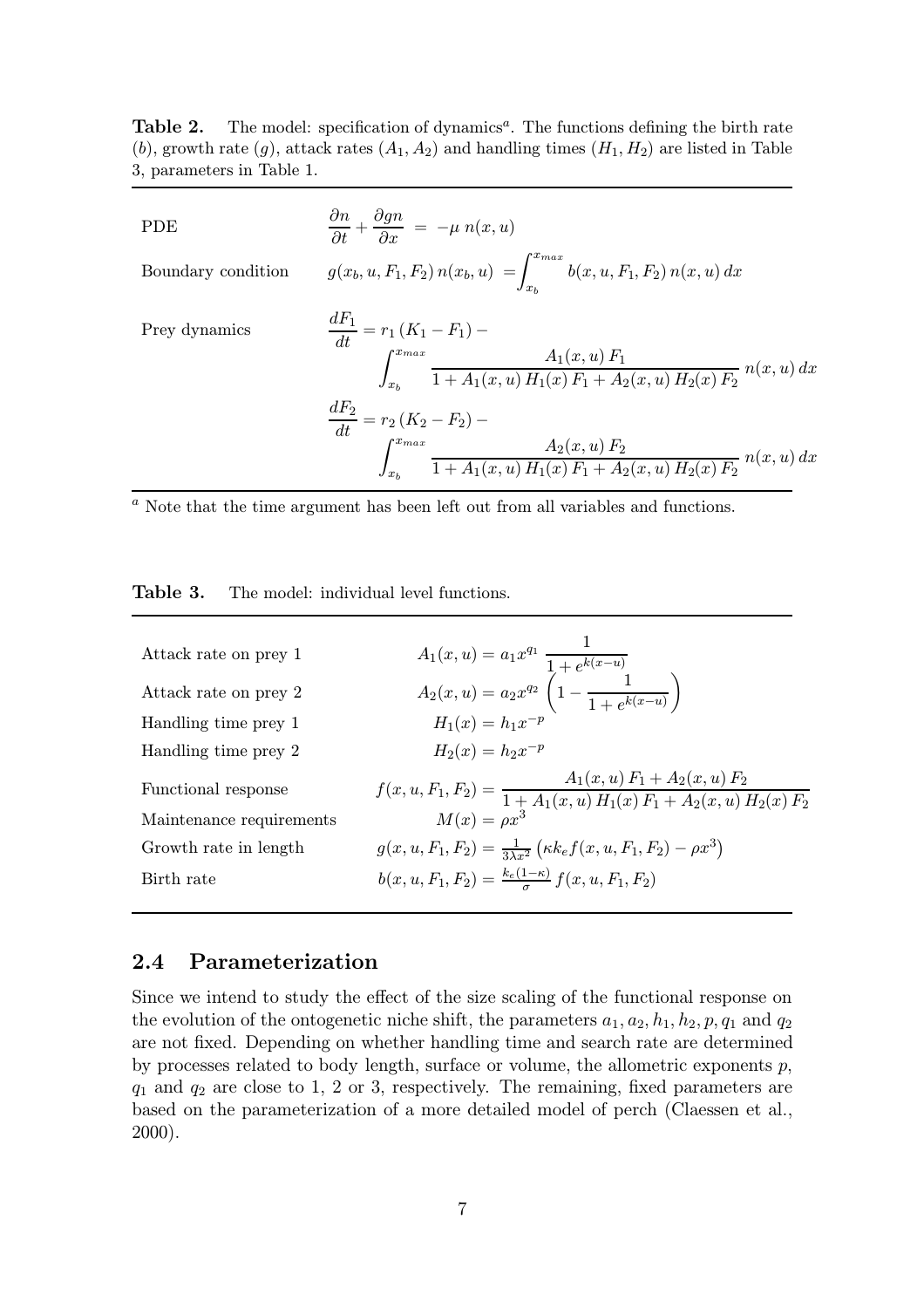### 3 Ecological dynamics

Before we can study evolution of the ontogenetic niche shift, we have to assess the effect of the ontogenetic niche shift on the ecological dynamics. Our model (Table 2) is not analytically solvable. Instead, we study its dynamics through a numerical method for the integration of PSPMs, called the Escalator Boxcar Train (de Roos et al., 1992; de Roos, 1997). When restricting attention to a single prey type (which is equivalent to assuming  $u \gg x_{max}$  and to the special case  $p = q_1 = 2$ , our model reduces to the Kooijman-Metz model, of which the population dynamics are well documented in the literature (e.g., de Roos et al., 1992; de Roos, 1997). Numerical studies of the equilibrium behavior of this simplified model show that the population dynamics always converge to a stable equilibrium, which can be attributed to the absence of a juvenile delay and to the semi-chemostat (rather than, for example, logistic) prey dynamics (cf. de Roos, 1988; de Roos et al., 1990). Simulations show that, also with the general functional response (with values of  $p$ ,  $q_1$  and  $q_2$  between 1 and 3), the equilibrium is stable for all investigated parameter combinations.

It is possible to choose parameter values (e.g., small  $K_i$  or high  $h_i$ ) for which the predator population cannot persist on either prey 1 or prey 2 alone. In the results we present below we use parameter values that allow for persistence on either prey type separately.

#### 3.1 Ontogenetic niche shift and prey densities

We now investigate the ecological effect of the size at the ontogenetic niche shift on the equilibrium state of a monomorphic size-structured population and the two prey populations. Each specific choice of  $u$  and the parameters results in a stable size-distribution  $n(x, u)$  and equilibrium prey densities  $F_1$  and  $F_2$ . The effect of the switch size u on the prey densities  $F_1$  and  $F_2$ , on the total predator population density  $N_{tot}(u)$ , and on the the maximum length in the predator population  $x_{max}$  is plotted in Fig. 2 for two different parameter combinations.

Three conclusions can readily be drawn from Fig. 2. First, prey density  $F_1$  or  $F_2$  is low if the majority of the predator population consumes prey 1 or prey 2, respectively. Second, the total number of predators,  $N_{tot}(u)$ , reaches a maximum for an intermediate switch size  $u$  (i.e., when predators exploit both prey). Third, the maximum length in the predator population correlates strongly with the density of the second prey provided that individuals reach the size at which the ontogenetic niche occurs (i.e.,  $x_{max} > u$ ).

With very low or very high  $u$ , the system reduces to a one-consumer, one-resource system. If the switch size is very large  $(u > x_{max}$ , for example  $u > 2.5$  in Fig. 2), individuals never reach a size large enough to start exploiting the second prey. The second prey population is hence at the carrying capacity  $K_2$ , whereas the first prey is heavily exploited. Similarly, for a very small switch size  $(u < x<sub>b</sub>)$ , for example  $u = 0$  in Fig. 2), even newborns have a low efficiency on prey type 1. In this case, prey 1 is near its carrying capacity  $K_1$  and prey 1 is depleted. The two extreme strategies  $u > x_{max}$  and  $u < x_b$  therefore characterize specialists on prey 1 and prey 2, respectively. Although at first sight a strategy  $u < x_b$  seems biologically meaningless, it can be interpreted as a population that has lost the ability to exploit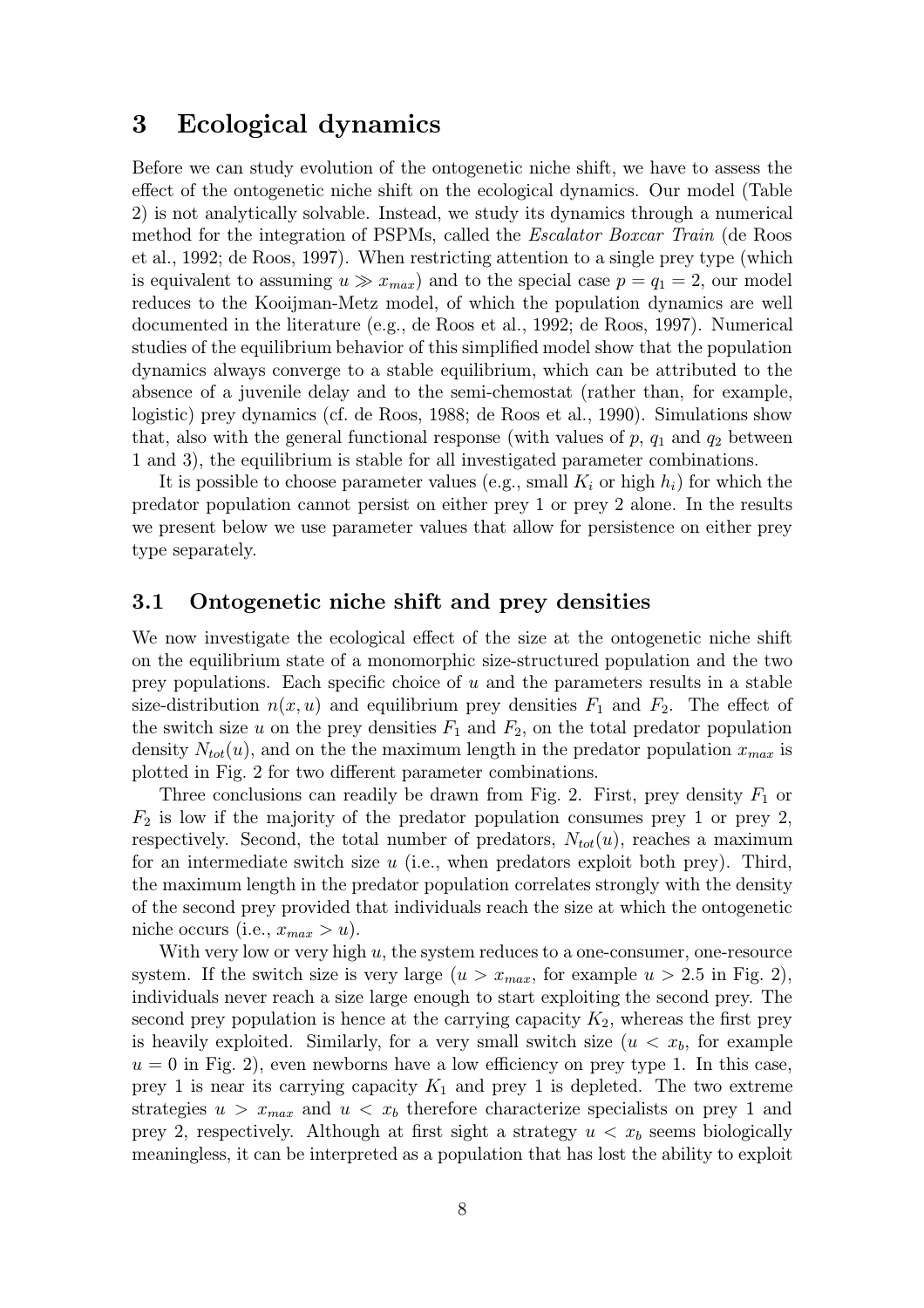

Figure 2: The ecological equilibrium of a monomorphic population, as a function of the length at ontogenetic niche shift  $(u)$ , characterized by prey densities (upper panels), total predator density (middle panels) and maximum length in predator population (lower panels). (a) Parameters:  $q_1 = 1.8, q_2 = 2.1, h_1 = h_2 = 100$ . (b) Parameters:  $q_1 = 2, q_2 =$  $1, h_1 = h_2 = 10$ . Other parameters (in both cases)  $p = 2, k = 30$  and as in Table 1.

a primary resource which its ancestors used to exploit in early life stages. This evolutionary scenario turns up in the results below (Section 5.7).

A striking result evident from Fig. 2 is the discontinuous change in maximum length at high values of u. For u beyond the discontinuity, growth in the first niche is insufficient to reach the ontogenetic niche shift, such that the maximum length is determined only by the prey density in the first niche. As soon as the switch size is reachable in the first niche, the maximum size is determined by the prey density in the second niche. Just to the left of the discontinuity, only a few individuals live long enough to enter the second niche, and the impact of these individuals on the second prey is negligible  $(F_2 \approx K_2)$ . These few survivors thrive well in the second niche and reach giant sizes (Fig. 2). This sudden change in asymptotic size corresponds to a fold bifurcation (see also Claessen et al., in press).

An important general conclusion from Fig. 2 is that there is a strong ecological feedback between the niche switch size u and the environment  $(F_1$  and  $F_2$  equilibrium densities). Changing  $u$  may drastically change prey densities, which in turn may change predator population density and individual growth rates. Comparison of Fig. 2a and b suggests that specific choices for the parameters of the size scaling of the functional response do not affect the general pattern. We have studied many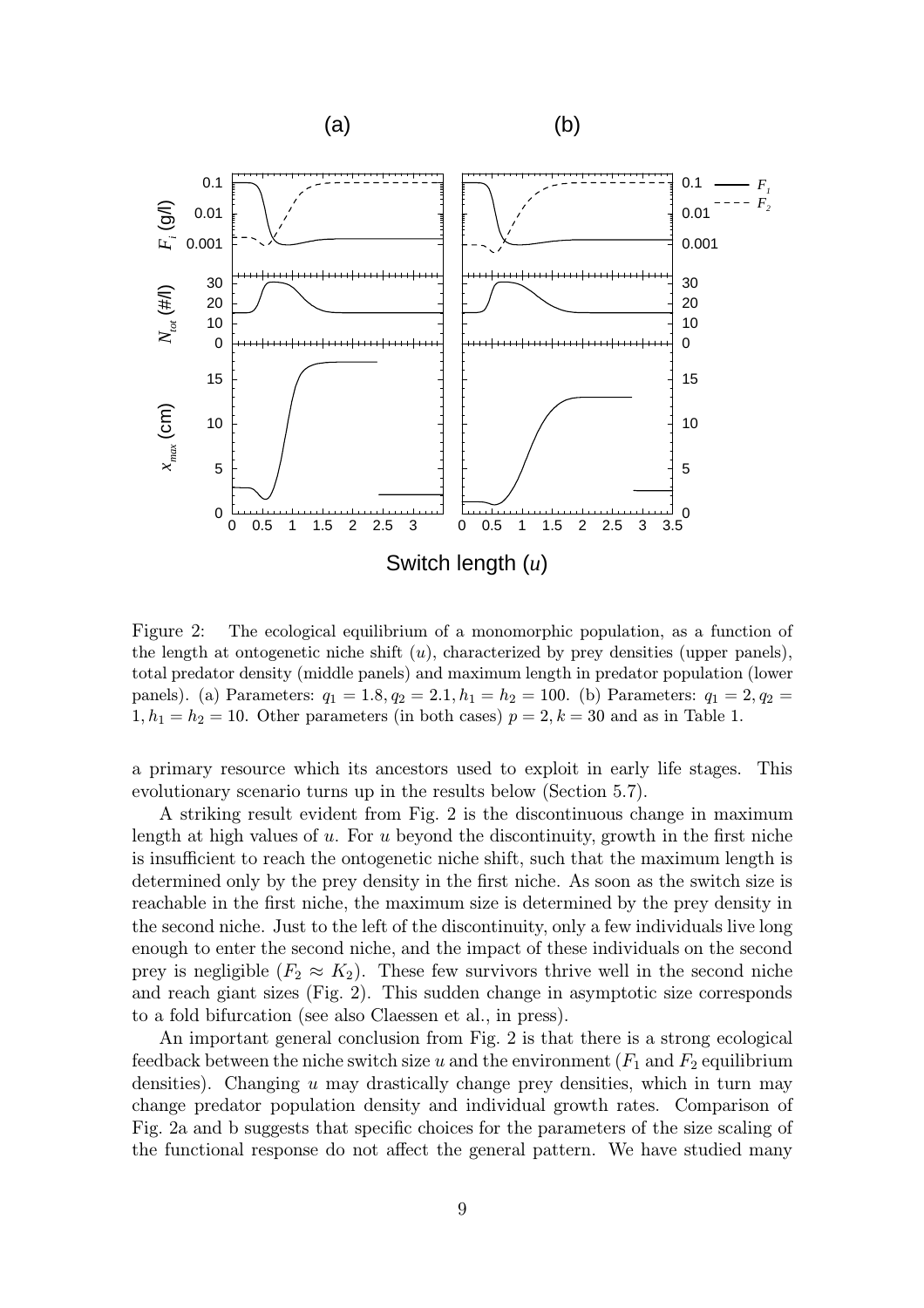different parameter combinations of  $a_1$ ,  $a_2$ ,  $h_1$ ,  $h_2$ ,  $p$ ,  $q_1$  and  $q_2$ , and all give the same overall pattern as illustrated in Fig. 2.

### 4 Pairwise invasibility plots

This section shortly outlines the methodology and terminology that we will use in our study of the evolution of the switch size  $u$ . Our evolutionary analysis of the deterministic model is based on the assumptions that (i) mutations occur rarely, (ii) mutation steps are small, and (iii) successful invasion implies replacement of the resident type by the mutant type. The robustness of these assumptions will be evaluated in Section 5.7. Under these assumptions evolution boils down to a sequence of trait substitutions. To study this, we consider a monomorphic, resident population with genotype  $u$ , and determine the invasion fitness of mutants, whose strategy we denote  $u'$ . With our model of the ecological interactions (Section 3) we can determine the fitness of a mutant type from the food densities  $F_1$  and  $F_2$ , as will be shown in Section 5.1. Since the food densities are set by the resident population, the fitness of mutants depends on the strategy of the resident. If the life-time reproduction,  $R_0$ , of a mutant exceeds unity, it has a probability of invading and replacing the resident (Metz et al., 1992).

For all possible pairs of mutants and residents, the expected success of invasion by the mutant into the ecological equilibrium of the resident can be summarized in a so-called pairwise invasibility plot (van Tienderen and de Jong, 1986). For example, Fig. 3a is a pairwise invasibility plot (PIP, hereafter), for residents and mutants in the range of switch sizes from 0 to 3 cm, based on our model (Table 2). It shows that if we choose a resident with a very small switch size, say  $u = 0.1$ , all mutants with a larger trait value  $(u' > u)$  have a probability of invading the resident, whereas mutants with a smaller trait value  $(u' < u)$  have a negative invasion fitness and hence cannot establish themselves. Thus, the resident is predicted to be replaced by a mutant with a larger switch size. Upon establishment this mutant becomes the new resident, and the PIP can be used to predict the next trait substitution. Fig. 3a shows that as long as the resident type is below  $u^*$ , only mutants with a larger trait value  $(u' > u)$  can invade. Thus, if we start with a resident type below  $u^*$ , the adaptive process results in a stepwise increase of the resident trait value toward u∗. A similar reasoning applies to the residents with a trait value above  $u^*$ . Here, only mutants with a smaller switch size can invade (Fig. 3a). Therefore, starting from any initial resident type near  $u^*$ , the adaptive process result in convergence of the resident to  $u^*$ . The strategy  $u^*$  is hence an evolutionary attractor.

In a pairwise invasibility plot the borders between areas with positive and negative invasion fitness correspond to zero fitness contour lines. The diagonal  $(u' = u)$ is necessarily a contour line because mutants with the same strategy as the resident have the same fitness as the resident. Intersections of other contour lines with the diagonal are referred to as evolutionarily singular points (e.g.,  $u^*$ ). Above we used the PIP to determine the convergence stability of  $u^*$ , but we can also use it to determine the evolutionary stability of singular points. For example, Fig. 3a shows that if the resident has strategy  $u^*$ , all mutant strategies  $u' \neq u$  have negative invasion fitness. A resident with switch size  $u^*$  is therefore immune to invasion by neighbor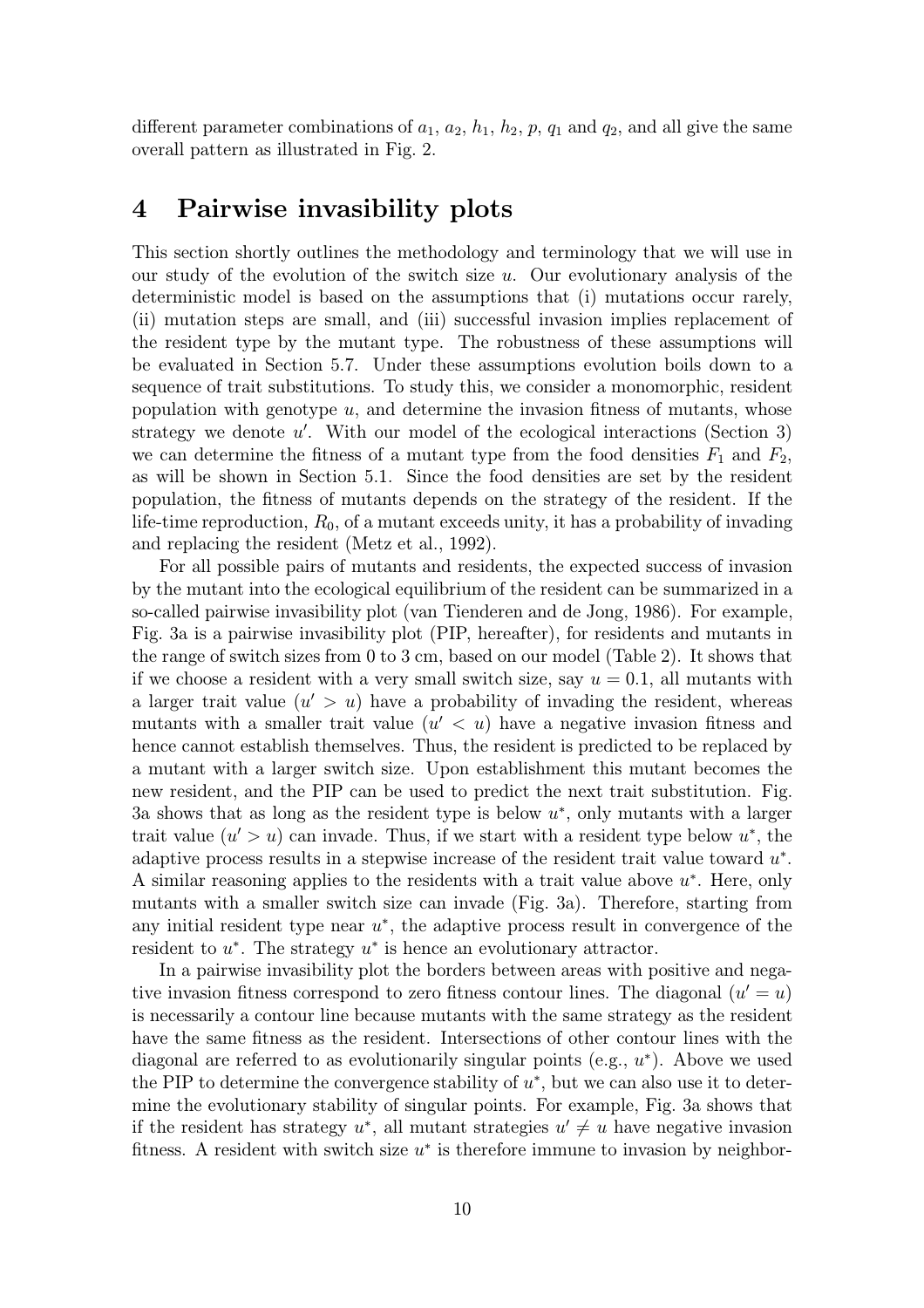ing mutant types, and it is thus an evolutionarily stable strategy (ESS). A singular point that is both convergence stable and evolutionarily stable is referred to as a continuously stable strategy (CSS, Eshel, 1983).

In general, the dynamic properties of evolutionarily singular points can be determined from the slope of the off-diagonal contour line near the singular point (Metz et al., 1996a; Dieckmann, 1997; Geritz et al., 1998). In our analysis below, we find four different types of singular points. As we showed above,  $u^*$  in Fig. 3a corresponds to a CSS. In Fig. 3b, the singular point  $u^*$  is again an evolutionary attractor. However, once a resident population with strategy u<sup>∗</sup> has established itself, mutants on either side of the resident (i.e, both  $u' > u$  and  $u' < u$ ) have positive fitness. Since mutants with the same strategy as the resident have zero invasion fitness, the singular point  $u^*$  is located at a fitness minimum. It should be pointed out here that, under frequency-dependent selection, evolutionary stability and evolutionary convergence (or attainability) are completely independent (Eshel, 1983). In spite of being a fitness minimum, the strategy  $u^*$  in Fig. 3b is nevertheless an evolutionary attractor. As will become clear in Section 5.7, a singular point that is convergence stable but evolutionarily unstable (e.g.,  $u^*$  in Fig. 3b) is referred to as an evolutionary branching point (EBP, Metz et al., 1996a; Geritz et al., 1997).

In Fig. 3c the singular point  $u^*$  is also an evolutionary attractor, but it is evolutionarily neutral; if the resident is  $u^*$  all mutants have zero invasion fitness. We consider it as a degenerate case because even the slightest perturbation results in the situation of Fig. 3a or Fig. 3b.

The last type of singular point that we will encounter is illustrated in Fig. 4. In these PIPs there are two evolutionarily singular points of which  $u^*$  is an evolutionary branching point. From the sign of the invasion fitness function around the singular point  $u_r$  we can see that if we start with a resident close to the singular point, mutants with a strategy even closer to  $u_r$  cannot invade. Rather, successful invaders lie further away from  $u_r$ . Trait substitutions are hence expected to result in evolution away from  $u_r$ . Singular points such as  $u_r$  in Fig. 4 are convergence unstable and are referred to as evolutionary repellers (Metz et al., 1996a).

# 5Evolutionary dynamics

In this section we study the evolution of the size at niche shift  $(u)$  within the ecological context as established in Section 3. First, we investigate the deterministic model to find evolutionarily singular points and their dynamic properties, using the method outlined in Section 4. Second, we interpret them in terms of ecological mechanisms. Third, we use numerical simulations of a stochastic individual-based version of the same model to check the robustness of the derived predictions.

#### 5.1 Invasion fitness of mutants

We first have to determine the fitness of mutants as a function of their own switch size  $u'$  and of the the resident's switch size u. With our individual-level model (Section 3) we can relate the life time reproduction,  $R_0$ , of a mutant to its strategy. We can use  $R_0$  as a measure of invasion fitness, because a monomorphic resident population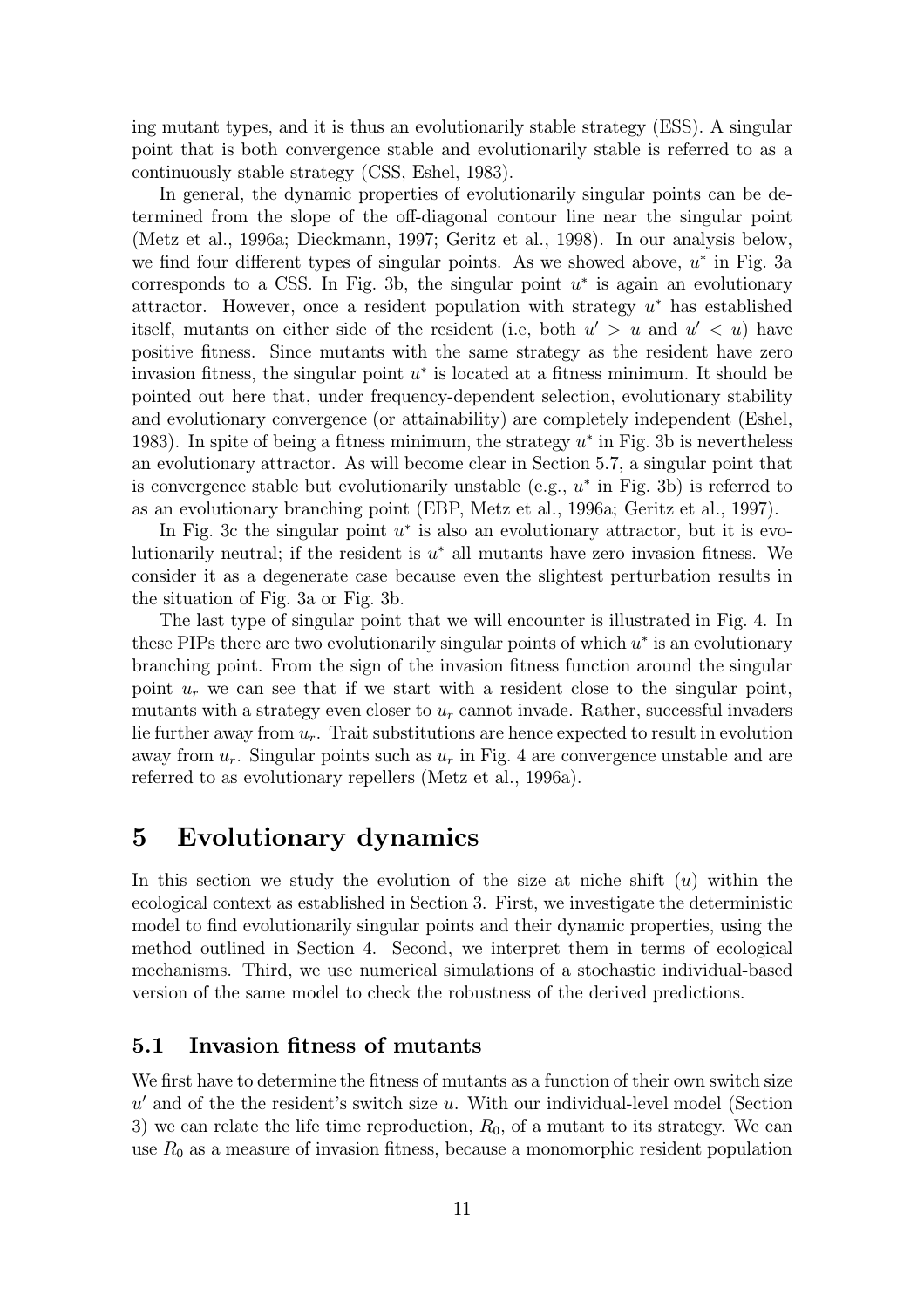

Figure 3: Sketches of typical pairwise invasibility plots (PIPs) as they are found for our model (Table 2). Points in dark areas (indicated '+') correspond to pairs of resident and mutant types for which the mutant can invade the ecological equilibrium set by the resident. Points in white areas (indicated '−') correspond to pairs for which the mutant cannot invade the resident equilibrium. The borders between the white and dark areas are the  $R_0(u', u) = 1$  contour lines. The evolutionary singular point  $u^*$  is an evolutionary, global attractor of the monomorphic adaptive dynamics. (a)  $u^*$  is a continuously stable strategy (CSS); (b)  $u^*$  is an evolutionary branching point (EBP); (c)  $u^*$  is neutral.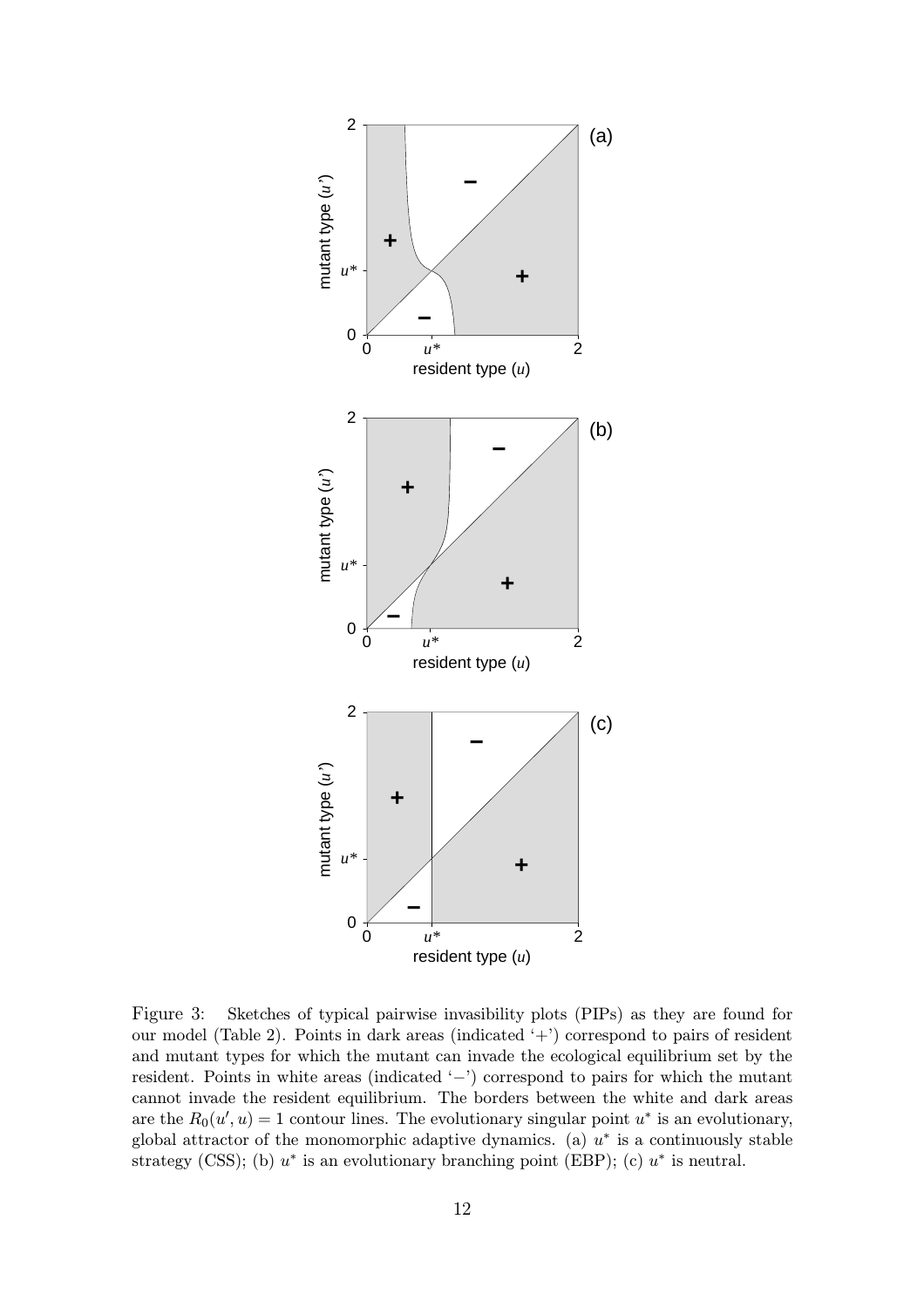

Figure 4: Sketches of two additional pairwise invasibility plots (PIPs) that are found for our model (Table 2). Points in dark areas (indicated '+') correspond to pairs of resident and mutant types for which the mutant can invade the ecological equilibrium set by the resident. Points in white areas (indicated '−') correspond to pairs for which the mutant cannot invade the resident equilibrium. The borders between the white and dark areas are the  $R_0(u', u) = 1$  contour lines. The singular point  $u^*$  is a evolutionary branching point (EBP). The singular point  $u_r$  is an evolutionary repeller. We find (a) if prey 1 is very hard to digest (high  $h_1$ ) and (b) if prey 2 is very hard to digest (high  $h_2$ ).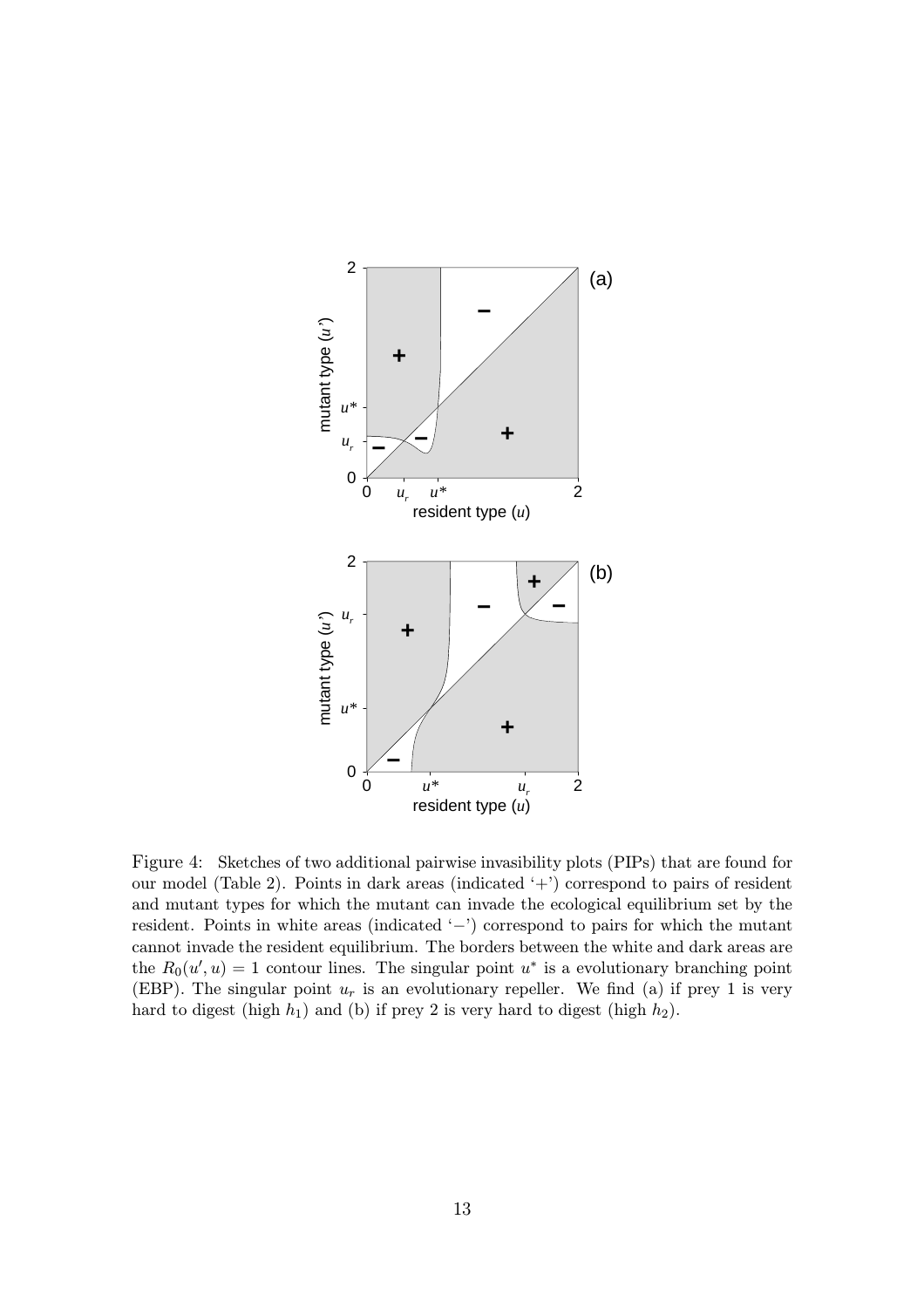with strategy  $u$  can be invaded by mutants with strategy  $u'$  if the expected life time reproduction of the mutant in the environment set by the resident exceeds unity, that is, if  $R_0(u', u) > 1$  (Mylius and Diekmann, 1995).

The environment that a mutant experiences consists of the two prey densities, which are in equilibrium with the resident population, so we write  $F_1(u)$  and  $F_2(u)$ . The mutant's length-age relation can be obtained by integration of eq. (10) after substitution of  $F_1(u)$  and  $F_2(u)$ . Knowing the growth trajectory, the birth rate as a function of age can be calculated from eq. (9). We denote this age-specific birth rate by  $B(a, u', u)$ , where a denotes age. The mutant's lifetime reproduction  $R_0$  is then found by integration of this function, weighted by the probability of surviving to age a, over its entire life history:

$$
R_0(u', u) = \int_0^\infty e^{-\mu a} B(a, u', u) \, da \tag{14}
$$

Due to the assumption of size-independent mortality,  $R_0(u', u)$  is a monotonically increasing function of the feeding rate at any size. The reason is straightforward: an increased feeding rate implies an increased instantaneous birth rate, as well as an increased growth rate. The size-specific birth rate  $b$  (eq. 9) is monotonically increasing in  $x$ . These three facts imply that an increase of the intake rate at any size increases the life-time reproduction (in a constant environment).

For each value of the resident's trait  $u$  from the range between the two specialist trait values  $(u = 0 \ldots 4)$ , we numerically determine the function  $R_0(u', u)$  for values of  $u'$  from the same range. The results of these calculations are summarized in pairwise-invasibility plots (Section 4), which show the contour lines  $R_0(u', u) = 1$ and the sign of  $R_0(u', u) - 1$  (Fig. 3 and Fig. 4).

The results for many different parameter combinations show that there are five qualitatively different pairwise invasibility plots, which are represented in Fig. 3 and Fig. 4. All five PIPS have one important feature in common: there is an intermediate switch size that is an evolutionary attractor of the monomorphic adaptive dynamics. We denote this attractor by  $u^*$  and refer to it as the generalist strategy. In Fig. 3  $u^*$ is a global attractor, whereas in cases Fig. 4 there exists an evolutionary repeller as well. Choosing a resident switch size beyond the repeller leads to evolution toward a single specialist population, leaving the other niche (the first niche in Fig. 4a; the second in Fig. 4b) unexploited. We first discuss the evolutionary attractor  $u^*$  and return to the evolutionary repellers later in this section.

#### 5.2 Evolutionary convergence to the generalist u<sup>∗</sup>

Here we relate the results presented in Fig. 3 to the underlying ecological mechanisms. We can explain the different evolutionary outcomes by considering the life history of individuals in terms of their size-dependent food intake rate (eq. 7). To clarify the ecological mechanism, we compare the size-dependent food intake rate of a resident individual with the *possible* intake rates in each niche separately (eq.  $(8)$ , Fig. 5). Thus, we gain insight in whether the actual intake rate at a certain size is above or below the possible intake rate at that size.

The length at which the possible intake rates  $f_1(x, F_1)$  and  $f_2(x, F_2)$  (eq. 8) intersect is denoted  $x_e$ . This particular body length is of special interest, because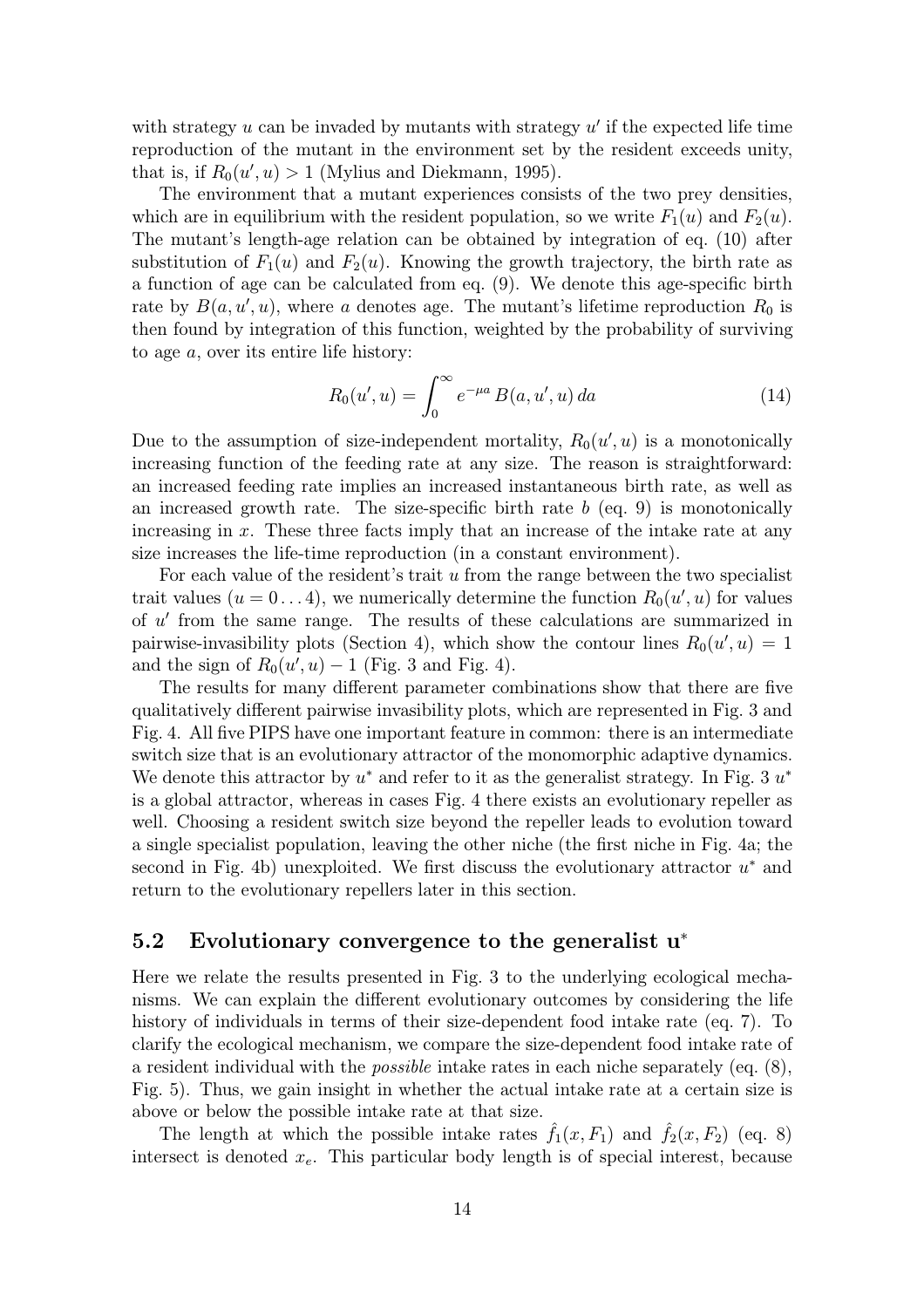

Figure 5: Comparison of the size-dependent, actual intake rate of the resident with the possible intake rates in each niche separately, given the densities of  $F_2$  and  $F_2$  as set by the resident. The residents in (a) and (b) correspond to  $u^*$  in Fig. 3a and b, respectively. Note that the switch size  $u$  and the intersection of the two possible intake rates coincide. (a) Possible attack rate is proportional to body length in the first niche  $(q_1 = 1)$  and proportional to body surface area in the second  $(q_2 = 2)$ ; the resident  $(u^* = 0.68)$  is a CSS. (b) Possible attack rate is proportional to body surface are in the first niche ( $q_1 = 2$ ) and proportional to body length in the second  $(q_2 = 1)$ ; the resident  $(u^* = 0.683)$  is an EBP. Other parameters:  $k = 30, p = 2, a_1 = a_2 = 1, h_1 = h_2 = 10$ , and Table 1.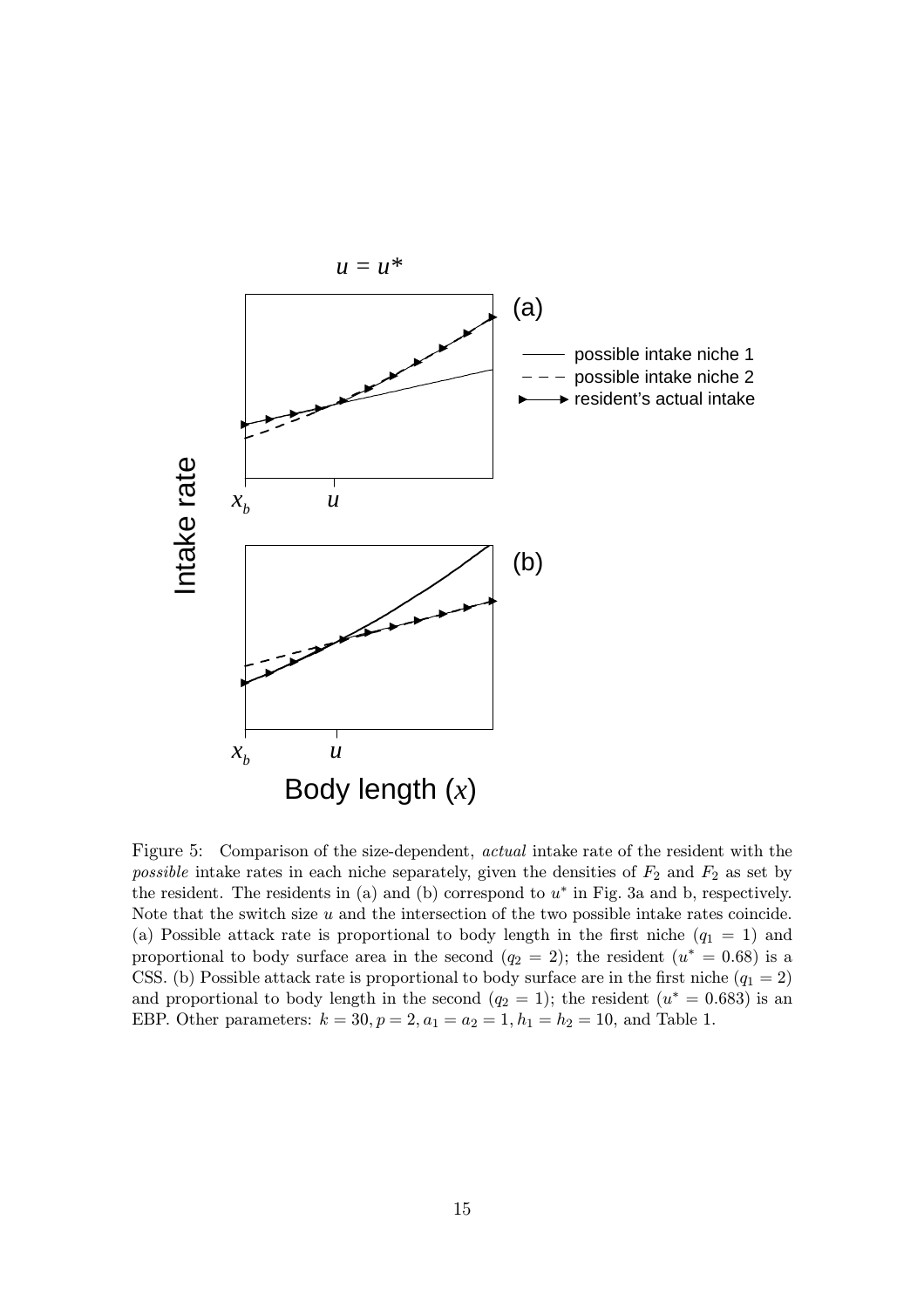one niche is more 'profitable' to individuals smaller than  $x_e$ , whereas the other niche is more profitable to individuals larger than  $x_e$ . Here, 'more profitable' is defined as 'providing a higher possible intake rate'. To an individual of length  $x = x_e$ , the two niches are hence equally profitable. Fig. 5 illustrates that the evolutionary attractor  $u^*$  is that particular strategy for which the switch size u coincides with the intersection of the possible intake rates, i.e.,  $x_e = u$ .

Depending on the size scaling of the two possible intake rates, two generic cases can be distinguished: (a) the first niche is more profitable than the second one to individuals smaller than  $x_e$ , but less profitable to individuals larger than  $x_e$ ; and (b) vice versa. The two cases are illustrated in Fig. 5 a and b, respectively. In the rest of this section (including the figures) we refer to these cases as case (a) and case (b). For comparison, Fig. 2 also shows cases (a) and (b).

Why  $u^*$  is an evolutionary attractor can be understood by considering a perturbation in the switch size  $u$ , that is, by choosing a resident strategy  $u$  slightly smaller or larger than  $u^*$ . In this case, the possible intake rates intersect at some body size  $x_e \neq u$ . In Fig. 6 (right panels) the resident has a strategy slightly above the generalist strategy  $(u>u^*)$ . Compared to Fig. 5 the curves of the two possible intake rates have shifted;  $f_1$  downward and  $f_2$  upward. The reason is that the prey densities  $F_1$  and  $F_2$  depend on the resident strategy u (Fig. 2). As a consequence, to an individual with length equal to the switch length  $(x = u)$  the second niche seems underexploited. We define the 'underexploited' niche as the niche that gives an individual of length  $x = u$  the highest possible intake rate (eq. 8). The other niche is referred to as 'overexploited'.

Now consider a mutant with a strategy  $u'$  in the environment set by a resident with  $u>u^*$ . If the mutant has a smaller switch size than the resident, it switches to the underexploited niche before the resident does. Its intake rate is therefore higher than the resident's intake, and since fitness increases monotonically with the intake rate, the mutant can invade. Mutants that switch later than the resident, however, spend more time in the overexploited niche, have a lower intake rate and hence cannot invade. This shows how natural selection drives the system in the direction of the generalist u<sup>\*</sup> when started from a resident with  $u>u^*$ .

For the case  $u < u^*$  the opposite reasoning applies: a resident that switches between niches at a relatively small size, underexploits the first niche and overexploits the second one. The curve describing the possible intake rate in the first niche  $(f_1)$ shifts upward, whereas the curve for the second niche  $(f_2)$  shifts downward (Fig. 6, left panels). Only mutants that switch later  $(u' > u)$  profit more from the underexploited niche than the resident, and hence only these mutants can invade, such that evolution moves the system toward the generalist  $u^*$  when started from a resident with  $u < u^*$ .

In summary, if one niche is underexploited, natural selection favors mutants that exploit this niche more. In consequence, only mutants that are closer to the generalist strategy  $u^*$  than the resident can invade. This suggests that  $u^*$  is an evolutionary attractor. Convergence to  $u^*$ , however, also depends on the effect of the environmental feedback on  $x_e$ . That is, once an invading strategy has replaced the old resident, it gives rise to a new ecological equilibrium. Because  $x_e$  depends on the prey densities  $F_1$  and  $F_2$ , we need to check the relation between resident switch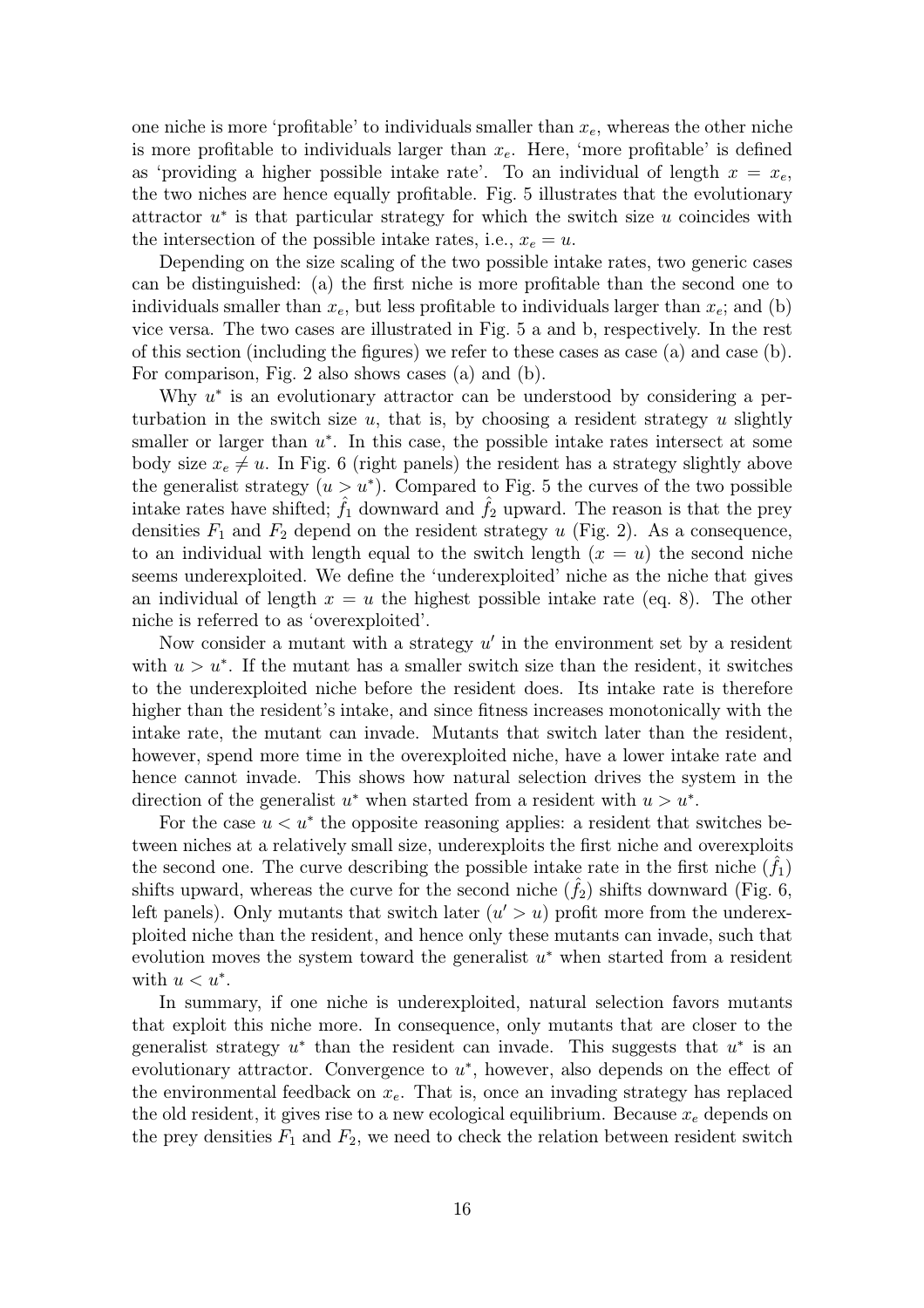

Figure 6: Perturbations in the switch size  $u$ . For cases (a) and (b) depicted in Fig. 5, a resident was chosen just below the singular point  $(u < u^*)$  and one resident just above it  $(u>u^*)$ . Assuming the ecological equilibrium of these residents, the actual and possible intake rates are plotted (legend: see Fig. 5).  $x_e$  marks the length at which the possible intake rates intersect. Parameters: (a)  $q_1 = 1$ ,  $q_2 = 2$ . (b)  $q_1 = 2$ ,  $q_2 = 1$ . Other parameters as in Fig. 5.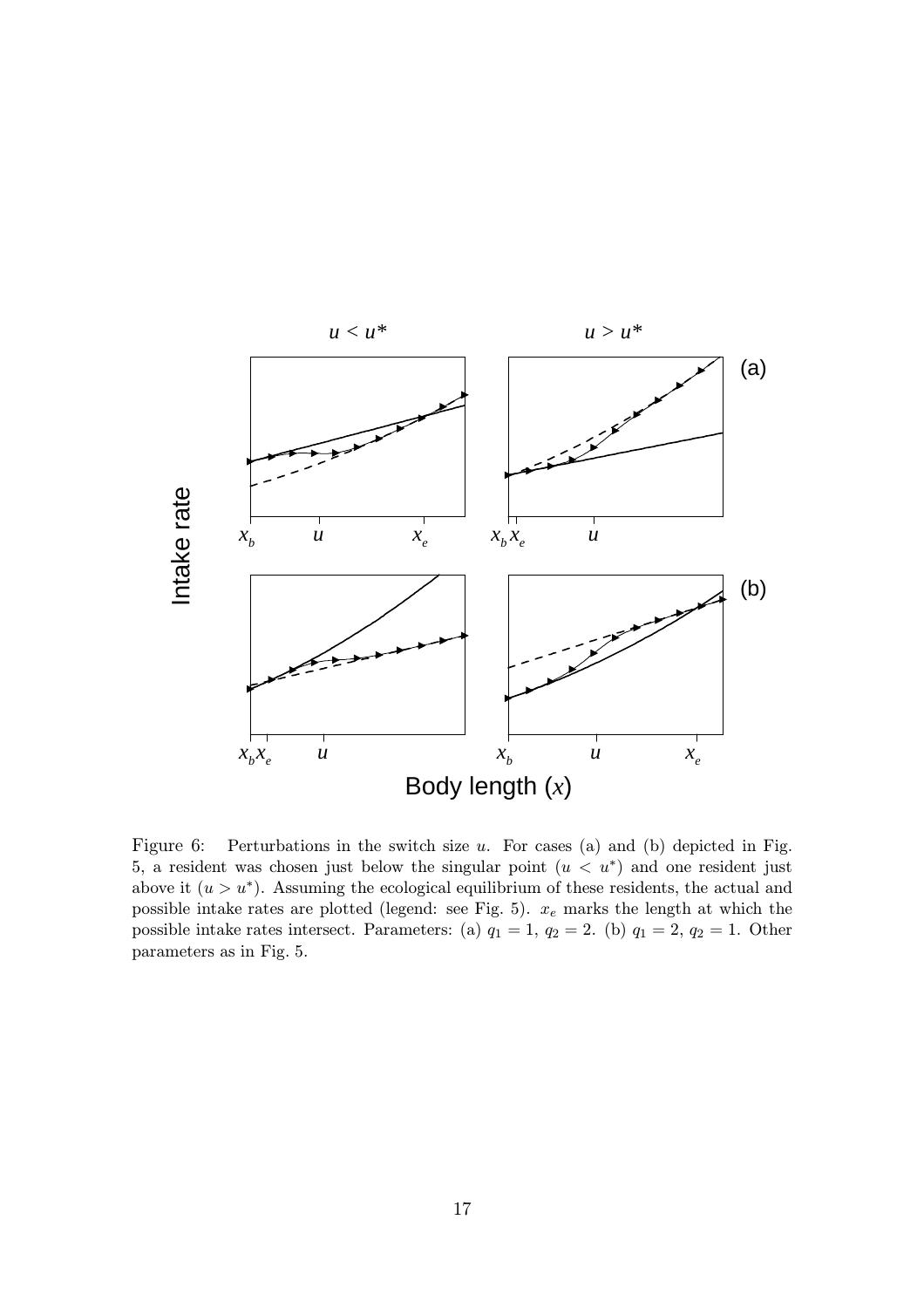

Figure 7: The environmental feedback represented by the body length for which the two niches are equally profitable  $(x_e)$  as a function of the resident switch length  $(u)$ . (a) and (b) as in Fig. 5 and Fig. 6. The switch size for which  $x_e = u$  is referred to as the generalist strategy, denoted  $u^*$ . In (a)  $u^* = 0.68$ , in (b)  $u^* = 0.683$ .

size u and the resultant  $x_e$ .

Again, we have to distinguish between cases (a) and (b) because the slopes of the possible intake rates at their intersection are crucial. Fig. 6 shows that in case (a) the second niche is underexploited if  $x_e < u$ , and overexploited if  $x_e > u$ . This means that evolutionary convergence to  $u^*$  is guaranteed if all residents with  $u>u^*$ have an intersection point  $x_e < u$  and all residents with  $u < u^*$  have an intersection point  $x_e > u$ . Fig. 7a shows that this is indeed the case. In case (b), the second niche is underexploited if  $x_e > u$ , and overexploited if  $x_e < u$ . For convergence to  $u^*$  the relation between  $x_e$  and u should hence be opposite to case (a), and Fig. 7 confirms that this applies. The relations in Fig. 7, and hence convergence to  $u^*$ , hold as long as the following condition is fulfilled at  $u = u^*$ :

$$
\left. \frac{\partial \hat{f}_1}{\partial u} \right|_{x=u} < \left. \frac{\partial \hat{f}_2}{\partial u} \right|_{x=u}
$$

While we cannot proof that this condition is met in general, intensive numerical investigations have found no exception for any parameter combinations. We conjecture that the inequality above can be taken for granted if the following, more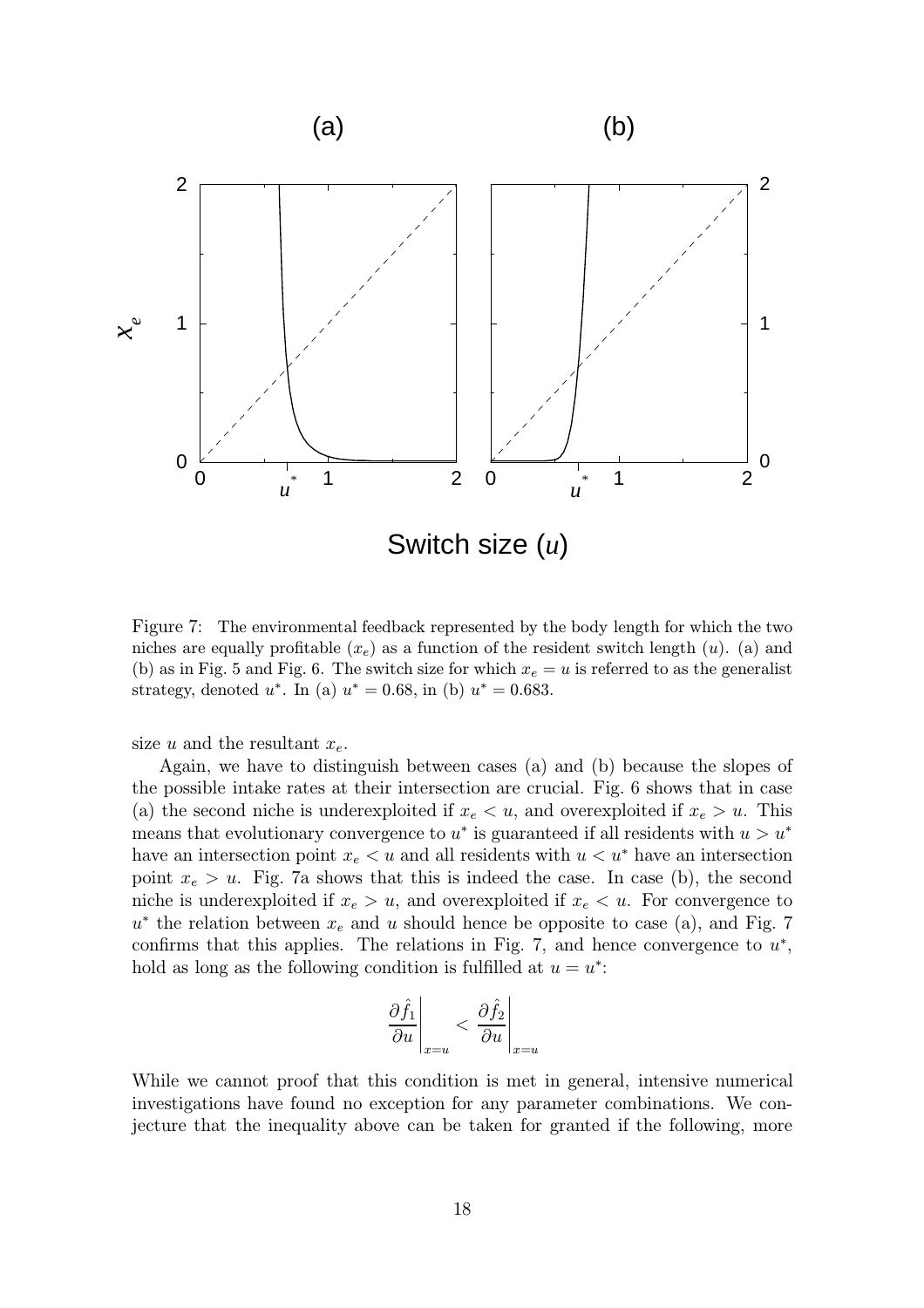elementary condition is fulfilled at  $u = u^*$ :

$$
\frac{\partial F_1}{\partial u} < \frac{\partial F_2}{\partial u}
$$

#### 5.3 Evolutionary stability of the generalist u<sup>∗</sup>

The pairwise invasibility plots (Fig. 3) suggest that the evolutionary attractor  $u^*$  is either a continuously stable strategy (CSS), an evolutionary branching point (EBP), or neutral. Which of these cases applies depends on the size scaling of the possible intake rates in the two niches. We show this by considering the two generic possibilities in Fig. 5, starting with case (a). For a resident that is smaller than its switch size, the first niche is more profitable than the second one, that is,  $f_1(x) > f_2(x)$ for  $x < u$  (Fig. 5a). Consequently, mutants that switch earlier than the resident  $(u' < u)$ , switch to the second niche at a size at which the second niche is still less profitable to them than the first niche. They hence have lower fitness than the resident. For individuals larger than the resident switch size, the second niche is more profitable than the first one, that is,  $f_2(x) > f_1(x)$  for  $x > u$ . This implies that mutants that switch later than the resident  $(u' > u)$  stay in the first niche, although this niche has become less profitable to them than the second one. These mutants, too, have lower fitness than the resident. Since mutants on both sides of the resident strategy cannot invade, the generalist  $u^*$  is a CSS.

Case (b) is simply the opposite of the previous case. The first niche is less profitable to individuals smaller than the switch size, whereas the second niche is less profitable to individuals larger than the switch size. As a consequence, mutants that switch earlier  $(u' < u)$  switch to the second niche while it still is more profitable to them. Mutants that switch later  $(u' > u)$  stay in the first niche when it becomes more profitable to them. The evolutionary attractor  $u^*$  thus lies at a fitness minimum and, since it is nevertheless convergence stable, it is an evolutionary branching point.

Which biological conditions give rise to cases (a) and (b)? In the next two subsections we derive conditions for theses cases in terms of our model parameters; this allows for a qualitative comparison between our results and empirical data on the size-scaling of functional responses. To better bring out the biological interpretation of our results and because of the complexity of eq. (7), we apply two alternative simplifying assumptions. In a first scenario, we assume that the handling times for the two prey types are the equal  $(h_1 = h_2)$ . In a second scenario, we consider different handling times, but instead assume the same possible attack rates in both niches  $(a_1 = a_2, q_1 = q_2).$ 

#### 5.4 Scenario 1: different attack rates

Here we assume that the only difference between the two niches is the size scaling of the possible attack rates, whereas handling times are assumed to be the same. In this case we can find an explicit expression for the length  $x_e$  at which the two possible intake rates intersect. The intersection  $x_e$  is obtained by substituting  $h_1 = h_2 = h$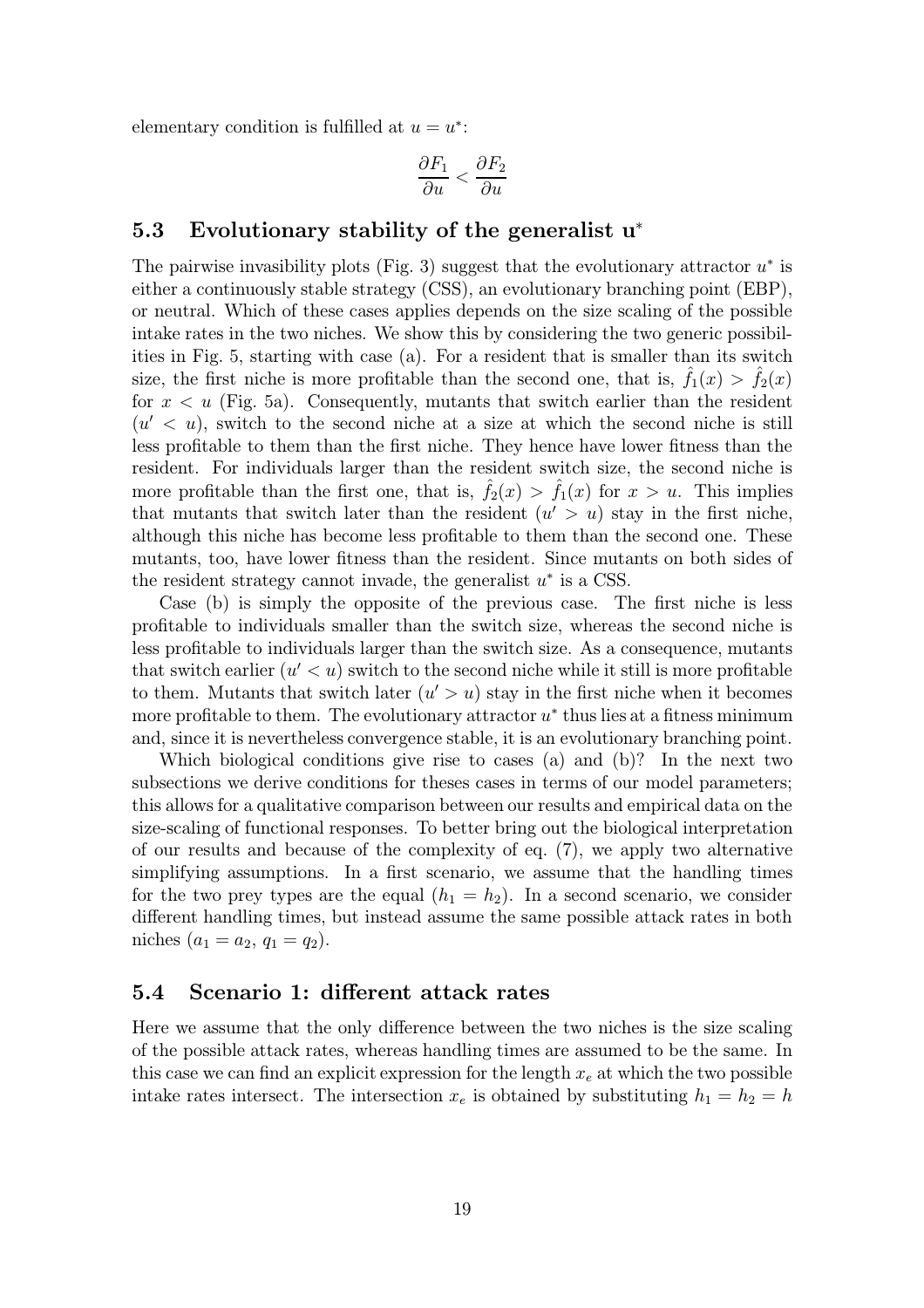in the possible intake rates (eq. 8) and by solving for  $\hat{f}_1(x) = \hat{f}_2(x)$ ;

$$
x_e = \left(\frac{a_1 F_1}{a_2 F_2}\right)^{\frac{1}{q_2 - q_1}}\tag{15}
$$

To distinguish between cases (a) and (b) we define a function  $D(x)$  which is the difference between the possible intake rates in the two niches:

$$
D(x) = \hat{f}_1(x) - \hat{f}_2(x)
$$
 (16)

In case (a), the first niche is more profitable before the switch, while the second one is more profitable after the switch; this requires that the slope of  $D(x)$  evaluated at  $x = x_e$  is negative. Case (b) results when the slope of  $D(x)$  at size  $x_e$  is positive. The function  $D(x)$  can be written as

$$
D(x) = \frac{a_1 F_1 x^{q_1} - a_2 F_2 x^{q_2}}{1 + a_1 F_1 x^{(q_1 - p)} h + a_2 F_2 x^{(q_2 - p)} h + a_1 F_1 a_2 F_2 x^{(q_1 - 2p + q_2)} h^2}
$$
(17)

By definition,  $D(x_e) = 0$ , so we only have to consider the sign of  $D(x)$  around  $x = x<sub>e</sub>$ . Since the denominator of eq. (17) is always positive, we have to determine the sign of the numerator only. The numerator is positive for a length  $x$  between  $0$ and  $x_e$  if and only if  $q_1 < q_2$ . Thus we arrive at the conditions:

$$
q_1 < q_2 \qquad \text{CSS} q_1 = q_2 \qquad \text{neutral} q_1 > q_2 \qquad \text{EBP} \tag{18}
$$

If the possible attack rate on the first prey type increases faster with body size than the possible attack rate on the second prey type (Fig. 5a), the evolutionary attractor  $u^*$  is predicted to be an evolutionary branching point (Fig. 3b). Otherwise, the generalist is predicted to be a CSS or to be neutral, and the population to remain monomorphic. Note that Fig. 2, Fig. 5 and Fig. 7 illustrate this first scenario.

#### 5.5 Scenario 2: different handling times

Here we assume that the possible attack rates are the same (i.e.,  $a_1 = a_2 = a$ ,  $q_1 = q_2 = q$ , but that the two prey types differ in digestibility (i.e,  $h_1 \neq h_2$ ). The reasoning is analogous to that applied to the first scenario. The length at which the niches are equally profitable is

$$
x_e = \left(\frac{F_1 - F_2}{aF_1F_2(h_1 - h_2)}\right)^{\frac{1}{q-p}}
$$
\n(19)

The difference between the possible intake rates is:

$$
D(x) = \frac{ax^q \left[ (h_2 - h_1) a F_1 F_2 x^{q-p} + F_1 - F_2 \right]}{(1 + ax^{q-p} h_1 F_1) (1 + ax^{q-p} h_2 F_2)}
$$
(20)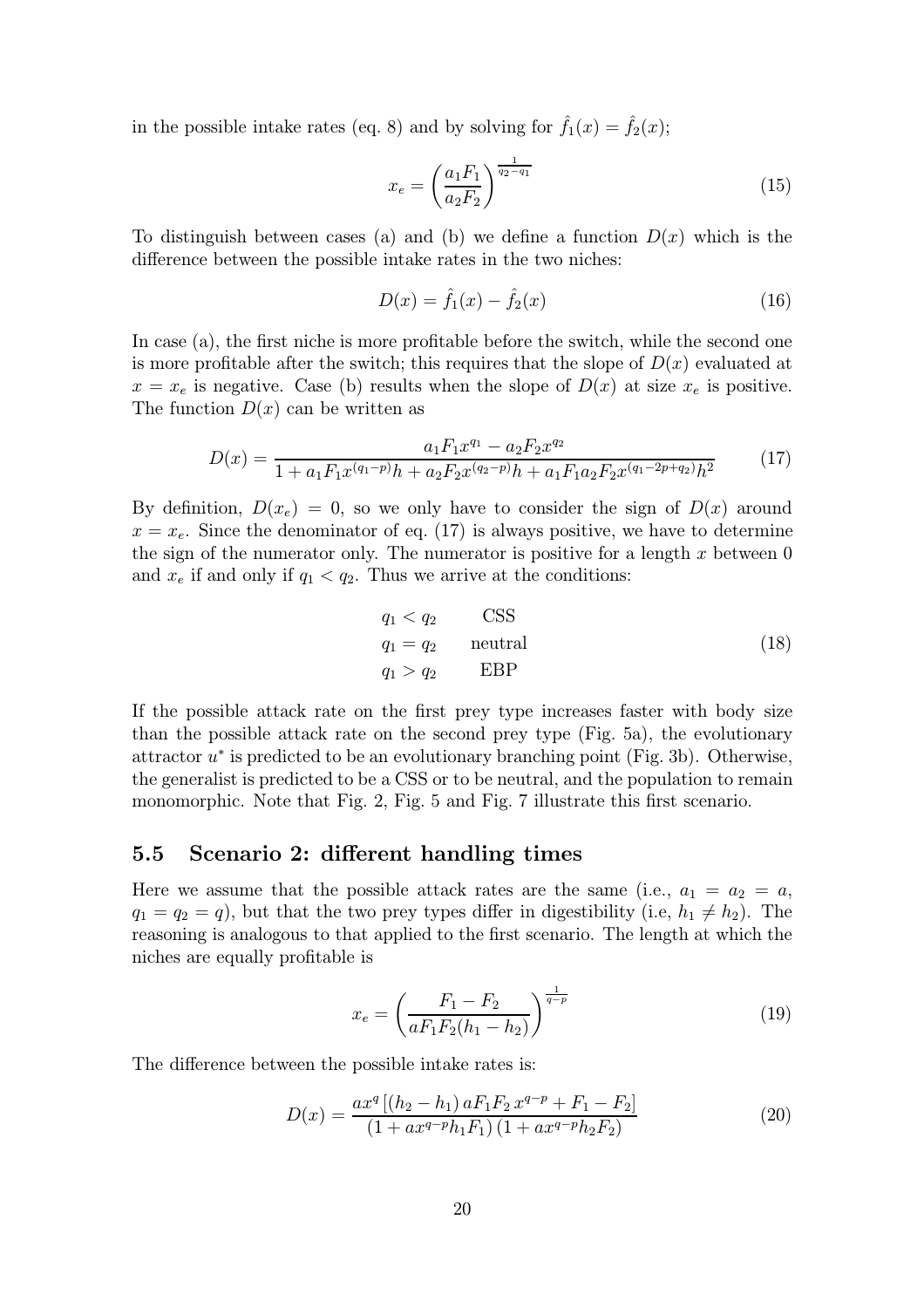Again, the denominator is always positive so we consider the numerator only. Here it is crucial to recognize that  $D(x)$  is increasing if

$$
(h_2 - h_1) a F_1 F_2 x^{q-p}
$$
\n(21)

is increasing in x. Since  $x^{q-p}$  is increasing in x if  $p < q$  and decreasing if  $p > q$ , we arrive at the following conditions for the evolutionary stability of the generalist  $u^*$ :

$$
p > q \text{ and } h_1 < h_2
$$
 CSS  
\n
$$
p < q \text{ and } h_1 > h_2
$$
 CSS  
\n
$$
p = q \text{ or } h_1 = h_2
$$
 neutral  
\n
$$
p > q \text{ and } h_1 > h_2
$$
 EBP  
\n
$$
p < q \text{ and } h_1 < h_2
$$
 EBP

Interpretation of these conditions is less obvious than for the first scenario and requires consideration of the size-dependent functional response (eq. 7). If  $p > q$ , the maximum intake rate on a pure diet of prey i,  $H_i(x)^{-1}$ , increases faster with body size than the search rate. This means that with increasing body size the feeding rate becomes less limited by digestive constraints and more limited by prey abundance. This can be clarified by the case of a single prey population, assuming a constant prey density  $F$ . Dividing the functional response  $f$  by the maximum intake rate,  $H(x)^{-1}$ , we obtain the level of saturation as a function of body size:

$$
\left(\frac{1}{ahF}x^{p-q} + 1\right)^{-1} \tag{23}
$$

which is a decreasing function of x if  $p>q$  and an increasing one if  $p. If the$ feeding rate is well below its maximum, the intake rate correlates strongly with the encounter rate between predator and prey, and the individual is 'search limited'. If, on the other hand, the feeding rate is close to its maximum, the intake rate correlates weakly with prey abundance, and individuals are 'handling limited'. For  $p = q$  the level of saturation is independent of body size (like, e.g., in the Kooijman-Metz model with  $p = q = 2$ .

Recall that for a resident of size  $x = u^*$  the two prey types are equally profitable (Fig. 5). If the feeding rate becomes more handling limited with body size  $(p < q)$ , then for individuals larger than  $u^*$  the prey that is more digestible (smaller  $h_i$ ) is the more profitable one. If, on the other hand, the feeding rate becomes more search limited with body size, then for larger individuals the more abundant prey (higher  $F_i$ ) is more profitable. Rewriting eq. (19) gives a relation between the prey densities at equilibrium of the resident population with switch size  $u^*$ :

$$
F_2 = \frac{F_1}{1 + (h_1 - h_2)aF_1x_e^{q-p}}
$$
\n(24)

which implies that the less digestible prey is the more abundant prey:

$$
h_1 > h_2 \Leftrightarrow F_1 > F_2 \quad \text{at } u = u^* \tag{25}
$$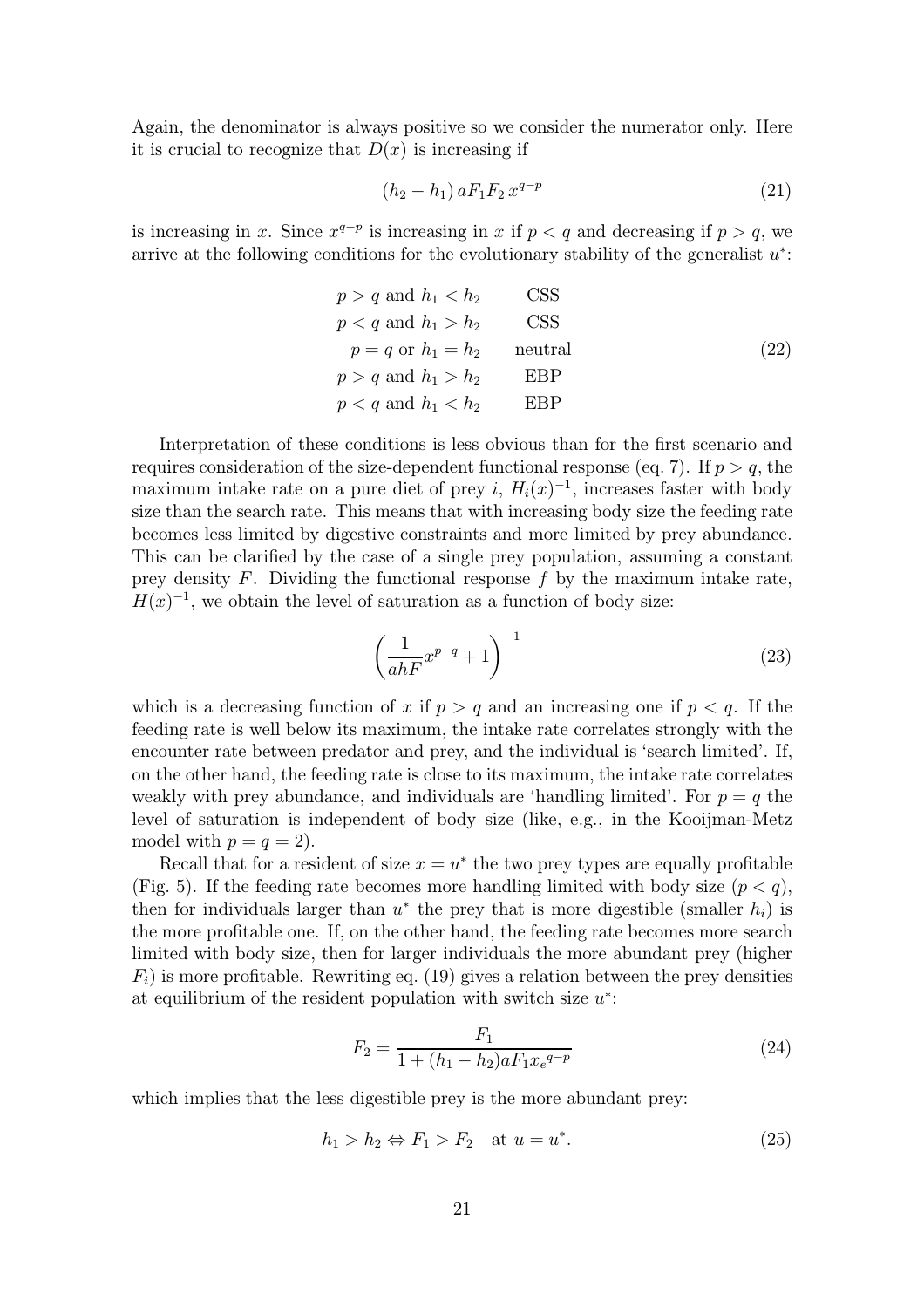We first investigate the case  $h_1 > h_2$ ,  $p < q$ , and consider a resident population with the singular strategy  $u = u^*$  and a mutant that switches at a larger size than the resident  $(u' > u)$ . In the size interval between the resident's switch size u and its own switch size  $u'$ , the resident shifts its focus to prey 2 while the mutant is still focusing on prey 1. The mutant thus consumes the less digestible prey, while it is relatively handling limited (relative to the size at which the two prey are equally profitable,  $u^*$ ). Its intake rate is therefore smaller than the resident's, and hence also its life-time reproduction. A mutant that switches at a smaller size than the resident  $(u' < u)$ , consumes the less abundant prey 2 already at a size where it is relatively search limited. Also this mutant has a smaller  $R_0$  than the resident. Since mutants with  $u' > u$  or  $u' < u$  both cannot invade, the singular strategy  $u^*$  is a CSS if  $h_1 > h_2$  and  $p < q$ . For  $h_1 < h_2$  and  $p > q$  an analogous reasoning applies.

We now consider the case  $h_1 > h_2$  and  $p > q$ . A mutant that switches at a larger size continues consuming the more abundant prey 1 while it is relatively search limited, yielding a higher feeding rate and hence a higher fitness than the resident. A mutant that switches at a smaller size starts consuming the more digestible prey 2 while it is relatively handling limited, also yielding a higher fitness than the resident. Thus, mutations in both directions yield a higher fitness than the resident, which implies that the singular strategy is a branching point. Again, a completely analogous reasoning applies for  $h_1 < h_2$  and  $p < q$ .

#### 5.6 Evolutionary repellers

Under the assumptions that  $a_1 = a_2 = a$  and  $q_1 = q_2 = q$ , we have identified parameter configurations leading to two singular points, where one is the generalist strategy  $u^*$ , and the other is an evolutionary repeller (Fig. 4a, b). A repeller occurs at a small trait value if  $p > q$  and  $h_1$  is sufficiently high (Fig. 4a). By contrast, a repeller at a large trait value occurs if  $p < q$  and  $h_2$  is sufficiently high (Fig. 4b). In the latter case, if the population starts out with a trait value above the repeller, directional selection moves the population away from  $u^*$  and toward the strategy that is a specialist on prey 1. It is interesting to note (and, because of the asymptotic shape of the sigmoidal functions, Fig. 1, also biologically expected) that the fitness gradient goes asymptotically to zero as the resident switch size becomes larger. Similarly, starting below the repeller in the case with  $p > q$ , the population evolves to a specialist on prey 2, leaving the first prey unexploited. The existence of the repellers relates to the fact that for severely handling-limited individuals the less digestible prey type can be less profitable than the more digestible prey type even if the former's density is at its carrying capacity and the latter's density is low.

#### 5.7 After branching: dimorphism of switch sizes

What happens after the adaptive dynamics of switch sizes has reached an evolutionary branching point, such as  $u^*$  in Fig. 3b? Mutants on either side of  $u^*$  can invade the resident population which may give rise to the establishment of two (slightly more specialized) branches and exclusion of the generalist  $u^*$  (Metz et al., 1996a; Geritz et al., 1997). Whether the branches can coexist depends on whether they can invade into each other's monomorphic equilibrium population. The set of  $u'$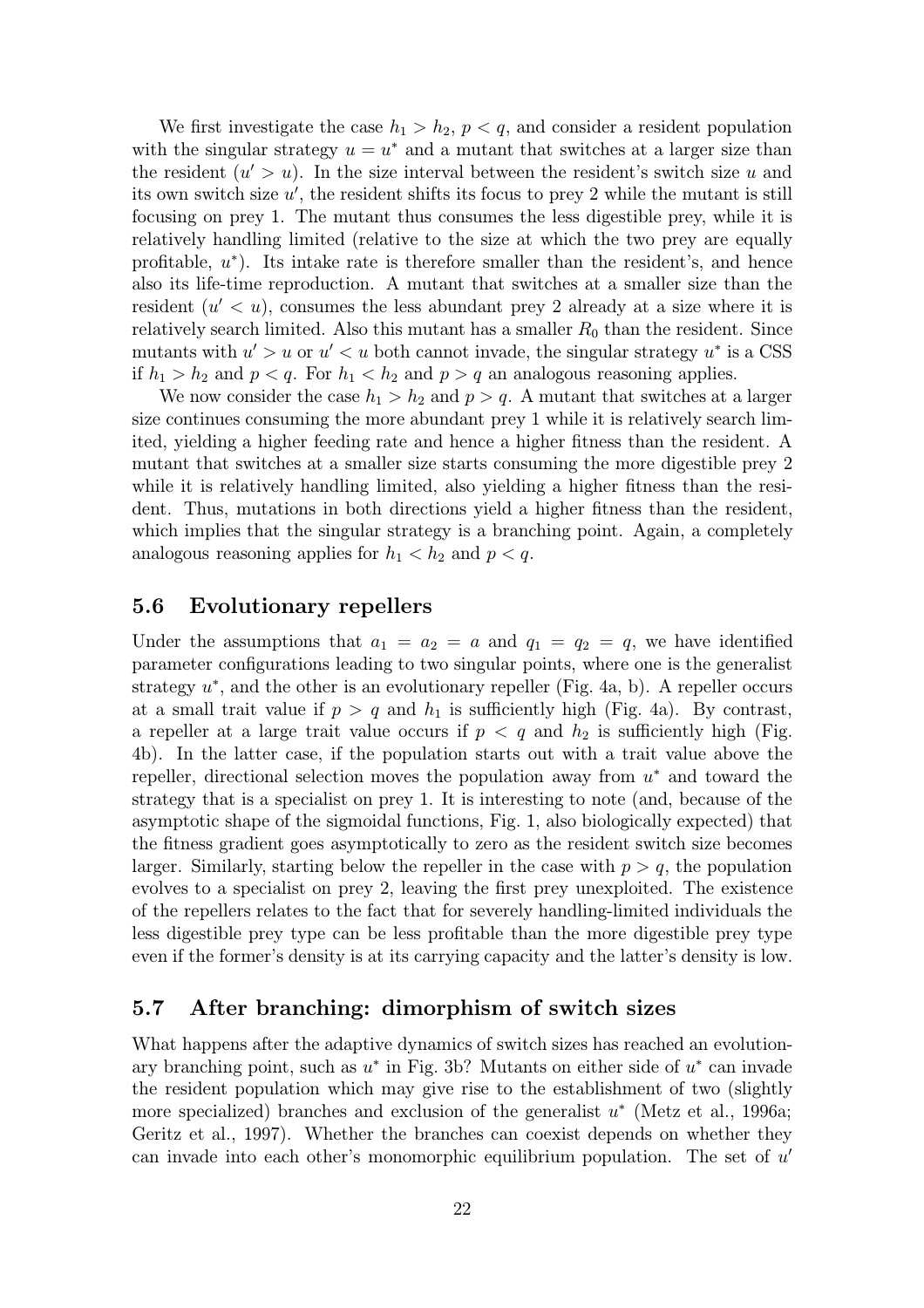and u strategies which can mutually invade is referred to as the set of protected dimorphisms. This set is found by flipping the pairwise invasibility plot (Fig. 3b) around the diagonal  $u' = u$  (corresponding to a role reversal of the two considered strategies) and superimposing it on the original (Geritz et al., 1998): combination of strategies  $(u, u')$  for which the sign of  $R_0(u', u) - 1$  before and after the flip is positive are protected dimorphisms and can coexist. The set of protected dimorphisms in the vicinity of the the branching point  $u^*$  is referred to as the coexistence cone and its shape has implications for the adaptive dynamics after branching. Specifically, the width of the cone determines the likelihood that evolutionary branching occurs and that the two branches persist: branching is more likely if the cone is wide. The reason is that mutation-limited evolution can be seen as a sequence of trait substitutions, which behaves like a directed random walk (Metz et al., 1992; Dieckmann and Law, 1996). Due to the stochastic nature of this process, there is a probability of hitting the boundary of the coexistence cone, which results in the extinction of one of the two branches. The coexistence cone is the wider the smaller the acute angle between the two contour lines at their intersection point  $u^*$ . In our model this angle depends on the abruptness of the ontogenetic switch. If the shift is more gradual (corresponding to a lower value of  $k$ ), the angle is smaller, and consequently the coexistence cone wider. Hence, with a gradual niche shift, evolutionary branching is more likely to occur than with a more discrete switch.

To test whether our results are robust against relaxing some of the simplifying assumptions inherent to the deterministic, monomorphic model consider in this article up to now, we investigate a stochastic, individual-based model (IBM) which corresponds to the deterministic model (Table 2 and Table 3). In the IBM, the growth dynamic of individuals is still deterministic, but birth and death are modeled as discrete events. An offspring receives the same trait value as its clonal parents unless a mutation occurs, which we assume to occur with a fixed probability of  $P = 0.1$ per offspring. The offspring's trait value is then drawn from a truncated normal distribution around the parental trait value. The standard deviation of the mutation distribution can be varied (we have considered values between  $= 0.001$  and  $(0.01)$ ). An essential feature of the IBM, and a major difference with the deterministic model studied above, is that it naturally allows for polymorphism to arise.

Convergence to the predicted singular point  $u^*$  and the subsequent emergence of a switch-size dimorphism in simulations of the IBM (e.g., Fig. 8) confirm the robustness of the results derived from the deterministic model. In particular, this shows that the assumption in our deterministic model that the strategy of offspring is identical to their parent's strategy is not critical to the results. The stochastic IBM has been studied for many different parameter combinations, and branching occurs only in runs with parameters settings for which this is predicted by the deterministic model (cf. conditions (eq. 18) and (eq. 22)). Secondary branching, potentially giving rise to higher degrees of polymorphism, has not been observed.

The IBM allows us to study the evolution of the ontogenetic niche shift after branching. We will refer to the two emerging branches as A and B and denote the average switch sizes in the two branches as  $u_A$  and  $u_B$ , respectively, such that  $u_A$  $u_B$  (Fig. 8). The figure illustrates that the branches in the dimorphic population evolve toward two specialist strategies.  $u_A$  approaches the maximum size  $x_{max}$ ,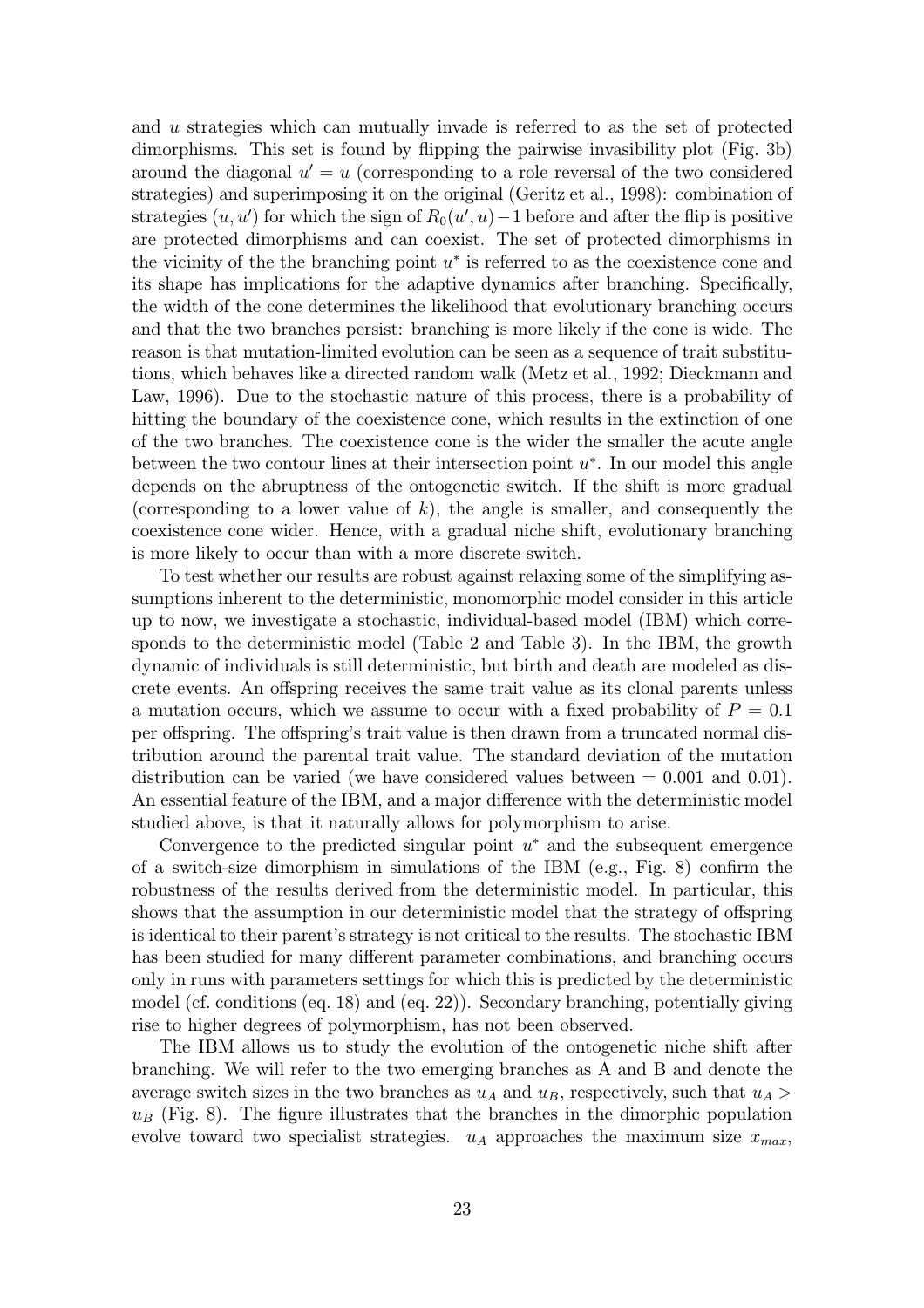

Figure 8: A realization of a stochastic, individual based implementation of our model. The population started out as a monomorphic specialist in niche 2 with  $u = 0.2$  and first evolves toward the generalist strategy  $u^*(u^* = 0.683$  predicted by the deterministic model, Fig. 5b). This singular point is a branching point. After branching the two branches  $(denoted A and B)$  in the dimorphic population evolve toward the two specialist strategies, specializing on prey  $1$  (branch A) and prey  $2$  (branch B), respectively. Parameters as in Fig. 2b  $(p = 2, q_1 = 2, q_2 = 1, a_1 = a_2 = 1, h_1 = h_2 = 10, k = 30,$  Table 1). Mutation probability = 0.1, mutation distribution SD = 0.003. Unit of time axis is  $\mu^{-1} = 10$  time units.

such that virtually all A-individuals consume prey 1 exclusively. The switch size  $u_B$ approaches the length at birth  $(x_b)$ , such that individuals in branch B consume prey 2 throughout their entire lives. Prey densities remain approximately constant after branching. With constant prey densities the possible intake rates are constant as well, and this observation enables us to use Fig. 5b to understand the mechanism of divergence. Individuals in branch A have a switch size  $u_A > u^*$ . Fig. 5b shows that for individuals with a length  $(x)$  larger than the switch size  $u^*$ , the possible intake rate is higher in the first niche than in the second. Therefore mutants with a strategy  $u' > u_A$  profit more from the first niche than A-type residents, and can hence invade. Mutants with a strategy  $u^* < u' < u_A$  suffer from their earlier switch to the less profitable niche, and thus do not invade. In branch B the situation is similar. For small individuals  $(x < u^*)$  the second niche is more profitable than the first one. Hence, mutants that switch earlier than B-type residents can invade the system, whereas mutants with a strategy  $u_B < x' < u^*$  suffer from a diminished intake rate. In summary, the whole range of mutant trait values in between the two resident types  $(u' = u_B \dots u_A)$  have a lower fitness than both residents. Only mutants outside this interval can invade, resulting in the divergence of branches A and B.

The results from the polymorphic, stochastic model were complemented by an analysis of an extension of our deterministic model that allows for dimorphism in the switch size of the predator population. This model predicts that, after branch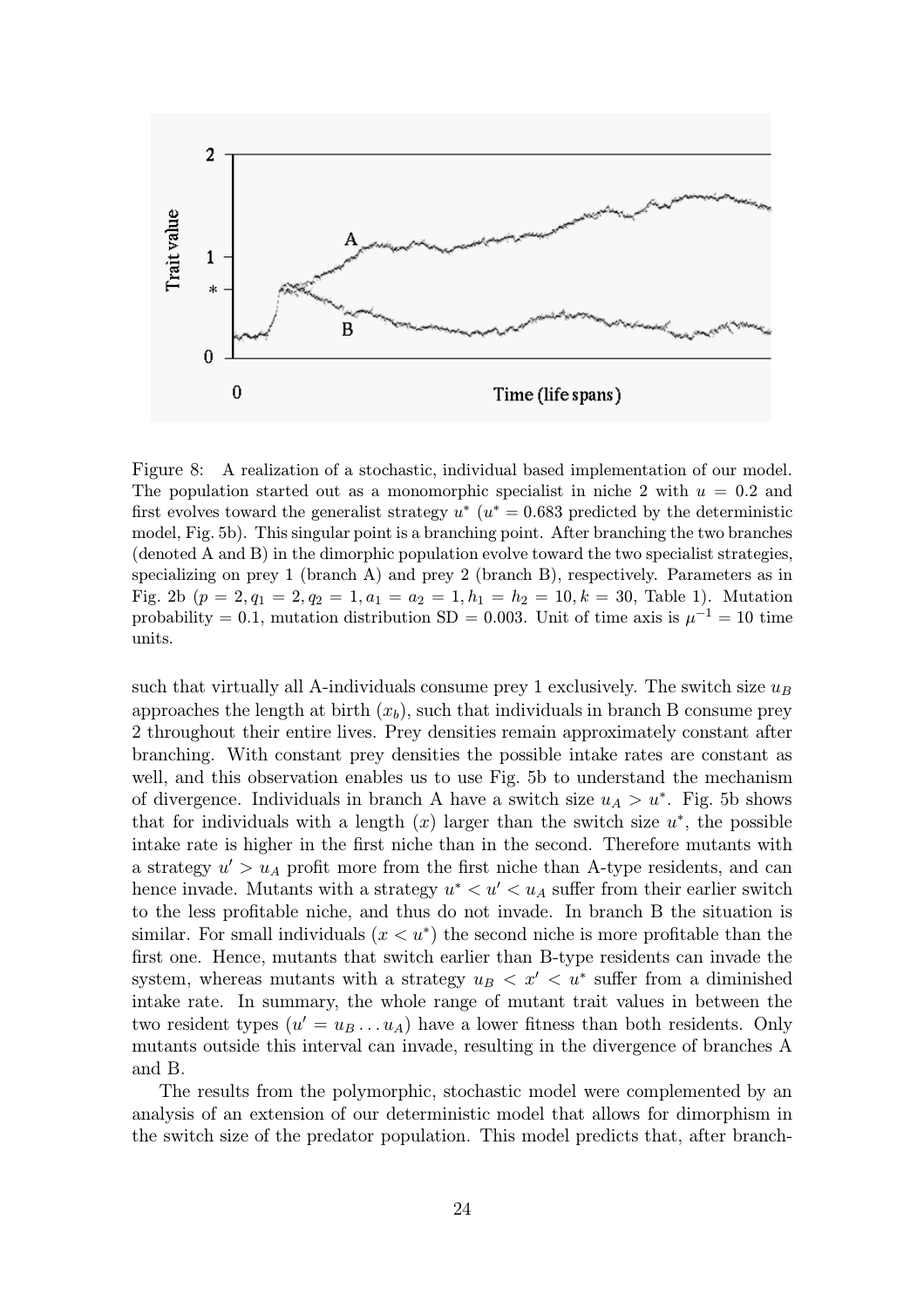ing, the two branches continue to diverge from each other at a decelerating rate (results not shown). The analysis also confirms that the prey densities remain approximately constant after branching. Further branching is not predicted by this model: in general, in a two-dimensional environment (resulting from the density of the predator population being regulated trough two prey types at equilibrium) more than two branches are not expected (Meszéna and Metz, 1999; Metz et al., 1996b). We can therefore conclude that Fig. 8 illustrates a typical scenario where a specialist first 'invades' the unexploited niche, then evolves toward the generalist strategy  $u^*$ , whereupon the population branches into two specialists.

# 6 Discussion

Our results show that the presence of an ontogenetic niche shift in an organism's life history may give rise to evolutionary branching. The size scaling of foraging capacity in the two niches determines whether the predicted outcome of evolution is a monomorphic, ontogenetic generalist or a resource polymorphism with two 'morphs' specializing on one of two niches. A generalist is expected if the possible intake rate increases slower with body size in the first niche than in the second one (case a, Fig. 3a, Fig. 5a). By contrast, the evolutionary emergence of two specialists is predicted if the possible intake rate increases faster with body size in the first niche than in the second one (case b, Fig. 3b, Fig. 5b).

#### 6.1 Mechanisms of evolutionary branching

Previous studies of ontogenetic niche shifts have mainly focused on the question when to make the transition between niches, given certain environmental conditions in terms of growth rates and mortality risks in two habitats (Werner and Gilliam, 1984; Werner and Hall, 1988; Persson and Greenberg, 1990; Leonardsson, 1991). With such an approach one is unlikely to predict disruptive selection because the environmental conditions that result in disruptive selection are rather special. Previous studies did not include the ecological feedback loop in their analysis. They considered the effect of the environment on individual life histories but neglected the effect of the size-structured population on the environment. In this study we have shown that, through the effect of the ontogenetic niche shift on prey densities, evolution of the size at ontogenetic niche shift converges toward a generalist strategy that exploits both niches equally  $(u^*)$ . This result is important because only the environmental conditions associated with  $u^*$  have the potential to result in disruptive selection and, consequently, in evolutionary branching. Hence, despite the fact that the environmental conditions for disruptive selection are rather special, it turns out that they are likely to arise because they correspond to an evolutionary attractor of the adaptive process.

Regarding the ecological mechanisms that drive evolution, our results show a clear dichotomy between two phases of evolution. As long as a monomorphic predator population consumes one prey type disproportionally, one niche is overexploited while the other remains underexploited. Mutants that utilize the unexploited prey more thoroughly can invade the system. As the predator's strategy evolves toward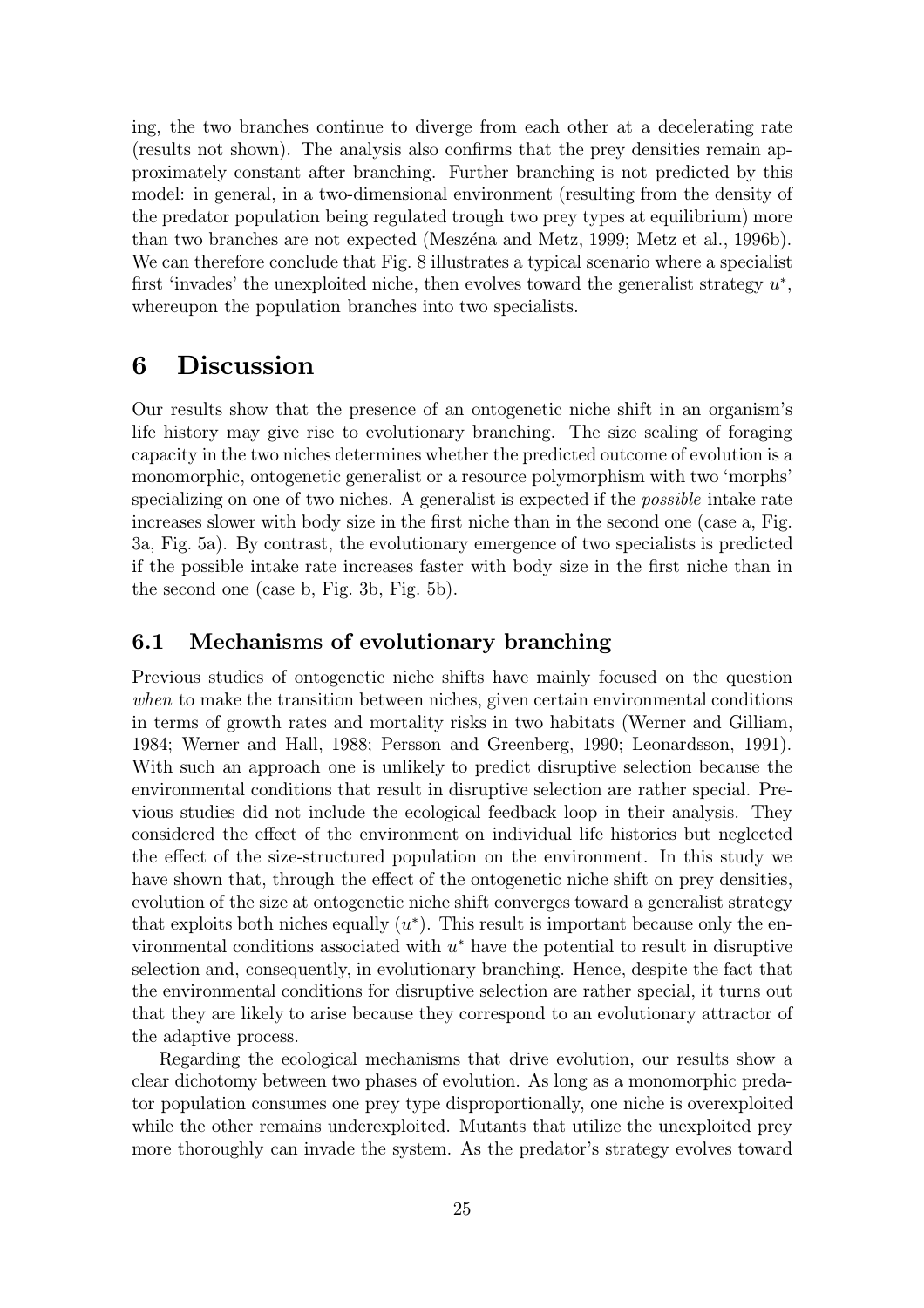the generalist strategy  $u^*$ , the two niches become more and more equally exploited, and the selection gradient becomes weaker. Hence, during the initial, monomorphic phase it is the environmental feedback that drives evolution toward the generalist strategy  $u^*$ . This process does not depend qualitatively on the size scaling of the functional response in the two niches.

In the second phase, after the population has reached the generalist strategy  $u^*$ , the size scaling of foraging rates determines the evolutionary stability of  $u^*$  (e.g., eq. (18)). If  $u^*$  is a continuously stable strategy (CSS, Fig. 3a), the resident population remains a monomorphic generalist. By contrast, if  $u^*$  is an evolutionary branching point (EBP, Fig. 3b), the resident population splits into two branches. In each branch more specialized mutants can invade and replace the resident, and hence the two branches diverge (Fig. 8). Why more specialized mutants can invade is explained by essentially the same mechanism as why  $u^*$  is an evolutionary branching point (cf. Fig. 5b). Crucial to the mechanism is that, given the ambient prey densities, the first niche is less profitable than the second one to individuals with a size smaller than  $u^*$ , and the second niche is less profitable than the first one to individuals with a size larger than  $u^*$ . In other words, individuals with the strategy  $u^*$  are in the least profitable niche at all sizes, whereas strategies that are different from  $u^*$  spent at least part of their lives in the most profitable niche. It is important to note that the difference in profitability of the two niches results from the size scaling of the functional response. Hence in the second phase the driving force of evolution relates critically to size structure. However, the ecological feedback and the resultant frequency-dependent selection remain important. If, for example branch A were removed from the lake, branch B would evolve back to  $u^*$ .

As summarized above, we have found an ecological mechanism for evolutionary branching that is inherently size dependent. One way to show that size structure is essential to evolutionary branching is to show that it cannot occur in an analogous, unstructured model. If we just consider the fraction of lifetime that individuals spend in each niche and ignore all other aspects of the population size structure, we can formulate an unstructured analogue of our model. Analysis of such a model indicates that the environmental feedback drives evolution to a generalist strategy, analogous to the strategy  $u^*$  in the size-structured model (D. Claessen, unpublished results). With a linear functional response this singular point is evolutionarily neutral (such as Fig. 3c). The reason is that in the ecological equilibrium of this strategy the two niches are equally profitable. By definition, if the niches are equally profitable it does not matter which fraction of time individuals spend in each niche. With a Holling type 2 functional response the evolutionary attractor can be either neutral or a CSS. Thus, in the simplest unstructured analogue of our model, evolutionary branching is not possible.

It should be noted, however, that evolutionary branching is possible in unstructured models of consumer-recourse interactions with multiple resources. It can occur if there is a so-called strong trade-off between foraging rates on different prey types (Egas, 2001). The essence of a strong trade off is that, given prey densities, a generalist has a lower total intake rate and hence lower fitness than more specialized strategies (Wilson and Yoshimura, 1994). With a weak trade-off generalists have a higher intake rate than more specialized strategies and branching is not expected.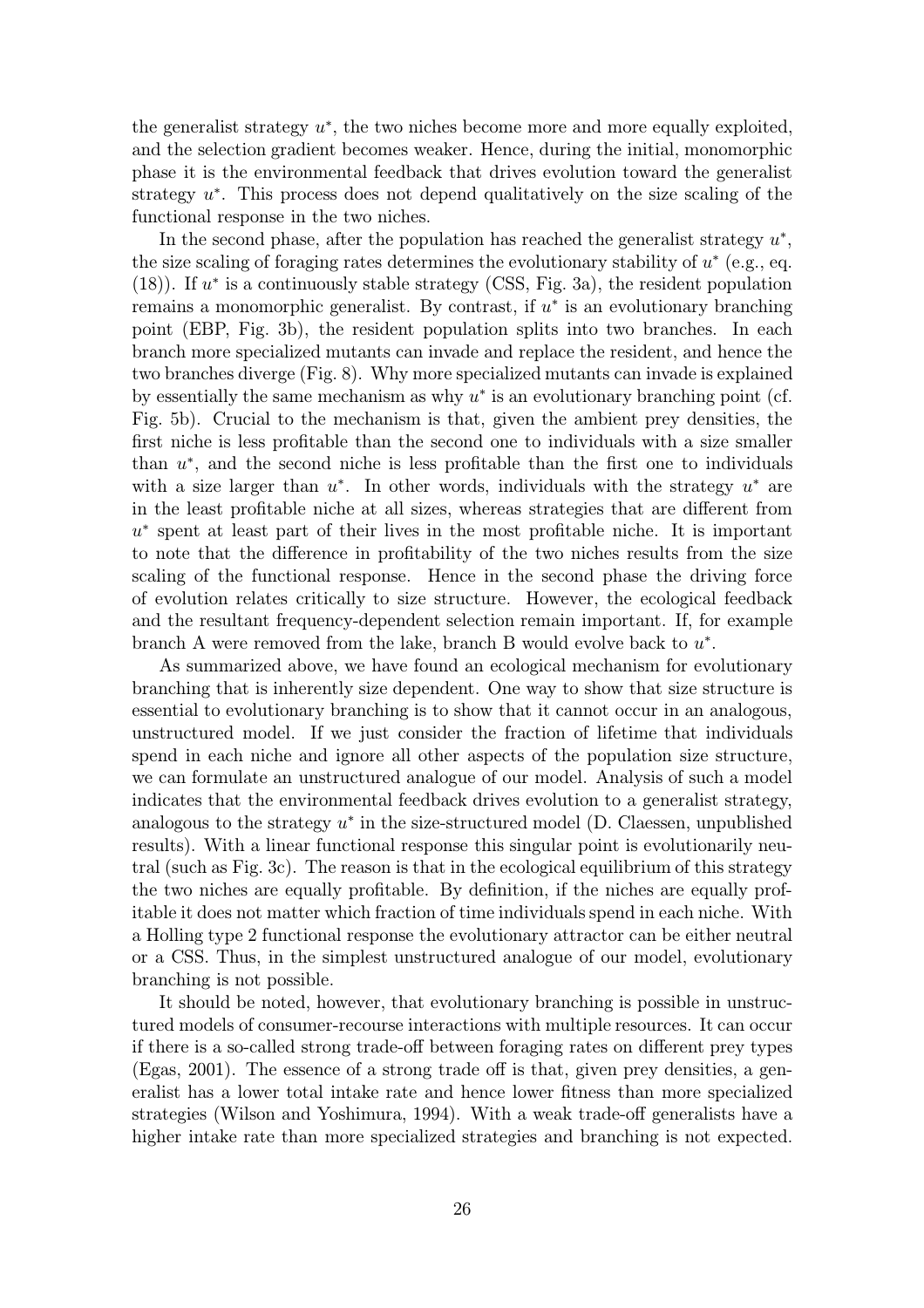In the unstructured analogue of our model the time budget argument (i.e., defining the evolutionary trait as merely the fraction of life time spent in either niche) does not lead to a strong trade-off. For example, with a linear functional response the trade-off is perfectly neutral because the actual food intake rate is merely a weighted average of the possible intake rates in the two niches. To obtain a strong trade-off additional assumptions have to be made. It has been suggested that trade-offs may result from physiological or behavioral specialization (Schluter, 1995; Hjelm et al., 2000; Egas, 2001). An example which is particularly relevant to this article is the possibility that learning or phenotypic plasticity produces a positive correlation between the foraging efficiency in a niche and the total total time spent in that niche (e.g., Schluter, 1995). If such a correlation exists, generalists are at a disadvantage because they have less time to learn or to adapt to a specific food type. With this additional mechanism, branching may be expected even without size structure (D. Claessen, unpublished results).

The comparison with unstructured population models suggests that, on a phenomenological level, a strong trade-off emerges from our assumptions about the ontogenetic niche shift: the generalist  $u^*$  has a lower fitness than more specialized strategies. Our mechanistic modeling approach allows us to identify aspects of the underlying biology that are responsible for the strong trade-off. Critical to the mechanism of evolutionary branching in our model is the constraint of the order of niche use; individuals utilize the first niche before the ontogenetic niche shift, and the second one after the niche shift. We assume that the order of niches is fixed by morphological development and physiological limitations. Evidence for such constraints is, for example, that gape limitation prevents newborn perch to consume macroinvertebrates, whereas very large perch (longer than ca. 20 cm) are not able to capture zooplankton prey which has been attributed to insufficient visual acuity (Byström and García-Berthou, 1999). Without the fixed order of niches, an individual would optimize its performance by always being in the niche that gives the highest possible intake rate, switching at the intersection point. As an example, consider a resident as depicted in Fig. 5b (i.e, an EBP) and a mutant that reverses the order of the ontogenetic niches, but still switches at length  $u$ . In this situation the mutant can invade because its intake rate is higher than the resident's intake rate at all sizes. When this mutant reaches fixation, we effectively obtain the situation as depicted in Fig. 5a. With this new order of ontogenetic niches, evolutionary branching is not expected. If the order of niches is also an evolutionary trait, as well as the switch size  $u$ , it seems likely that the only possible evolutionary outcome is a monomorphic generalist (cf. the CSS in Fig. 5a). Thus, the constraint of the order of niches appears to be an essential element of our hypothesis that an ontogenetic niche shift can result in evolutionary branching.

#### 6.2 Assumptions revisited

A number of assumptions in our model are not very realistic, and relaxing these may have important consequences for the predictions made. First of all, we assume that reproduction is clonal, which for all fish systems is unrealistic. In a randomly mating sexual population, the continual creation of hybrids may prevent evolutionary branching to occur. Yet, the study by Dieckmann and Doebeli (1999) shows that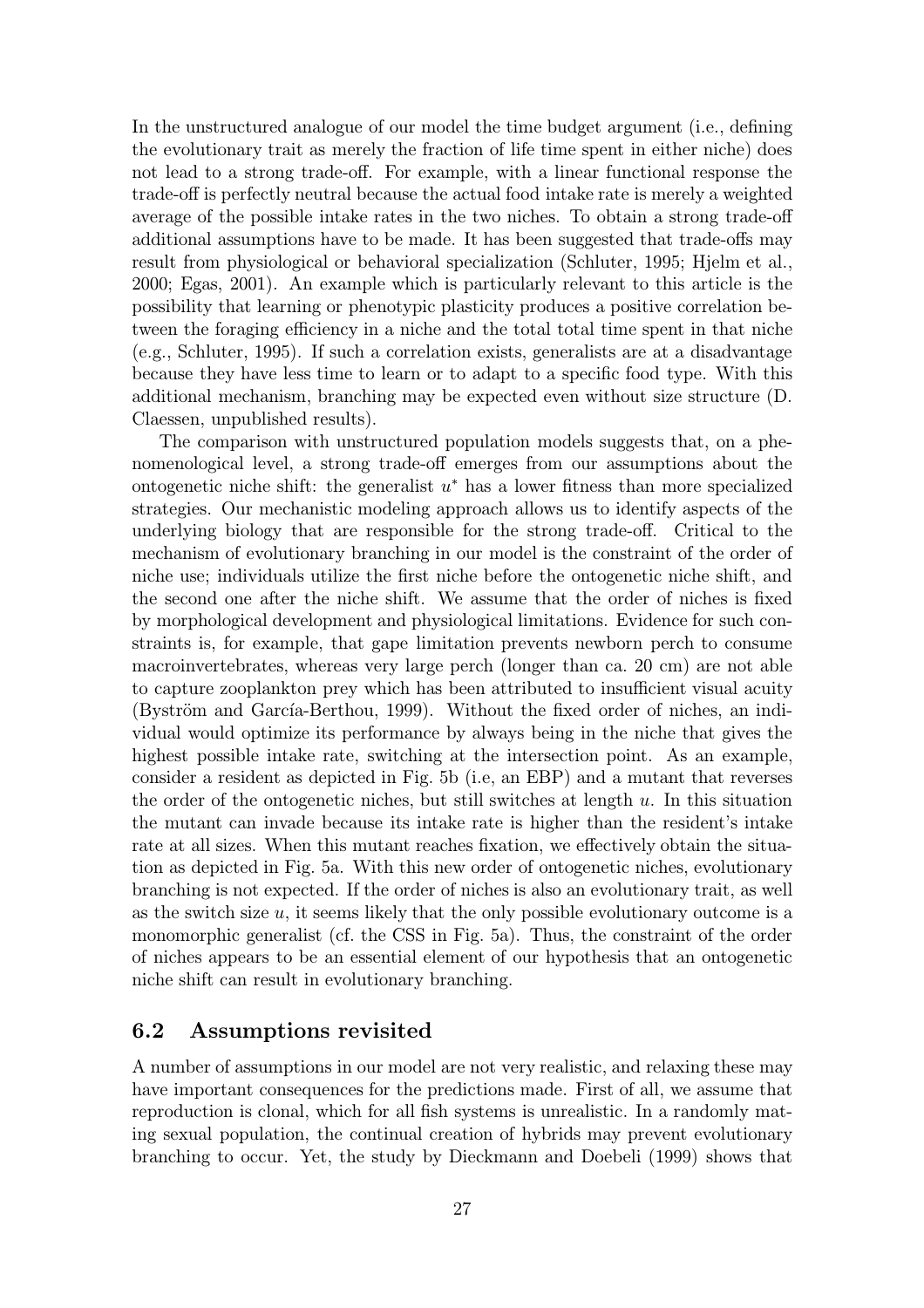evolution itself may solve this problem, since once the population has evolved to the evolutionary branching point, natural selection favors assortative mating (see also Geritz and Kisdi, 2000). Even if assortative mating is based on a character other than the ecological trait that has converged to the branching point, after a correlation between the ecological trait and the separate mating trait has been established, the population branches after all. Thus, we expect our results to be robust to the introduction of sexual reproduction in systems where assortative mating may arise. An example of the development of a correlation between ecological type and mating type (based on coloration) is the Midas cichlid (*Cichlasoma citrinellum*) (Meyer, 1990). Interestingly, the resource polymorphism in this species is associated with an ontogenetic niche shift. Wilson et al. (2000) argue that sexual selection through color-based assortative mating is the primary reason for the polymorphism in this species. However, the appearance of color-based assortative mating can also be a consequence of disruptive selection caused by ecological mechanisms such as described in this article. Such ecological differentiation might in fact be essential to ensure the sustained coexistence of color morphs.

Second, we have assumed that individuals are born mature, which obviously is not the case in fish species. The presence of a juvenile period in size-structured populations can result in population cycles (Gurney and Nisbet, 1985; Persson et al., 1998). The effect of non-equilibrium dynamics on evolution in our model remains to be investigated. A preliminary analysis shows that a sufficiently large maturation size-threshold (> 10.5 cm) induces generation cycles. Less expected, however, is the result that for smaller values of the maturation size-threshold the juvenile delay introduces bistability through a cusp bifurcation (D. Claessen, unpublished results). Interestingly, the bistability gives rise to evolutionary cycling, in which the system never reaches the singular point  $u^*$ . Thus, a juvenile delay may drastically change the evolutionary outcome. These issues provide interesting questions for future research. It is encouraging, however, that with a sufficiently small value of the maturation size-threshold  $(< 2 \text{ cm})$  our results remain unaffected, which shows that they are robust to incorporating a juvenile delay, at least as long as this does not give rise to population cycles or bistability.

Third, a basic assumption in our analysis is a niche- and size-independent mortality rate. Previous work on ontogenetic niche shifts (e.g., Werner and Hall, 1988) has often considered habitat choice within a trade-off between habitat-specific growth rates and mortality risks. Moreover, there is good evidence that in many fish populations mortality is inherently size-dependent, even if we disregard the effect of habitat. Important causes of such size-dependence are overwintering mortality and size-dependent vulnerability to predation (Sogard, 1997). It is easy to incorporate niche- or size-dependent mortality into our model, but adding such realism comes at the cost of a clear interpretation. Preliminary analysis of a model that includes niche-dependent mortality show that the same types of predictions are possible regarding the evolutionary outcomes (results not shown). However, the conditions and mechanisms underlying these predictions (cf. eq. (18) and eq. (22)) are much less transparent. Instead of comparing possible intake rates at the switch size, as we did in this article, one must then compare the contributions to fitness over entire size intervals. Thus, for systems in which differences in niche-dependent mortality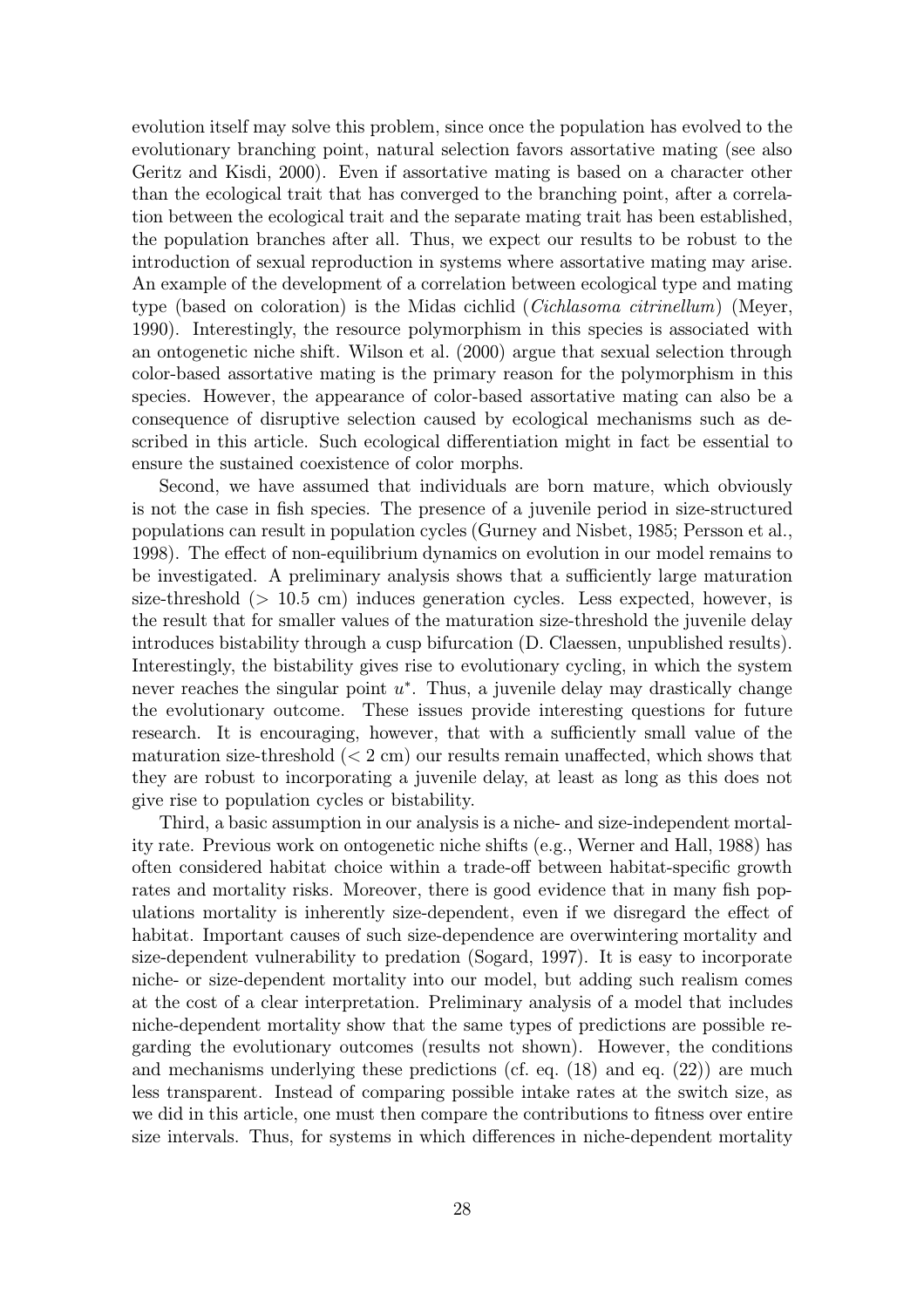are large, the conditions eq. (18) and eq. (22) should be regarded as approximations.

For the issue of size-dependent mortality it is useful to distinguish between two general scenarios; depending on whether mortality rate (i) decreases or (ii) increases with body size. We argue that size-dependent mortality is likely to lead to qualitatively different results in scenario (ii) only. Underlying the results we found is that fitness increases with the food intake rate at any given size in our model. The validity of this assumption may break down if mortality rate increases with body size, since an increased food intake rate then eventually leads to a higher mortality rate. In scenario (i) this assumption is not violated since a higher growth rate improves future survival. Although the risk of predation is not necessarily a monotonic function of prey body size (Lundvall et al., 1999), a general pattern in teleost fishes is that mortality decreases with body size (Sogard, 1997). We therefore argue that incorporating a realistic size-dependent mortality rate will not alter our results qualitatively.

#### 6.3 The scope for empirical testing

With experimental data on size scaling of foraging rates we can make predictions about whether or not evolutionary branching should be expected. For a number of reasons freshwater fish populations are interesting test cases for the ideas developed in this article. The life history of freshwater fish species is often characterized by one or more ontogenetic niche shifts (Werner and Gilliam, 1984). Resource polymorphisms in several lake fish species have been suggested to represent early stages of speciation (Meyer, 1990; Smith and Skúlason, 1996). A majority of resource polymorphisms in lake-dwelling fish species involves a benthic morph and a pelagic morph (Robinson and Wilson, 1994). In Arctic char (Salvelinus alpinus) (Snorrason et al., 1994; Smith and Skúlason, 1996) and sticklebacks (Gasterosteus aculeatus) (Schluter, 1996; Rundle et al., 2000) empirical evidence suggests that evolutionary branching, giving rise to a benthic morph and a pelagic morph, has occurred several times independently.

Unfortunately the number of species for which sufficient data on size scaling of foraging rates is available is still limited at present. Most detailed data exist for Eurasian perch (Byström and García-Berthou, 1999; Wahlström et al., 2000), roach (Rutilus rutilus) (Hjelm et al., 2000) and bluegill sunfish (Lepomis macrochirus) (Mittelbach, 1981). For perch and roach the handling times can be assumed to be independent of prey type (Claessen et al., 2000), such that scenario 1 (Section 5.4) applies. Before the ontogenetic niche shift, perch and roach feed on zooplankton in the pelagic habitat and after the shift on macroinvertebrates in the littoral zone. For small individuals of both species, the attack rate on zooplankton scales approximately with body surface area, i.e.,  $q_1 \approx 2$ . For larger individuals, the attack rate on macroinvertebrates scales roughly with length in perch (i.e,  $q_2 \approx 1$ , Persson and Greenberg (1990)) and is nearly constant in roach (i.e.,  $q_2 \approx 0.05$ , J. Hjelm, pers. com.). Bluegill sunfish switch from the littoral vegetation zone to the pelagic habitat at a length between 50 and 90 mm (Werner and Hall, 1988). In the former habitat they feed on macroinvertebrates and in the latter on zooplankton. Using data on the size scaling of encounter rates with prey from Mittelbach (1981), we arrive at estimates of  $q_1 \approx 0.5$  and  $q_2 \approx 2$  for bluegill.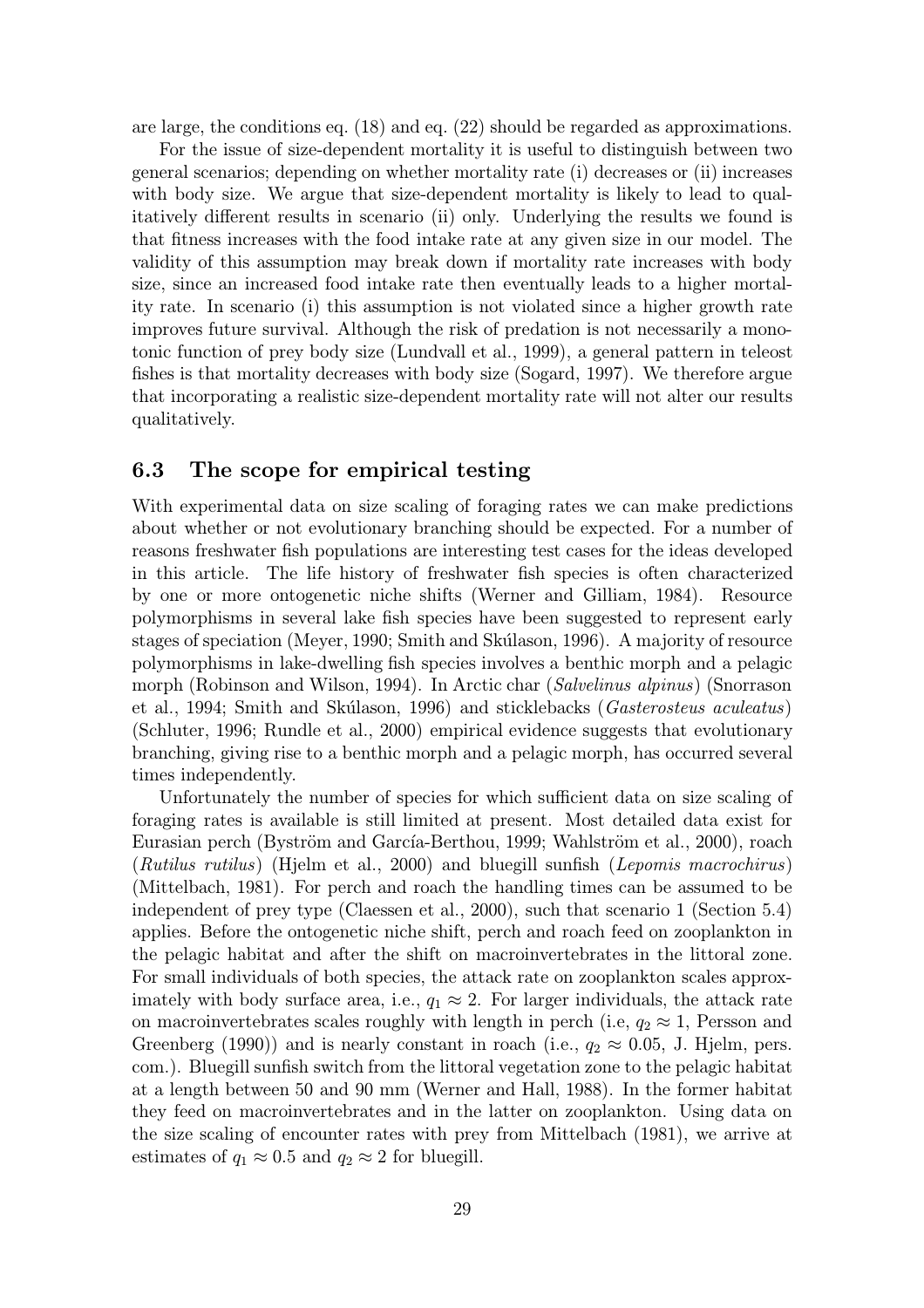This short inquiry of available data shows that there is at least the possibility of testing the results of our evolutionary analysis with empirical data. Although it is tempting to compare these data with conditions eq. (18), we have to stress that in spite of our model's complexity, it is still rather strategic. Rather than designed for a specific ecological system, it is designed to test the effect of a specific mechanism. In order to keep it tractable, we have based our model on a number of simplifying assumptions in our model such as the absence of sexual reproduction, the absence of a juvenile delay and population dynamic equilibrium. We believe that a thorough empirical test of our model predictions would require either (a) an extension of our model, tailored specifically for a particular experimental set-up, or (b) data on a larger number of species than presently available, which would permit the emergence of general patterns.

Concerning point (a), obvious extensions of our model include sexual reproduction, size-dependent mortality and a juvenile period (see Section 6.2). For example, this will have to show whether it matters that individuals mature before or after the ontogenetic niches shift. With regard to point (b), it should be noted that comparison of our conditions (eq. (18) and eq. (22)) with empirical data ideally requires estimates of the possible intake rates. The size scalings of actual attack rates as presented above must be interpreted as fairly crude approximations, since they are confounded by the effect of the ontogenetic niche shift of the species. In Eurasian perch, for example, the relation between the attack rate on zooplankton and perch body size is dome shaped. In our interpretation (and in our model; see eq. (1)), the attack rate on zooplankton declines at large body size because of morphological adaptation to an ontogenetic niche shift to benthivory (Hjelm et al., 2000). One will have to make assumptions to filter out the effect of the ontogenetic niche shift on the actual attack rate function to arrive at an estimate of the possible attack rate function. Yet, in the case of a species pair which has diverged into specialists, the actual intake rate of a specialist in its preferred niche can be assumed to be a fair approximation of the possible intake rate. Candidate systems include Arctic char (Jonsson and Jonsson, 2001), sticklebacks (Schluter, 1996) and cichlids (Meyer, 1990; Schliewen et al., 1994). Measurements of the size scaling of foraging rates in such systems would provide material for a critical test of our hypothesis.

# References

- P. Byström and E. García-Berthou. Density dependent growth and size specific competitive interactions in young fish. Oikos, 86(2):217–232, 1999.
- D. Claessen, A. M. de Roos, and L. Persson. Dwarfs and giants: cannibalism and competition in size-structured populations. American Naturalist, 155(2):219–237, 2000.
- D. Claessen, C. van Oss, A. M. de Roos, and L. Persson. The impact of sizedependent predation on population dynamics and individual life history. Ecology, 83(5 or 6), in press.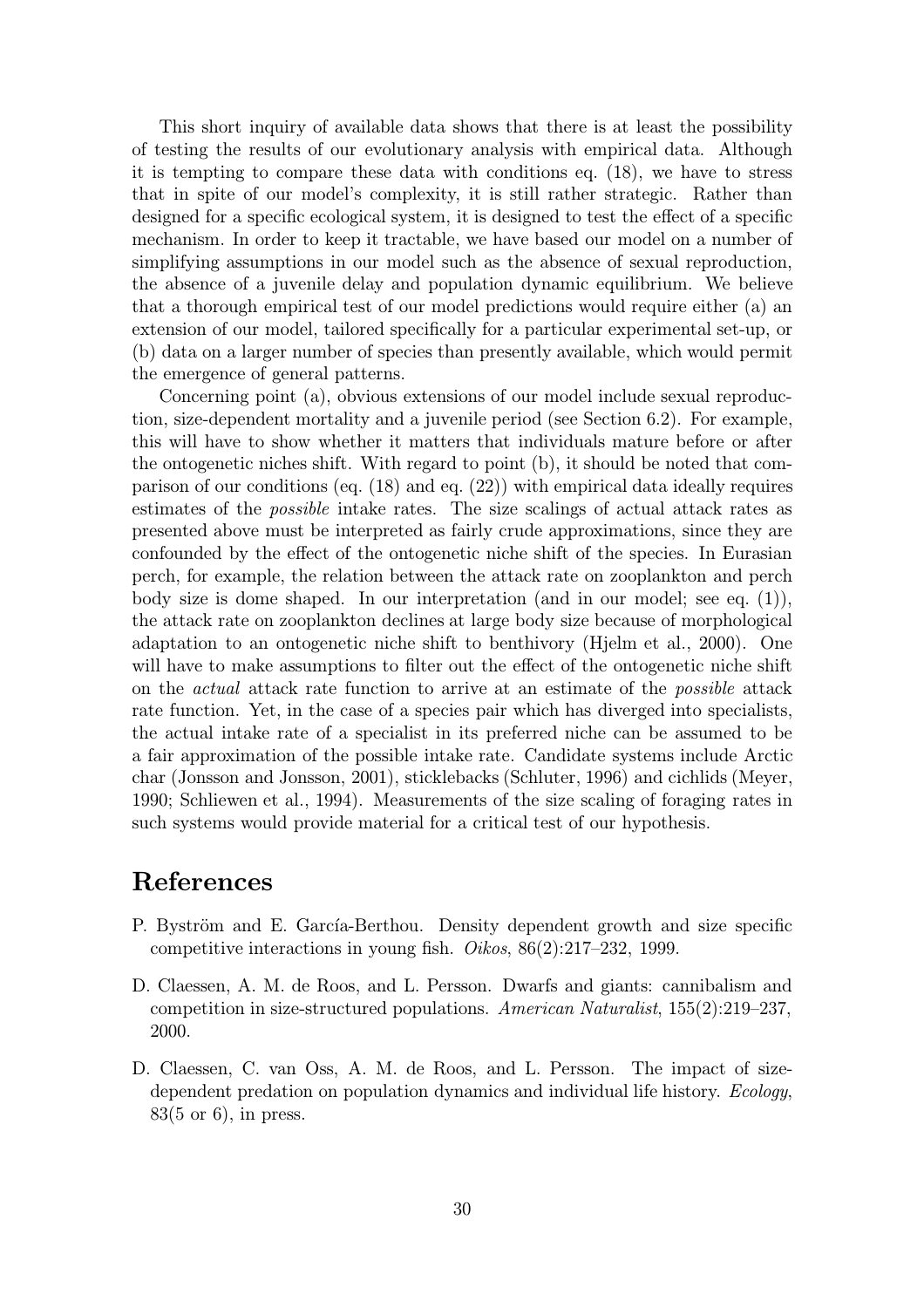- A. M. de Roos. Numerical methods for structured population models: The Escalator Boxcar Train. Numerical Methods for Partial Differential Equations, 4:173–195, 1988.
- A. M. de Roos. A gentle introduction to physiologically structured population models. In H. Caswell and S. Tuljapurkar, editors, Structured population models in marine, terrestrial, and freshwater systems, pages 119–204. Chapman and Hall, New York, 1997.
- A. M. de Roos, O. Diekmann, and J. A. J. Metz. Studying the dynamics of structured population models: a versatile technique and its application to Daphnia. American Naturalist, 139(1):123–147, 1992.
- A. M. de Roos, J. A. J. Metz, E. Evers, and A. Leipoldt. A size dependent predatorprey interaction - who pursues whom? Journal of Mathematical Biology, 28(6): 609–643, 1990.
- U. Dieckmann. Can adaptive dynamics invade? Trends in Ecology and Evolution, 12(4):128–131, 1997.
- U. Dieckmann and M. Doebeli. On the origin of species by sympatric speciation. Nature, 400:354–357, 1999.
- U. Dieckmann and R. Law. The dynamical theory of coevolution: a derivation from stochastic ecological processes. Journal of Mathematical Biology, 34(5/6): 579–612, 1996.
- O. Diekmann, S. D. Mylius, and J. R. ten Donkelaar. Saumon a la Kaitala et Getz, sauce hollandaise. Evol. Ecol. Res., 1(3):261–275, 1999.
- M. Doebeli and U. Dieckmann. Evolutionary branching and sympatric speciation caused by different types of ecological interactions. American Naturalist, 156: S77–S101, 2000.
- M. Egas. Foraging behaviour and the evolution of specialisation in herbivorous arthropods. Ph.D. thesis, University of Amsterdam, The Netherlands, 2001.
- I. Eshel. Evolutionary and continuous stability. Journal of Theoretical Biology, 103 (1):99–111, 1983.
- S. A. H. Geritz and É. Kisdi. Adaptive dynamics in diploid, sexual populations and the evolution of reproductive isolation. *Proc. R. Soc. Lond.* B,  $267(1453)$ : 1671–1678, 2000.
- S. A. H. Geritz, E. Kisdi, G. Meszena, and J. A. J. Metz. Evolutionarily singular ´ strategies and the adaptive growth and branching of the evolutionary tree. Evol. Ecol.,  $12(1):35-57$ , 1998.
- S. A. H. Geritz, J. A. J. Metz, E. Kisdi, and G. Meszéna. Dynamics of adaptation and evolutionary branching. Physical Review Letters, 78:2024–2027, 1997.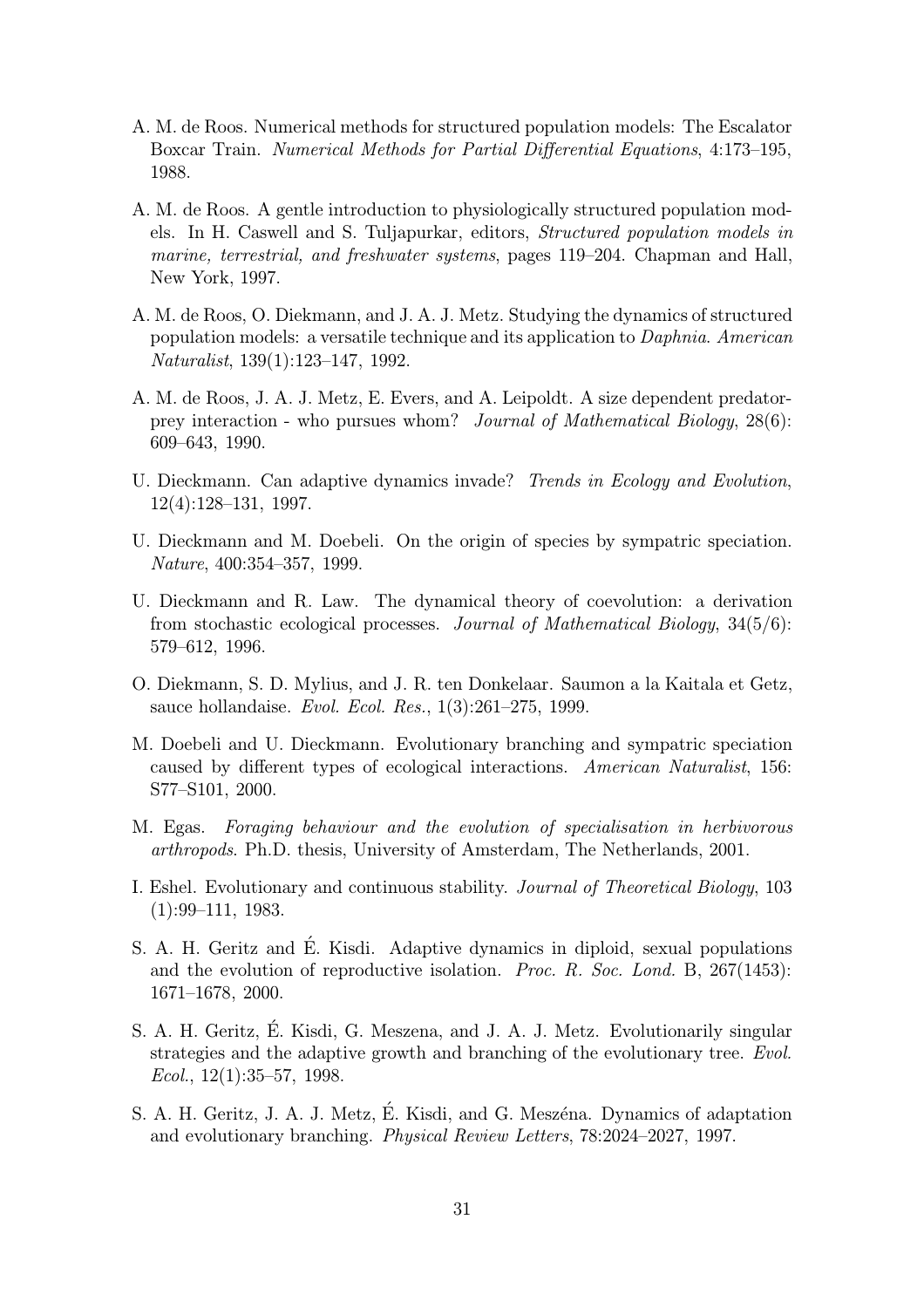- W. S. C. Gurney and R. M. Nisbet. Fluctuation periodicity, generation separation, and the expression of larval competition. Theoretical Population Biology, 28:150– 180, 1985.
- M. Heino, J. A. J. Metz, and V. Kaitala. Evolution of mixed maturation strategies in semelparous life histories: the crucial role of dimensionality of feedback environment. *Phil. Trans. R. Soc. Lond.* B, 352(1361):1647–1655, 1997.
- J. Hjelm, L. Persson, and B. Christensen. Growth, morphological variation and ontogenetic niche shifts in perch (Perca fluviatilis) in relation to resource availability. Oecologia, 122(2):190–199, 2000.
- B. Jonsson and N. Jonsson. Polymorphism and speciation in arctic charr. Journal of Fish Biology, 58:605–638, 2001.
- S. A. L. M. Kooijman and J. A. J. Metz. On the dynamics of chemically stressed populations: the deduction of population consequences from effects on individuals. Ecotoxicology and Environmental Safety, 8:254–274, 1984.
- K. Leonardsson. Predicting risk-taking behavior from life-history theory using static optimization technique.  $Oikos$ ,  $60(2):149-154$ , 1991.
- D. Lundvall, R. Svanbäck, L. Persson, and P. Byström. Size-dependent predation in piscivores: interactions between predator foraging and prey avoidance abilities. Canadian Journal of Fisheries and Aquatic Sciences, 56:1285–1292, 1999.
- G. Meszéna and J. A. J. Metz. Species diversity and population regulation: The importance of environmental feedback dimensionality. Interim Report IR-99-045, IIASA, Laxenburg, Austria, 1999.
- J. A. J. Metz and O. Diekmann, editors. The Dynamics of Physiologically Structured Populations, volume 68 of Lecture Notes in Biomathematics. Springer-Verlag, Berlin, Germany, 1986.
- J. A. J. Metz, S. A. H. Geritz, G. Meszéna, F. J. A. Jacobs, and J. S. van Heerwaarden. Adaptive dynamics: a geometrical study of the consequences of nearly faithful reproduction. In S. J. van Strien and S. M. Verduyn Lunel, editors, Stochastic and Spatial Structures of Dynamical Systems, pages 183–231. North-Holland, Amsterdam, The Netherlands, 1996a.
- J. A. J. Metz, S. D. Mylius, and O. Diekmann. When does evolution optimize? On the relation between types of density dependence and evolutionarily stable life history parameters. Working Paper WP-96-04, IIASA, Laxenburg, Austria, 1996b.
- J. A. J. Metz, R. M. Nisbet, and S. A. H. Geritz. How should we define "fitness" for general ecological scenarios? Trends in Ecology and Evolution, 7(6):198–202, 1992.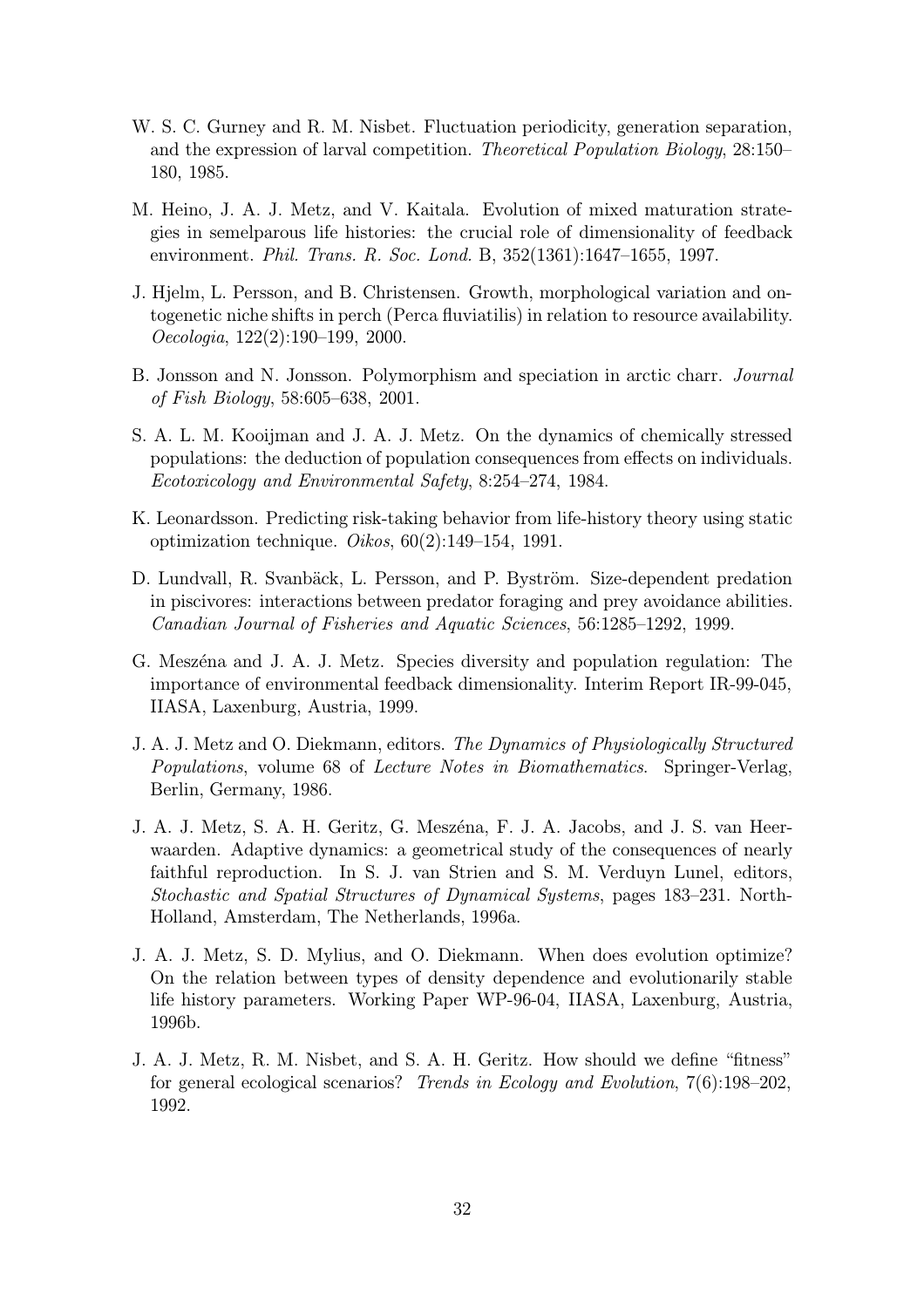- A. Meyer. Ecological and evolutionary consequences of the trophic polymorphism in Cichlasoma citrinellum (Pisces, Cichlidae). Biological Journal of the Linnean Society, 39:289–299, 1990.
- G. G. Mittelbach. Foraging efficiency and body size: a study of optimal diet and habitat use by bluegills. *Ecology*, 62:1370–1386, 1981.
- S. D. Mylius and O. Diekmann. On evolutionarily stable life histories, optimization and the need to be specific about density dependence. *Oikos*,  $74(2):218-224$ , 1995.
- L. Persson. The effects of resource availability and distribution on size class interactions in perch, Perca fluviatilis. Oikos, 48(2):148–160, 1987.
- L. Persson and L. A. Greenberg. Optimal foraging and habitat shift in perch, Perca fluviatilis in a resource gradient. *Ecology*, 71(5):1699–1713, 1990.
- L. Persson, K. Leonardsson, A. M. de Roos, M. Gyllenberg, and B. Christensen. Ontogenetic scaling of foraging rates and the dynamics of a size-structured consumer– resource model. Theoretical Population Biology, 54(3):270–293, 1998.
- B. W. Robinson and D. S. Wilson. Character release and displacement in fishes: a neglected literature. American Naturalist, 144(4):596–627, 1994.
- H. D. Rundle, L. Nagel, J. W. Boughman, and D. Schluter. Natural selection and parallel speciation in sympatric sticklebacks. Science, 287(5451):306–308, 2000.
- U. Schliewen, D. Tautz, and S. Pääbo. Monophyly of crater lake cichlids suggests sympatric speciation. Nature, 386:629–632, 1994.
- D. Schluter. Adaptive radiation in sticklebacks trade-offs in feeding performance and growth.  $Ecology, 76(1):82-90, 1995.$
- D. Schluter. Ecological speciation in postglacial fishes. Phil. Trans. R. Soc. Lond. B, 351(1341):807–814, 1996.
- T. B. Smith and S. Skúlason. Evolutionary significance of resource polymorphisms in fishes, amphibians, and birds. Annual Review of Ecology and Systematics, 27: 111–133, 1996.
- S. S. Snorrason, S. Skulason, B. Jonsson, H. J. Malmquist, P. M. Jonasson, O. T. Sandlund, and T. Lindem. Trophic specialization in arctic charr Salvelinus alpinus (Pisces, Salmonidae) - morphological divergence and ontogenic niche shifts. Biological Journal of the Linnean Society, 52(1):1–18, 1994.
- S. M. Sogard. Size-selective mortality in the juvenile stage of teleost fishes: a review. Bulletin of Marine Science, 60(3):1129–1157, 1997.
- P. H. van Tienderen and G. de Jong. Sex ratio under the haystack model: Polymorphism may occur. Journal of Theoretical Biology, 122:69–81, 1986.
- L. von Bertalanffy. Quantitative laws in metabolism and growth. Quarterly Review of Biology, 32:217–231, 1957.